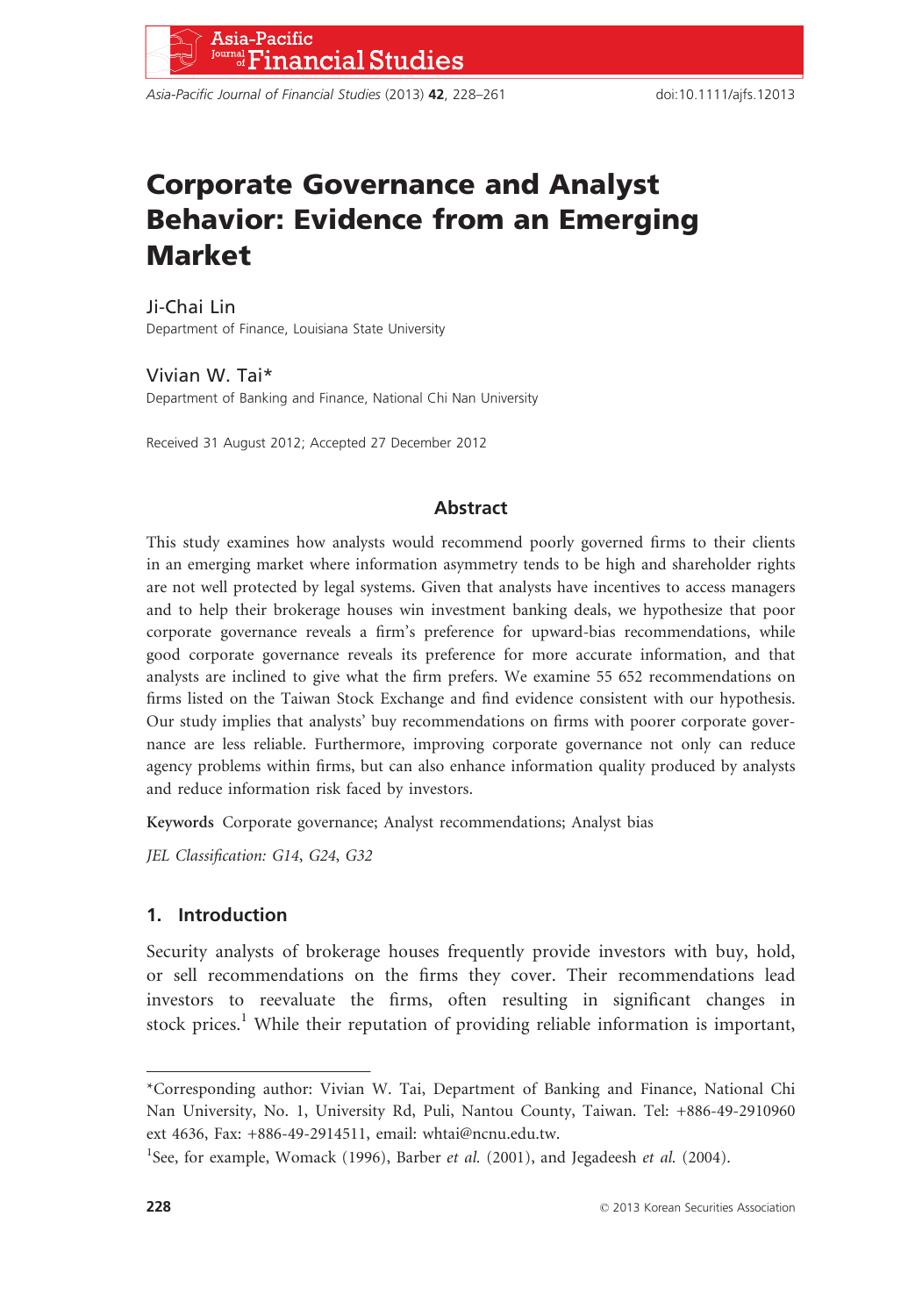analysts have incentives to give favorable recommendations to help their brokerage firms generate more revenue.<sup>2</sup> In fact, many studies have shown that analysts issue far more buy than sell recommendations and that analysts affiliated with firms' Initial Public Offering (IPO) or Search Engine Optimization (SEO) underwriters tend to issue upward-bias recommendations, compared to those issued by unaffiliated analysts.<sup>3</sup>

The purpose of this study is to address a simple question: how would analysts recommend poorly governed firms to their clients in emerging markets where information asymmetry is high and shareholder rights are not well protected by legal systems? Tirole (2001) suggests that "a good governance structure is then one that selects the most able managers and makes them accountable to investors" (p. 3). La Porta et al. (2000) further note that "corporate governance is, to a large extent, a set of mechanisms through which outside investors protect themselves against expropriation by the insiders" (p. 4). Thus, intuitively, one expects that, *ceteris pari*bus, analysts would give more favorable recommendations on firms with better corporate governance with which their clients could better assure themselves of a return on their investments (Shleifer and Vishny, 1997).

However, this naïve expectation does not properly take into account analysts' incentives. While the literature has recognized that analysts have incentives to issue positive recommendations on a firm that is an investment banking client or a potential client, we contend that analysts' incentives to bias also depend on the firm's corporate governance. Since poorly governed firms tend to be less transparent and more likely to manage earnings, $<sup>4</sup>$  managers of such firms would prefer invest-</sup> ment bankers whose analysts could issue favorable recommendations to help camouflage their actions. Conversely, as we argue below, managers of firms with good corporate governance would prefer investment bankers whose analysts could provide more accurate information to their investors.

As La Porta et al. (2000) point out, firms can generally obtain outside finance on better terms when insiders expropriate less and their private benefits of control diminish. Furthermore, La Porta et al. (2002) show that market valuation tends to be higher for firms with better protection of minority shareholders. And, Gompers et al. (2003) report that firms with stronger shareholder rights have higher firm value, higher profits, and higher sales growth. Thus, making managers accountable to investors and protecting minority shareholders is consistent with the principle of maximizing firm value.

<sup>&</sup>lt;sup>2</sup>Under short-selling constraints, buy recommendations could generate more trading business than sell recommendations. Also, favorable recommendations may help brokerage firms win future underwriting deals. By helping their brokerage firms generate more revenue, analysts' compensations would increase.

<sup>&</sup>lt;sup>3</sup>See, for example, Lin and McNichols (1998), Michaely and Womack (1999), and Malmendier and Shanthikumar (2007).

<sup>&</sup>lt;sup>4</sup>See, for example, Francis et al. (2005), and Fan and Wong (2002).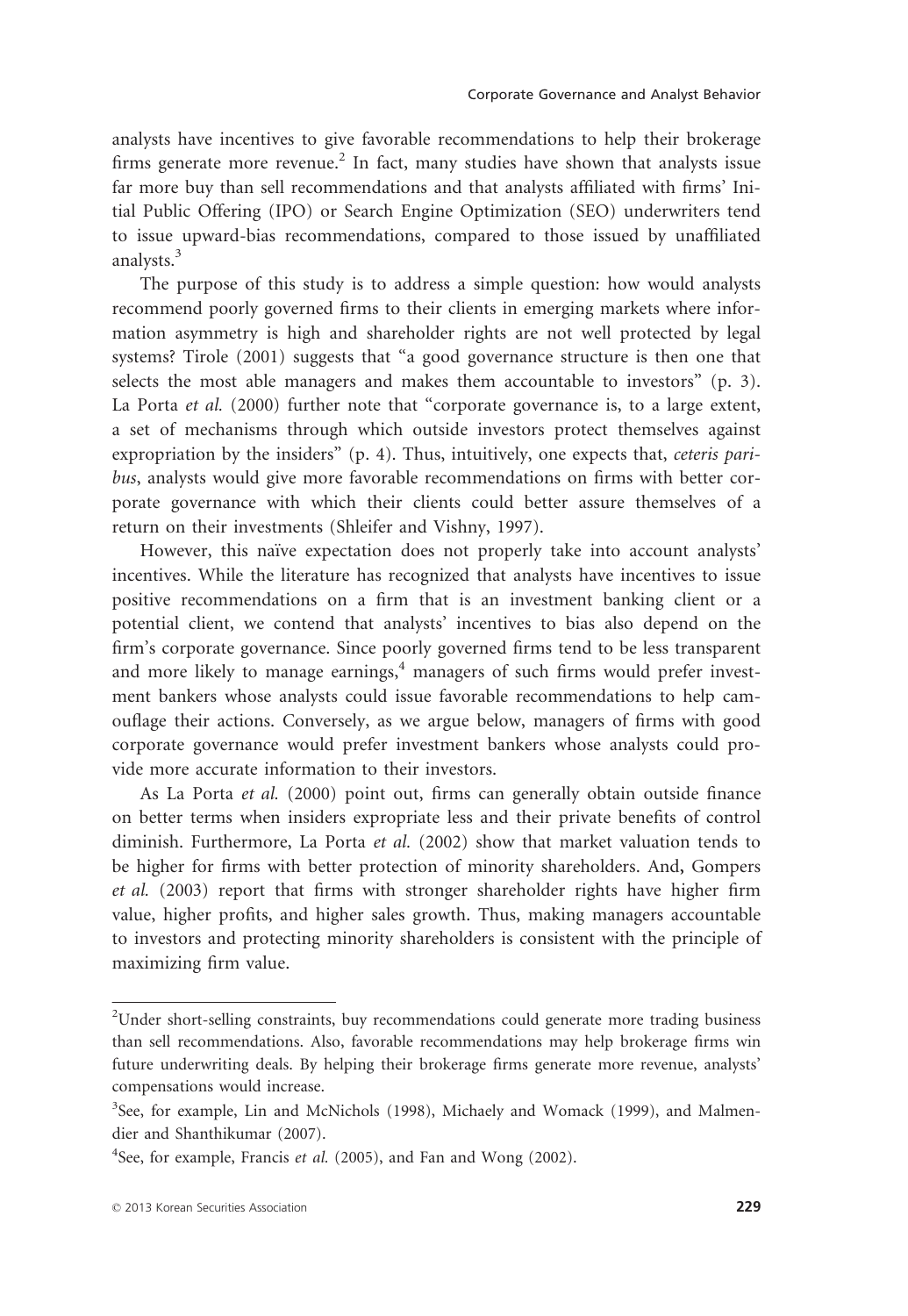Given that analysts have incentives to access managers and to help their brokerage houses win investment banking deals, we propose a simple hypothesis to link a firm's corporate governance to the behavior of analysts who cover the firm in an emerging market. Specifically, we posit that poor corporate governance reveals a firm's preference for upward-bias recommendations, while good corporate governance reveals its preference for more honest opinions, and that analysts, particularly underwriting-affiliated analysts, are inclined to provide what the firm prefers.

Both underwriting-affiliated and unaffiliated analysts have incentives to take into consideration what the firm prefers so that they can maintain or establish business relationships with the firm and hopefully win future underwriting deals (Bradshaw et al., 2006; Malmendier and Shanthikumar, 2007). Furthermore, analysts are afraid of being "frozen out" and not able to access managers for information in the future if they do not take into consideration what managers prefer.<sup>5</sup>

Underwriting-affiliated analysts have stronger incentives than unaffiliated ones to catering to managers' needs since they have more to lose.<sup>6</sup> In particular, Hong and Kubik (2003) show that, "for analysts who cover stocks underwritten by their houses, job separations depend less on accuracy and more on optimism" (p. 313). Furthermore, business relationships allow affiliated analysts to know more about managers' preferences and their ways of doing business. Consequently, it is more difficult for underwriting-affiliated analysts to keep managers of (poorly governed) firms they cover at arm's length.

Thus, as previous studies have suggested, it is understandable that analysts have incentives to issue upward-bias recommendations. Our hypothesis further argues that, in emerging markets, poor corporate governance of recommended firms strengthens analysts' incentives by inducing them to shift their balance more toward optimism because the corporate culture that tolerates managerial behavior with adverse selection and moral hazard problems tends to reveal managers' preference for upward-bias recommendations; and, investment bankers would somehow pressure their analysts to deliver them. As Michaely and Womack (1999) point out, "there is implicit pressure on analysts to issue and maintain positive recommendations on a firm that is either an investment banking client or a potential client" (p. 654).

For firms with good corporate governance, the set of mechanisms that protect outside investors make the firm more transparent and cause managers to be more conscious about, and careful to avoid, agency problems that may violate corporate governance rules. Consequently, managers of well-governed firms would be less likely to influence or pressure investment bankers for biased recommendations. This

<sup>&</sup>lt;sup>5</sup>Lim (2001) finds evidence consistent with his hypothesis that financial analysts trade off bias to improve management access and forecast accuracy.

<sup>&</sup>lt;sup>6</sup>Ljungqvist et al. (2006) show that the main determinant of the lead-bank choice for a firm's future security offerings is "the strength of prior underwriting and lending relationships".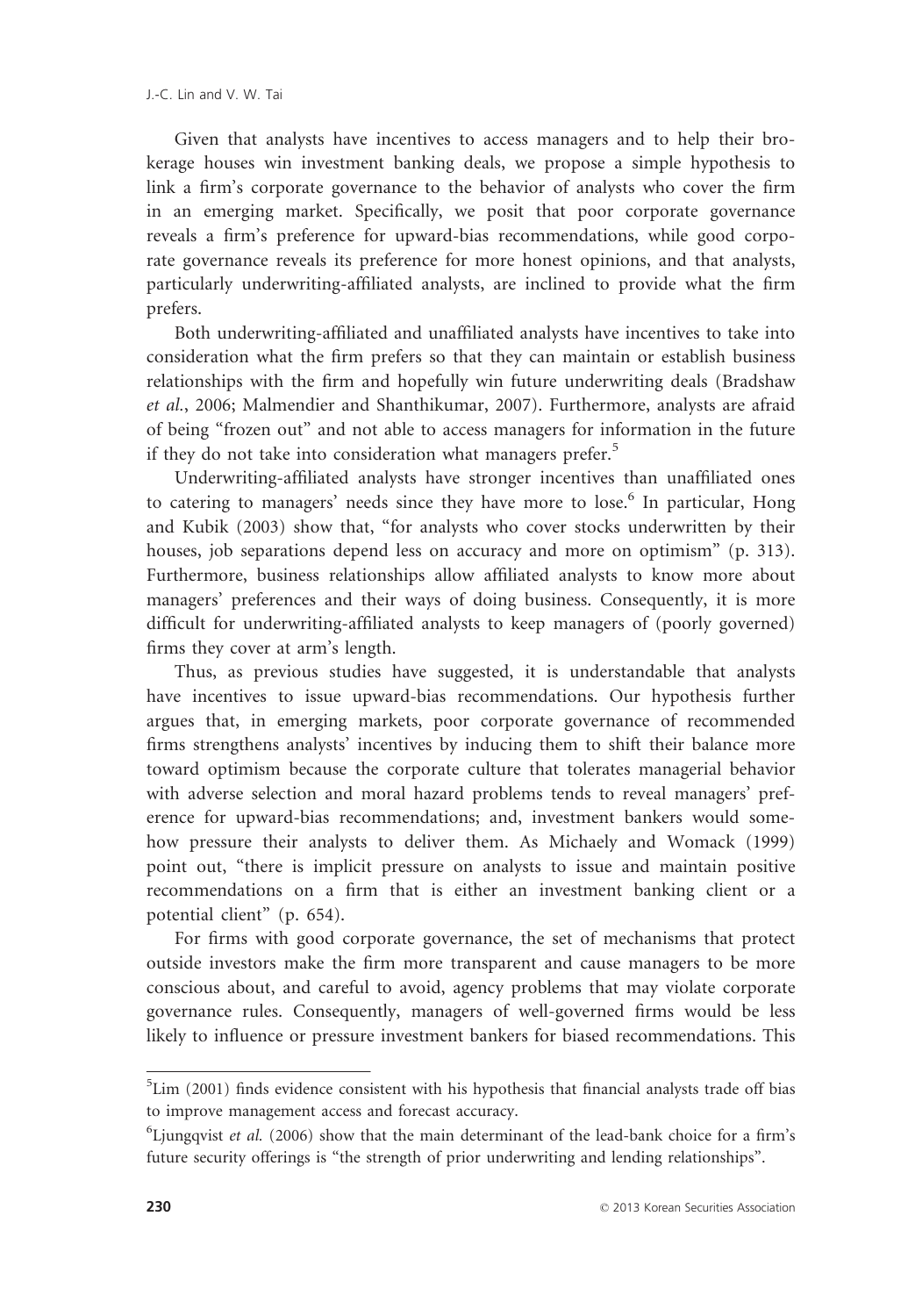makes it easier for analysts to do their job of providing their clients with more timely reliable information on the firm, which in turn allows analysts to accumulate reputation capital.

To test our hypothesis, we use a sample of 55 652 recommendations issued by analysts affiliated with brokerage houses in Taiwan on firms listed on the Taiwan Stock Exchange (TWSE). Since existing studies that examine the affiliated analyst bias largely use data from the US market, our data from an emerging market could provide a further test on the bias. Furthermore, in emerging markets with high information asymmetry, corporate governance could play a more critical role in mitigating agency problems.<sup>7</sup> Thus, the effect of corporate governance on analyst behavior, if it exists, would be more profound and should be more easily detected using our data from an emerging market than it would be using data from the well-developed US market.<sup>8</sup> Additionally, as in many emerging markets, most investors in Taiwan are retail investors (by value and number of trades), $9$  for whom analyst recommendations are important sources of information. Hence, given that retail investors are frequently misled by analysts, $10$  it is important to clarify the role of corporate governance in mitigating analyst bias.

Indeed, we find that, holding other things constant: (i) analysts are more (less) likely to give buy (sell) recommendations on firms with poor corporate governance than on firms with good corporate governance; and that (ii) affiliated analysts give additional bias, which increases as recommended firms' corporate governance decreases. Analyzing stock price reactions to analyst recommendations, we further find that while the market reacts positively when buy recommendations are announced, it puts discounts on buy recommendations on firms with poor corporate governance, and discounting is larger on underwriting-affiliated firms than it is

<sup>&</sup>lt;sup>7</sup> According to Yeh et al. (2001), companies listed on the TWSE are predominantly familycontrolled, with a high degree of ownership in general (many small individual investors), and low institutional ownership. These ownership characteristics are similar to those of publicly traded companies in most countries around the world (see, e.g. La Porta et al., 1999; Claessens et al., 2000). Yeh et al. (2001) further point out that investors have approximately the same number of shareholder rights as the average reported for the 49 countries in La Porta et al. (1998).

<sup>&</sup>lt;sup>8</sup>In the next section we review two studies that show how the global research analyst settlement reached in 2003 affects analyst behavior in the US market.

<sup>&</sup>lt;sup>9</sup>The monthly trading statistics of the security market of the TWSE reports that the percentage of retail investors in trading volume ranges from 91.9 to 88.2% during the sample period (1995–1999). Even though the percentage of retail investors is decreasing, the percentage of retail investors in trading volume is still 61.9%, more than 50%, in 2011.

 $10$ Malmendier and Shanthikumar (2007) suggest that retail investors are more likely to be misguided by analyst recommendations and incur losses.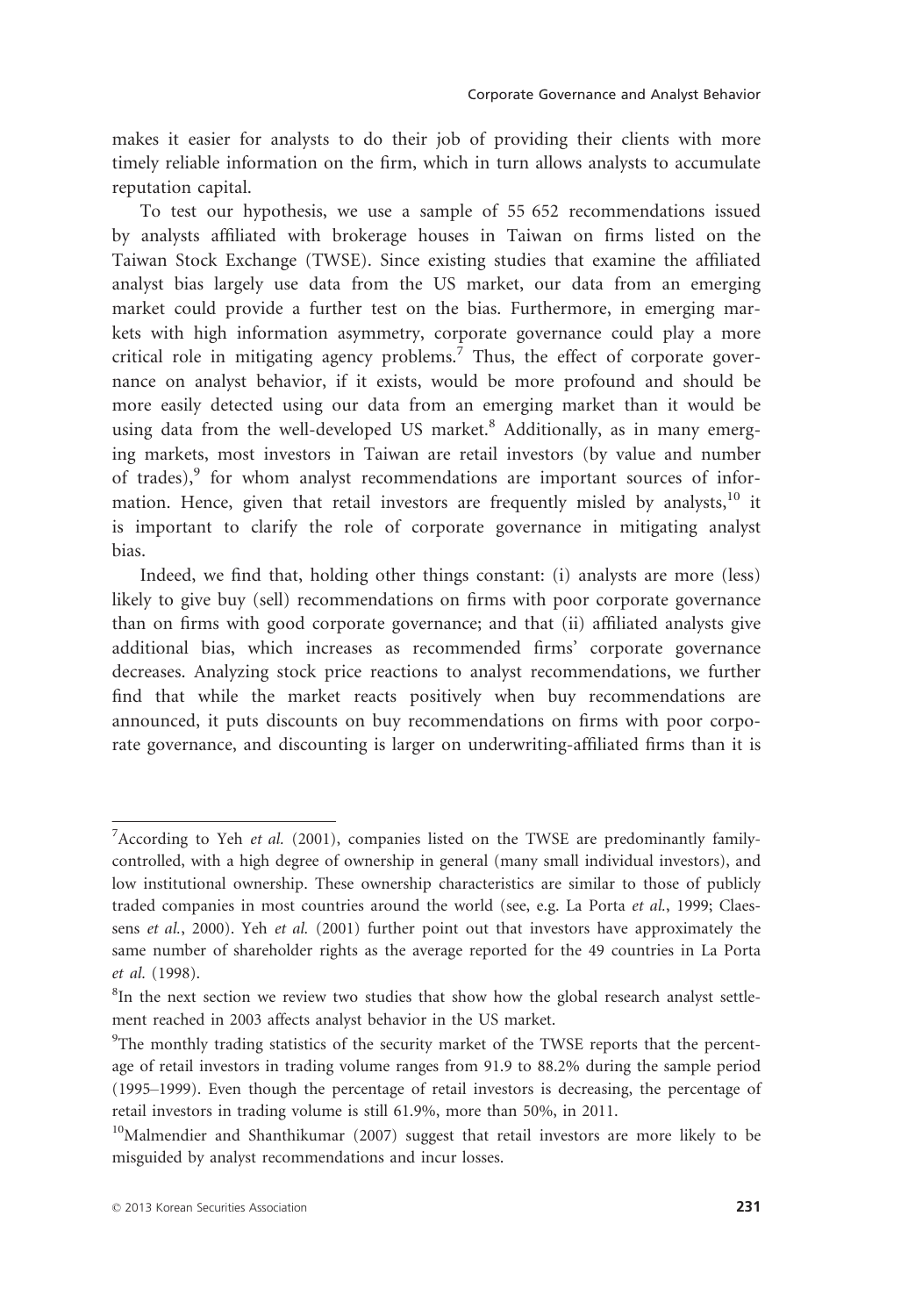on unaffiliated firms.<sup>11</sup> Thus, consistent with our hypothesis, the data reveals that analyst recommendations on firms with poorer corporate governance contain more upward bias.

Our findings imply that when a firm improves its corporate governance, analysts who cover the firm would be less inclined to bias their recommendations. Thus, while improving corporate governance can reduce agency problems within the firm, it also has an externality in moderating analyst bias.

The remainder of our paper is organized as follows. Section 2 provides a review of the literature on analyst recommendations and on corporate governance, and then presents our hypothesis. Section 3 describes our data. Section 4 presents evidence of analyst bias and its relation with corporate governance. Section 5 investigates the discounts the market places on analyst bias. Section 6 addresses the question: which corporate governance mechanisms are effective in moderating analyst bias? Section 7 contains our concluding remarks.

# 2. Literature Review and Hypothesis

## 2.1. Analysts Recommendations

The literature on the behavior of financial analysts has noted significant differences between the recommendations issued by analysts with and without investment banking ties to the firms they cover. For example, Lin and McNichols (1998) show that lead and co-underwriter analysts' recommendations are significantly more favorable than those made by unaffiliated analysts. They also show that stock returns associated with lead underwriter hold recommendations are significantly more negative than those associated with unaffiliated hold recommendations, suggesting that "investors expect lead analysts are more likely to recommend 'Hold' when 'Sell' is warranted" (p. 101).

Similarly, Michaely and Womack (1999) report that underwriter analysts' recommendations contain significant bias and that the market does not recognize the full extent of this bias. In particular, they show that stocks affiliated analysts recommend to buy perform more poorly than those buys recommended by unaffiliated analysts prior to, at the time of, and subsequent to the recommendation date. Furthermore, Dechow et al. (2000) find that analysts employed by the lead managers of equity offerings make the most optimistic growth forecasts, and that post-

 $11$ Similar to Lin and McNichols (1998), Michaely and Womack (1999), and Malmendier and Shanthikumar (2007), we show that the market discounts upward-bias recommendations. The findings do not mean that investors can detect the implicit collusion by the poorly governed firms and the analysts. Rather, better informed investors, to some extent, are aware of analysts' upward bias and discount their recommendations. In other words, upward-bias buy recommendations still generate positive reactions, which, however, are smaller than the reactions to less biased buy recommendations.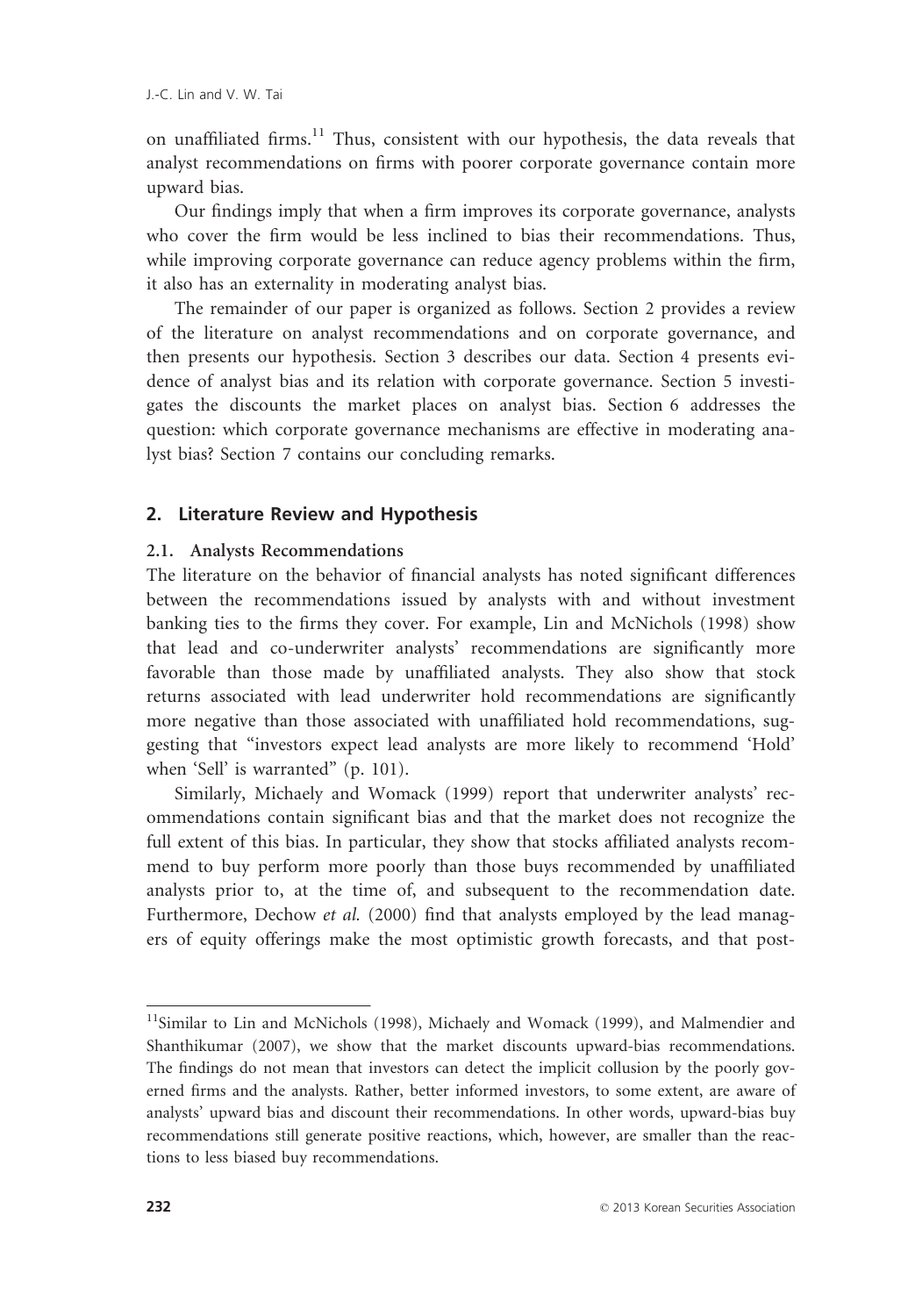offering underperformance is most pronounced for firms with the highest growth forecasts made by affiliated analysts.

According to O'Brien et al. (2005), affiliated analysts tend to be slower to downgrade, but faster to upgrade, their recommendations than unaffiliated analysts. Their study suggests that investment banking ties influence the speed with which analysts convey favorable and unfavorable news.

However, Bradshaw et al. (2006) argue that both affiliated and unaffiliated analysts issue overly optimistic forecasts and upward-bias recommendations on firms with external financial activities. They suggest that analyst over optimism is "primarily attributable to some combination of indirect investment banking pressures, incentives to generate brokerage business and analyst naiveté, rather than to direct investment banking conflicts" (p. 55).

More related to our Taiwan data, Shen and Chih (2009) examine whether conflicts of interest between the brokerage and proprietary trading divisions of investment banks exist in Taiwan. They find that investment banks buy (sell) the recommended stocks through their proprietary trading division before issuing recommendations. The evidence suggests that the conflicts of interest do exist in Taiwan and that investment banks could profit from their recommendations in the short run.

Recently, Malmendier and Shanthikumar (2009) show that, while large traders exert buy pressure following strong buy recommendations, they display no significant reaction to buy recommendations and exert selling pressure following hold recommendations. The discounting is particularly strong on affiliated recommendations. In contrast, small traders follow recommendations literally—they exert buy pressure following both buy and strong buy recommendations and zero pressure following hold recommendations. Their analyses suggest that small traders are more likely to be misguided by analyst recommendations and incur losses.

Thus, there is strong evidence to suggest that analysts bias their recommendations upwards. In fact, in 2003, 10 Wall Street brokerage houses reached a global research analyst settlement with the Securities and Exchange Commission (SEC), the New York Stock Exchange (NYSE), the National Association of Securities Dealers (NASD) and the New York Attorney General in the amount of US\$1.4 billion for their failure to ensure that the research their analysts provided to customers was independent and unbiased. The case illustrates the seriousness of analyst bias.

Interestingly, Kadan et al. (2009)examine the effect of recent regulations— NASD Rule 2711, NYSE Rule 472, and the Global Analyst Research Settlement—on analyst recommendation performance, and find that "the overall informativeness of recommendations has declined" (p. 4189). They show that while affiliated analysts are still reluctant to issue pessimistic recommendations, issuing optimistic recommendations no longer depends on whether analysts are affiliated with the covered firm. Also, Clarke et al. (2011) report that "independent research firms set up after the Global Research Settlement are of inferior quality; they issue more optimistic and less innovative recommendations that generate lower announcement period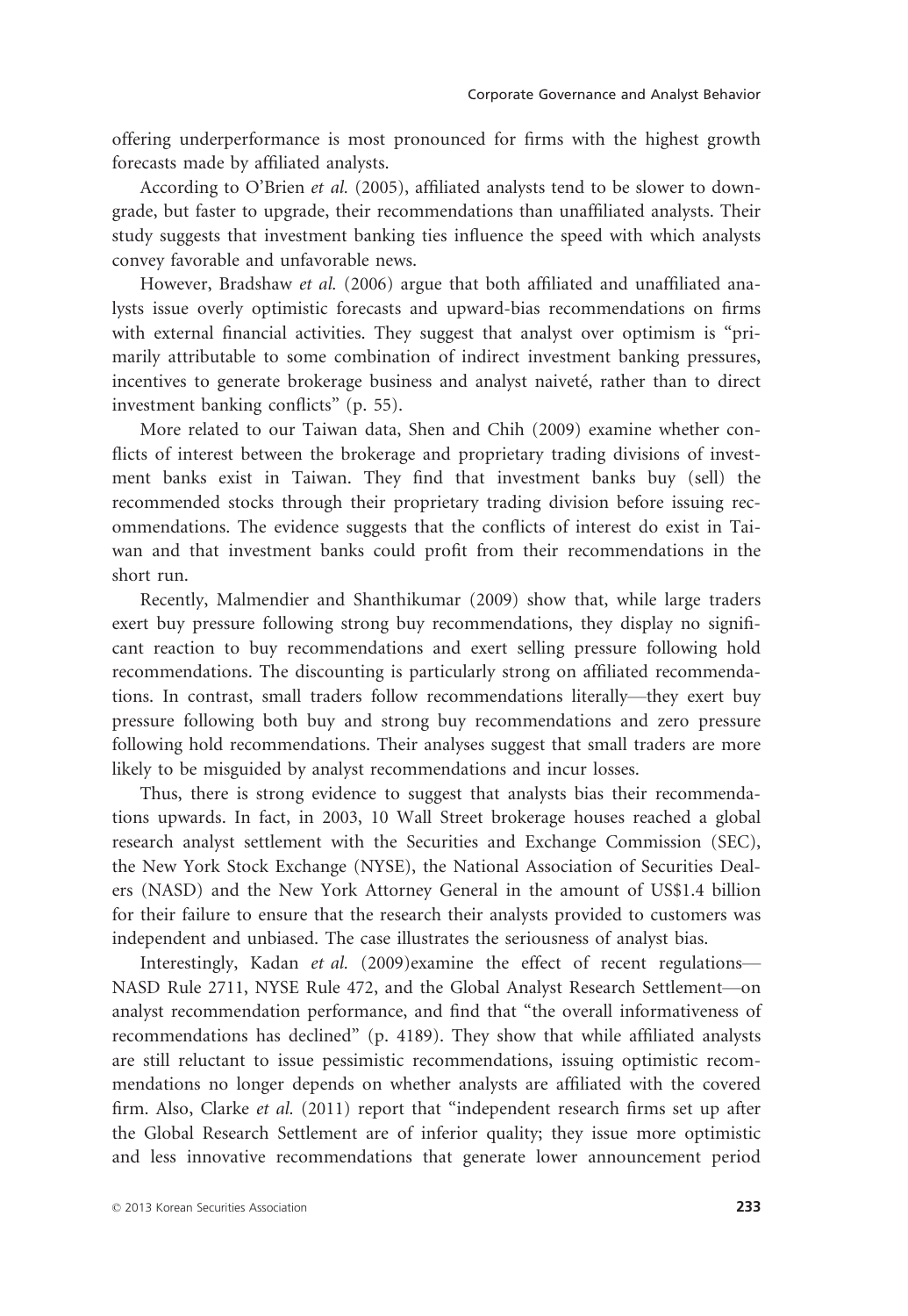returns than independent firms existing prior to the Settlement" (p. 529). Thus, the regulations that aim to mitigate the conflicts of interest between research and investment banking departments of US brokerage houses have unintended consequences, and may not remove analyst bias.

Analyst bias should be even more severe in emerging markets than in the welldeveloped US market. As we postulate in this paper, in an emerging market where information asymmetry is high and shareholder rights are not well protected, poor corporate governance of covered firms may induce analysts to put more weight on their incentives to issue upward-bias recommendations and less weight on their reputation.

## 2.2. Corporate Governance

Shleifer and Vishny (1997) state that "corporate governance deals with the ways in which suppliers of finance to corporations assure themselves of getting a return on their investment" (p. 737). In their view, the agency problem (Jensen and Meckling, 1976) is a key concern to corporate governance since the opportunities for managers to abscond with financiers' funds, to invest in bad projects, or to steal profits are plentiful. Thus, after reviewing research in the area, Shleifer and Vishny suggest that "a good corporate governance system should combine some type of large investors [who can monitor managers] with legal protection of both their rights and those of small investors" (p. 739). In other words, as Tirole (2001) says, "a good governance structure is then one that selects the most able managers and makes them accountable to investors" (p. 3).

With the same reasoning, La Porta et al. (2000) note that outside investors face a risk that the returns on their investments will never materialize because corporate insiders (controlling shareholders and managers) may expropriate them.<sup>12</sup> Thus, they suggest that "corporate governance is, to a large extent, a set of mechanisms through which outside investors protect themselves against expropriation by the insiders" (p. 4).

Protecting outside investors is beneficial to the firm. As La Porta et al. (2000) and Tirole (2001) point out, when insiders expropriate less and their private benefits of control diminish, the firm can generally obtain outside finance on a better term. Joh (2003) finds that, in terms of firm profitability, stronger corporate governance in Korean firms is associated with better operating (accounting) performance. Furthermore, La Porta et al. (2002) show higher valuation of firms in countries with better protection for minority shareholders and in firms with higher cash-flow ownership by the controlling shareholder.

 $12$ As Hart (1995) summarizes, investors get their returns largely because they have certain power—the power to sue managers and directors and get compensations, and the power to vote for changing directors, stopping a project that may benefit insiders at the expense of outside investors, or liquidating the firm and receiving the proceeds.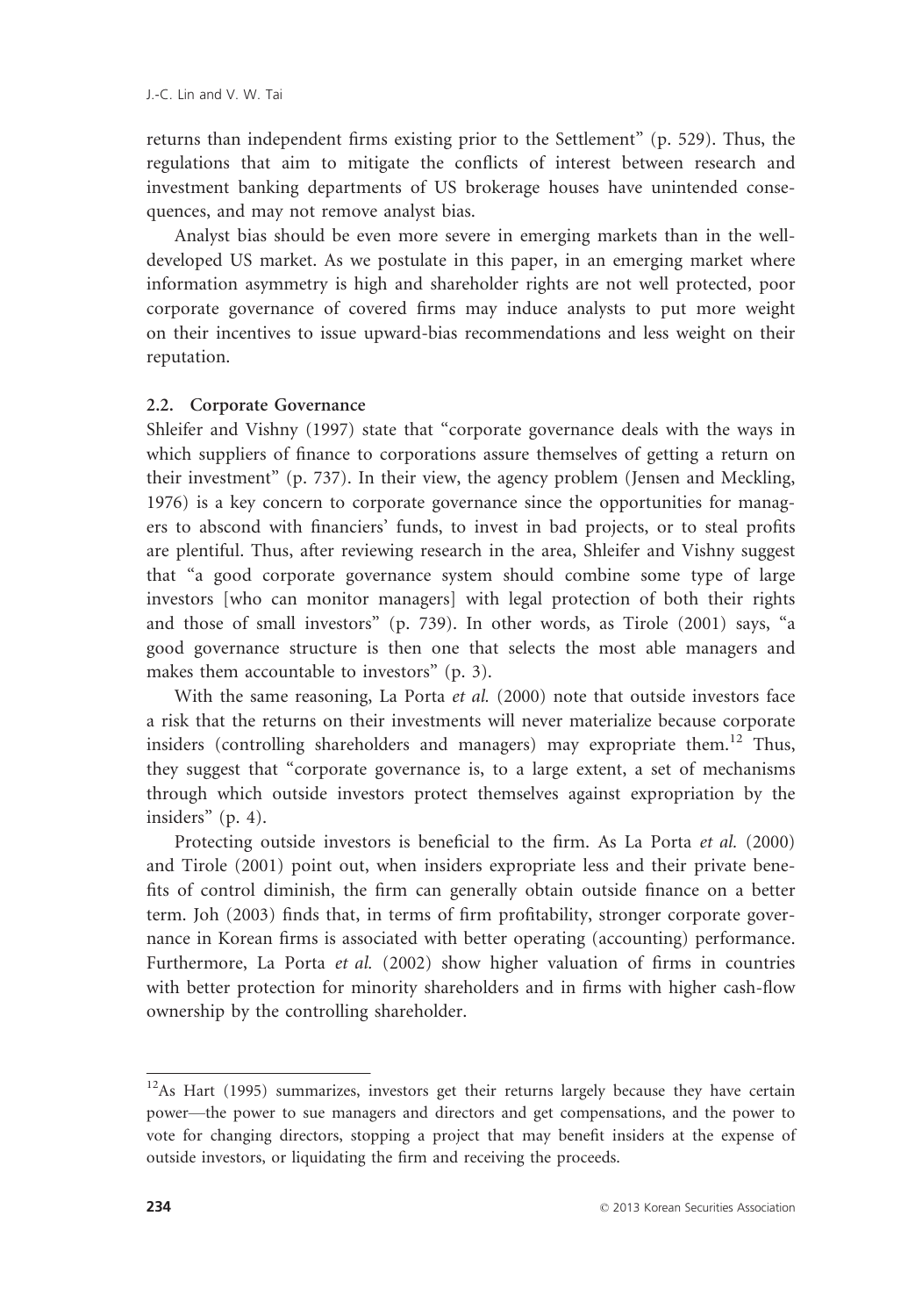Barclay et al. (1993) show that closed-end fund discounts are larger in funds with a higher managerial stock ownership. They argue that the discounts reflect blockholders' private benefits, which do not accrue to other shareholders. Similarly, Claessens et al. (2002) find that when the largest shareholder's control rights exceed cash-flow rights, corporate governance tends to be weak and firm value declines (see also Lemmon and Lins, 2003).

Mitton (2002) finds that stock prices of firms with higher disclosure quality (ADRs and auditors from the Big 6 accounting firms) and higher outside ownership concentration tend to perform better during the Asian financial crisis of 1997–1998. His results suggest that corporate governance that reduces information asymmetry and increases monitoring activities has a positive effect on firm valuation (see also Baeka et al., 2004). Also, Johnson et al. (2000) report that, during the Asian financial crisis, stock markets decline more in countries with weak corporate governance, particularly when measured by the effectiveness of protection for minority shareholders.

In sum, the literature has shown that firms' operating and stock price performances benefit from corporate governance mechanisms that reduce information asymmetry and mitigate agency problems. Thus, protecting outside investors and minority shareholders is consistent with the principle of maximizing firm value.

## 2.3. A Hypothesis Linking Corporate Governance to Analyst Behavior

Based on Shleifer and Vishny's (1997) and La Porta et al.'s (2000) notion of corporate governance, we propose a simple hypothesis to link a firm's corporate governance to the behavior of analysts who cover the firm in an emerging market. First, we argue that corporate governance mechanisms affect managerial behavior. For firms with good corporate governance, the set of mechanisms that protect outside investors make the firm more transparent and cause managers to be more conscious about, and careful to avoid, agency problems that may violate corporate governance rules.

Conversely, for firms with poor corporate governance, insiders (managers and controlling shareholders) are more interested in private benefits of control, and less interested in protecting outside investors. To make it easier for themselves to reap private benefits, insiders would make their firms less transparent, and their accounting earnings less informative (Fan and Wong, 2002; Francis et al., 2005). They may manage earnings upward when their firms perform poorly (Peasnell et al., 2005). As Klein (2002) shows, earnings management and poor corporate governance mechanisms are positively related. Under this corporate culture, managers would prefer investment bankers whose analysts could provide favorable recommendations on the firms to their customers. The external endorsements could disguise managers' interests in private benefits of control. Furthermore, as Holmstrom and Tirole (1993) suggest, financial markets provide firms with measures of managerial performance. Analysts' favorable recommendations could inflate stock prices, lead to more compensation to managers, and increase insiders' wealth.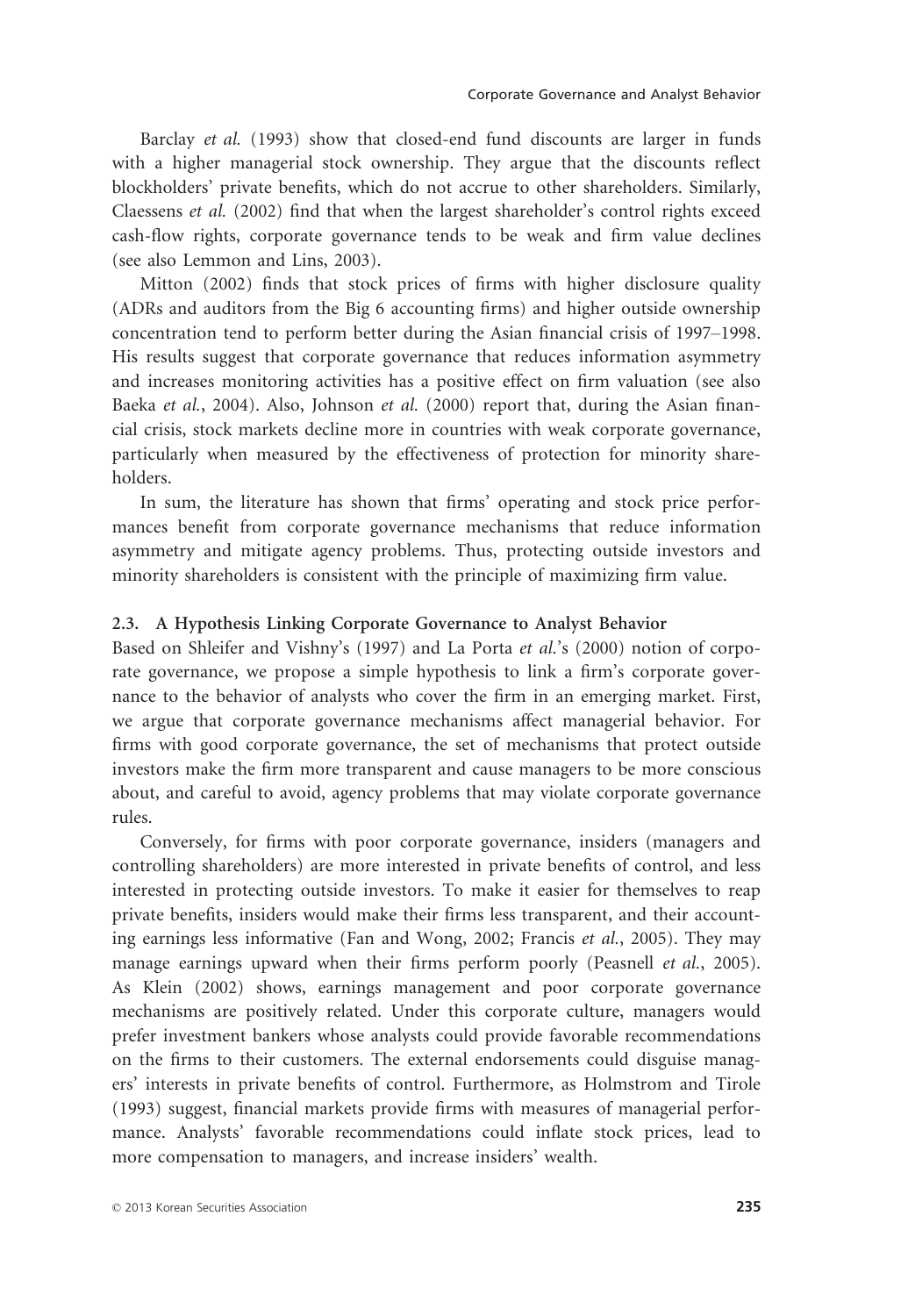Thus, we hypothesis that, in an emerging market, poor corporate governance reveals a firm's preference for favorable recommendations, while good corporate governance reveals its preference for more honest opinions from analysts, and that analysts, particularly underwriting-affiliated ones, have incentives to cater to the firm's preference.

Our hypothesis is closely related to that of Bradshaw et al. (2006) and Malmendier and Shanthikumar (2007), who show that while affiliated analysts issue upward-bias recommendations (Lin and McNichols, 1998; Michaely and Womack, 1999), unaffiliated analysts, to a lesser extent, also issue upward-bias recommendations. Also related are Lim (2001) and Ljungqvist et al. (2007), who show that financial analysts trade off forecast accuracy and bias for accessing management, investment banking deals, and brokerage businesses.

We extend this literature by postulating that corporate governance within the firms that analysts cover plays a role in their decision processes, which manifests in their behavior of issuing recommendations. Specifically, our hypothesis suggests that analysts are inclined to provide upward-bias recommendations on firms with poor corporate governance, but more accurate information on firms with good corporate governance. Thus, our hypothesis predicts that, ceteris paribus, analysts' recommendations on firms with poorer corporate governance contain more upward bias and that the market would put a larger discount on recommendations with more bias.

# 3. Data

## 3.1. Analyst Recommendations

Our sample consists of 55 652 recommendations on 447 firms listed on the Taiwan Stock Exchange.<sup>13</sup> We collected this sample through the brokerage houses' reports compiled by Central News Agency in Taiwan over the 1996–1999 period. The recommendations were issued by financial analysts affiliated with 46 brokerage houses. Among them, 38 brokerage firms have both brokerage and investment banking businesses, and the remaining eight are relatively small brokerage houses that have no investment banking business. We refer to the analysts affiliated with the latter group as "independent" analysts.

By searching key words in the brokerage houses' reports, we assigned a score, from 1 to 4, to each recommendation as follows:

- 4 Buy (Add, Outperform, Overweight, Accumulate, Strong Buy)
- 3 LBuy (Long-term Buy)
- 2 Hold (Wait, Neutral, Range Trade)
- 1 Sell (Under-perform, Reduce, Underweight, Strong Sell)

<sup>&</sup>lt;sup>13</sup>There were 477 firms listed on the exchange during the sample period. The 30 firms not in our sample received no recommendations during the sample period.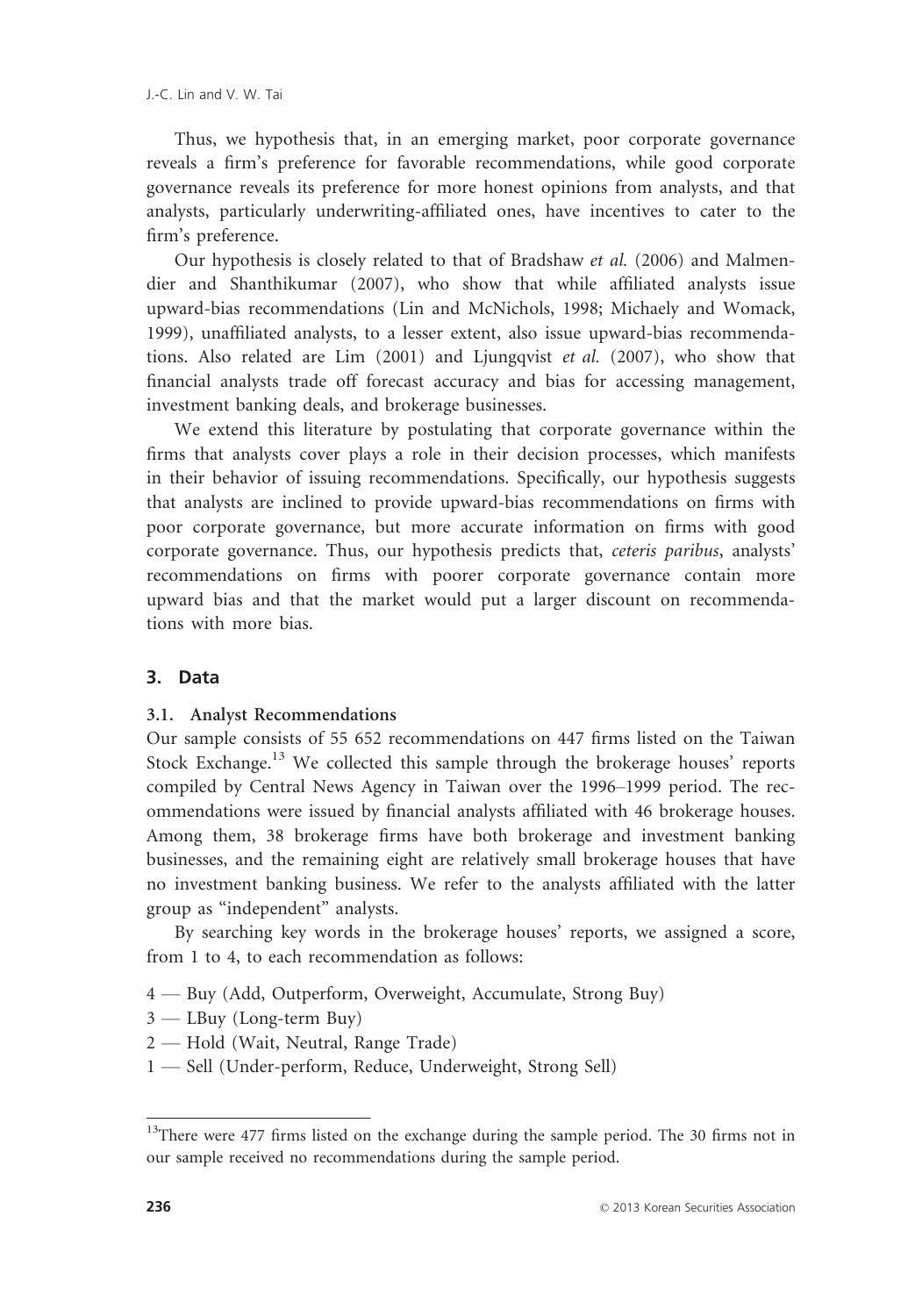Table 1 reports the score distribution of the 55 652 recommendations. Buy recommendations account for 67% of all recommendations in our sample. There are very few  $(\leq1\%)$  Strong Buy recommendations so we put them in the same category as Buy recommendations with a score of 4. We find that 17% of our recommendations indicate "buying for long term", which we refer to "LBuy", and assign a score of 3 for this group. (As we will show, there are significant differences between buy and long-term buy recommendations, in terms of firm characteristics and market reactions.) In sum, the positive recommendations account for 84% of all recommendations. Around 10% are Hold recommendations (a score of 2). Strong Sell, which is also very rare (<1%), we put in the same group as Sell recommendations and assign them a score of 1. They account for the remaining 6%. The average score of our sample recommendations is 3.46. Thus, our sample is similar to those of previous studies in which there are far more buy than sell recommendations.

Following Lin and McNichols (1998) and Malmendier and Shanthikumar (2007), we classify a recommendation as "affiliated" if it is issued by an analyst affiliated with the recommended firm's IPO underwriters within five years after its IPO (IPO\_5), or SEO underwriters within 2 years after an SEO (P\_SEO), or within 2 years before an SEO (F\_SEO).<sup>14</sup> Of the 55 652 recommendations in our sample, 15 433, or 27.7%, are affiliated. The remaining 40 219 recommendations are unaffiliated, of which 4975 are issued by "independent" analysts.

Table 1 also presents the distribution of analyst recommendations by affiliation and score. There are several notable differences. First, 73% of the affiliated recommendations have a score of 4, which is higher than 53% of the independent ones or 64% of the unaffiliated ones with the same score. Second, independent analysts issue many more Hold recommendations, 32% versus 8% by affiliated analysts. Third, about 19% of the unaffiliated (including independent) recommendations are for Long-Term Buy, compared to 12% of the affiliated recommendations. To summarize their differences, the mean score of the affiliated recommendations is 3.54, which is significantly higher than 3.42 for the unaffiliated ones, or 3.14 for the independent ones. We report the test results for the differences in mean scores in Panel B of Table 1. Thus, consistent with earlier studies, affiliated analysts in our sample also tend to bias their recommendations upward, relative to unaffiliated ones.

Among the affiliated subsamples, the mean score of the IPO\_5 recommendations is 3.53, which is very close to 3.52 for the P\_SEO and 3.55 for the F\_SEO recommendations. However, the mean scores of the three affiliated subsamples are all significantly higher than those of the unaffiliated sample. Furthermore, on average,

 $14$ Among the 447 sample firms, 300 have recommendations issued by analysts affiliated with firms' IPO or SEO underwriters. Specifically, 191 firms have IPO underwriter-affiliated recommendations; and 215 firms have SEO underwriter-affiliated recommendations. One hundred and forty-seven firms have no IPO or SEO during the sample period.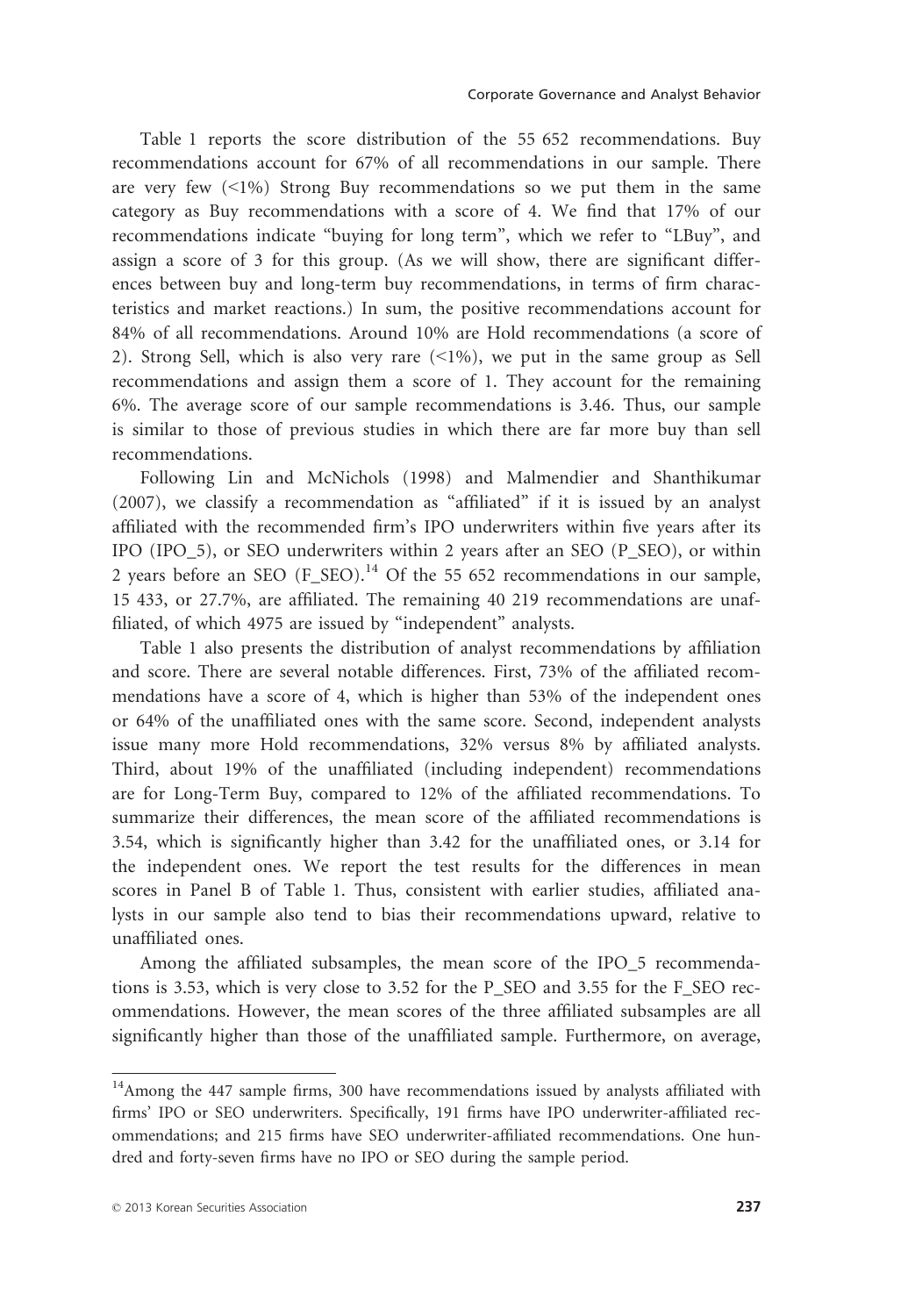Table 1 The distribution of recommendations by underwriting affiliation

Panel A presents the distribution of recommendations by underwriting affiliation. Buy (hold, sell) denotes buy (hold, sell) recommendations. LBuy denotes recommendations for "buy for long term". Panel B presents Satterthwaite t-tests for differences between various types of affiliations. Panel C presents paired t-test for sample firms recommended on the same day by both affiliated and unaffiliated analysts. We identify a recommendation as "affiliated" if it is issued by an analyst affiliated with the recommended firm's IPO underwriters within 5 years after its IPO, or SEO underwriters within 2 years after SEOs or within 2 years before SEOs. A recommendation is "independent" if it is issued by brokerage houses, which have no underwriting business. \*\*\* denotes significance at the 1% level.

|                   |           |           | Percentage by score (%)             |           |          | <b>Statistics</b> |           |         |
|-------------------|-----------|-----------|-------------------------------------|-----------|----------|-------------------|-----------|---------|
| Affiliation       | Frequency | 1<br>Sell | $\mathcal{D}_{\mathcal{L}}$<br>Hold | 3<br>LBuy | 4<br>Buy | Mean              | <b>SD</b> | Skew    |
| All               | 55 652    | 5.99      | 9.52                                | 17.34     | 67.14    | 3.46              | 0.89      | $-1.53$ |
| Unaffiliated      | 40 219    | 5.77      | 9.81                                | 18.97     | 63.61    | 3.42              | 0.90      | $-1.45$ |
| Independent       | 4975      | 3.86      | 31.74                               | 11.26     | 53.15    | 3.14              | 0.99      | $-0.51$ |
| Affiliated        | 15 433    | 6.29      | 8.34                                | 12.38     | 72.99    | 3.54              | 0.87      | $-1.81$ |
| IPO underwriting  | 7240      | 6.23      | 00208.11                            | 11.80     | 73.87    | 3.53              | 0.89      | $-1.49$ |
| (past 5 years)    |           |           |                                     |           |          |                   |           |         |
| Lead underwriting | 434       | 4.38      | 9.91                                | 11.98     | 73.73    | 3.55              | 0.84      | $-1.77$ |
| Co-underwriting   | 6806      | 6.34      | 8.00                                | 11.78     | 73.88    | 3.53              | 0.89      | $-1.80$ |
| SEO underwriting  | 6494      | 5.76      | 9.69                                | 11.03     | 73.53    | 3.52              | 0.89      | $-1.72$ |
| (past 2 years)    |           |           |                                     |           |          |                   |           |         |
| Lead underwriting | 728       | 4.80      | 4.94                                | 5.08      | 85.17    | 3.71              | 0.77      | $-2.61$ |
| Co-underwriting   | 5766      | 5.88      | 10.28                               | 11.78     | 72.06    | 3.50              | 0.90      | $-1.64$ |
| SEO underwriting  | 3240      | 5.50      | 6.20                                | 15.31     | 72.99    | 3.55              | 0.84      | $-1.91$ |
| (next 2 years)    |           |           |                                     |           |          |                   |           |         |
| Lead underwriting | 535       | 2.80      | 5.98                                | 12.52     | 78.69    | 3.67              | 0.71      | $-2.27$ |
| Co-underwriting   | 2705      | 6.03      | 6.24                                | 15.86     | 71.86    | 3.54              | 0.86      | $-1.84$ |

Panel A: Distribution by affiliation

Panel B: Tests for differences in recommendations

|                                                         | Difference<br>in mean<br>score | t-value     |
|---------------------------------------------------------|--------------------------------|-------------|
| Independent versus unaffiliated (excluding independent) | $-0.33$                        | $-22.13***$ |
| IPO affiliated versus unaffiliated                      | 0.11                           | $9.58***$   |
| Lead underwriter versus unaffiliated                    | 0.13                           | $3.10***$   |
| Co-underwriter versus unaffiliated                      | 0.11                           | $9.13***$   |
| Lead underwriter versus co-underwriter                  | 0.02                           | 0.43        |
| SEO affiliated versus unaffiliated                      | 0.11                           | $11.16***$  |
| SEO past 2 years versus unaffiliated                    | 0.10                           | $8.23***$   |
| SEO next 2 years versus unaffiliated                    | 0.13                           | $8.69***$   |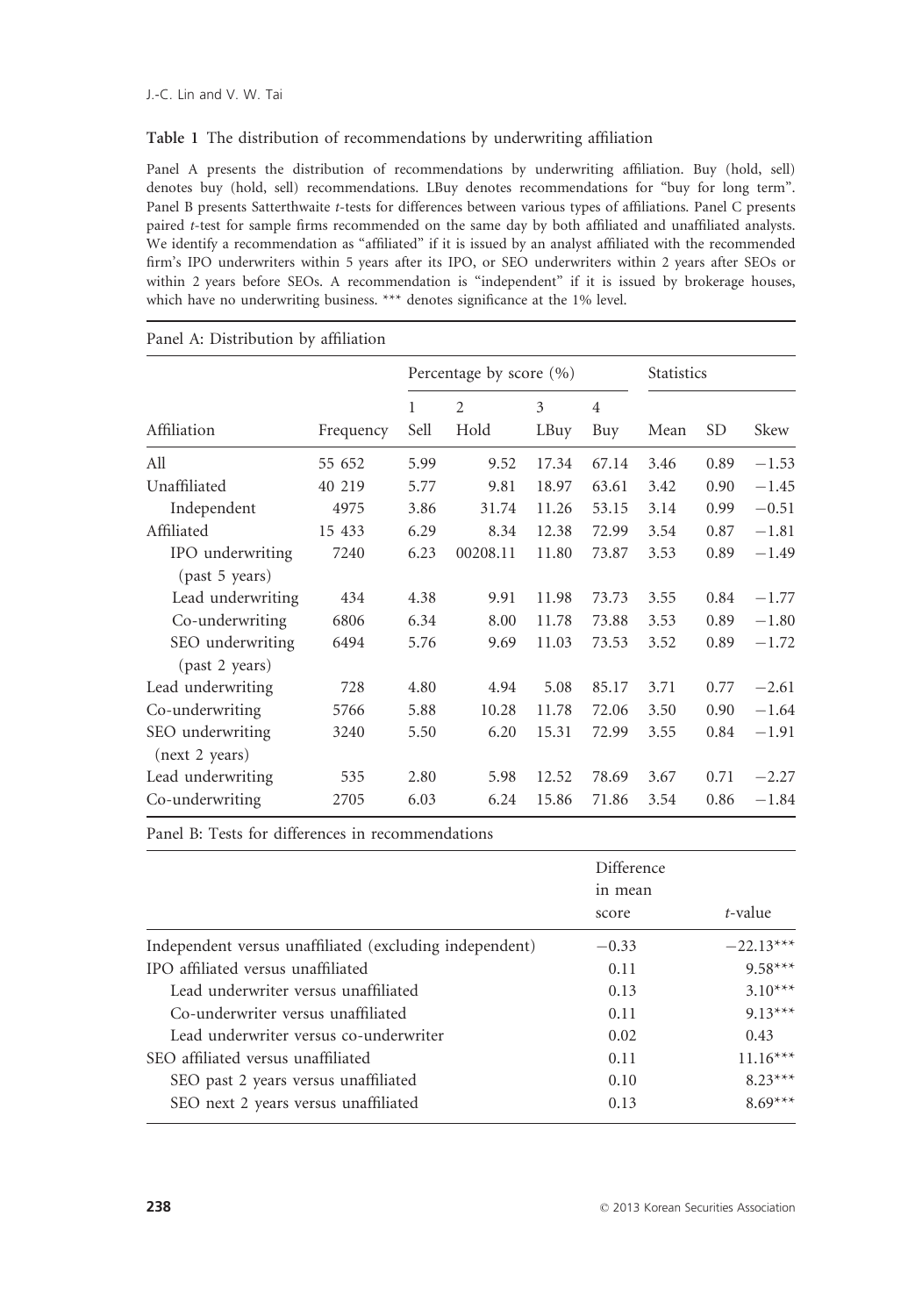| Panel B: Tests for differences in recommendations |                    |                                |            |
|---------------------------------------------------|--------------------|--------------------------------|------------|
|                                                   |                    | Difference<br>in mean<br>score | t-value    |
| Lead underwriter versus unaffiliated              |                    | 0.27                           | $12.36***$ |
| Co-underwriter versus unaffiliated                |                    | 0.09                           | $8.23***$  |
| Lead underwriter versus co-underwriter            |                    | 0.18                           | $7.72***$  |
| Panel C: Paired t-tests                           |                    |                                |            |
|                                                   | Number<br>of pairs | Mean of<br>differences         | t-value    |
| Affiliation versus unaffiliation                  | 3895               | 0.15                           | $9.14***$  |
| IPO past 5 years versus unaffiliation             | 2003               | 0.17                           | $7.07***$  |
| SEO past 2 years versus unaffiliation             | 1736               | 0.11                           | $4.54***$  |
| SEO next 2 years versus unaffiliation             | 633                | 0.14                           | $3.56***$  |

#### Table 1 (Continued)

analysts affiliated with SEO lead underwriters are most inclined to issue upwardbias recommendations.

To further illustrate the affiliated analyst bias, we select a "paired" subsample, which contains recommendations on the same firm issued by both affiliated and unaffiliated analysts on the same day. For this paired subsample, if there are more than one affiliated (unaffiliated) recommendations on the same firm on the same day, we average their recommendation scores and do a paired t-test. As shown in Panel C of Table 1, the mean of the paired differences is 0.15, with a t-value of 9.14. The paired differences are significant for all three affiliated subsamples. These paired comparisons provide us with clean evidence that the underwriting-affiliated analyst bias indeed exists in the Taiwanese market.

# 3.2. Corporate Governance

We obtained data on corporate governance from the Taiwan Economic Journal (TEJ), the biggest financial data provider in Taiwan. Our data include eight corporate governance variables. We put them into three subgroups: ownership structure, board characteristics, and corporate transparency.

The ownership structure subgroup has three variables. First, MNG\_Share, a dummy variable for management shareholdings,<sup>15</sup> which is equal to 1 if the percentage of management shareholdings is above the median across the sample

<sup>&</sup>lt;sup>15</sup>It includes the holdings of chief executive officer (CEO), vice CEO, president, vice president, general manager, vice general manager, managers, and divisional managers.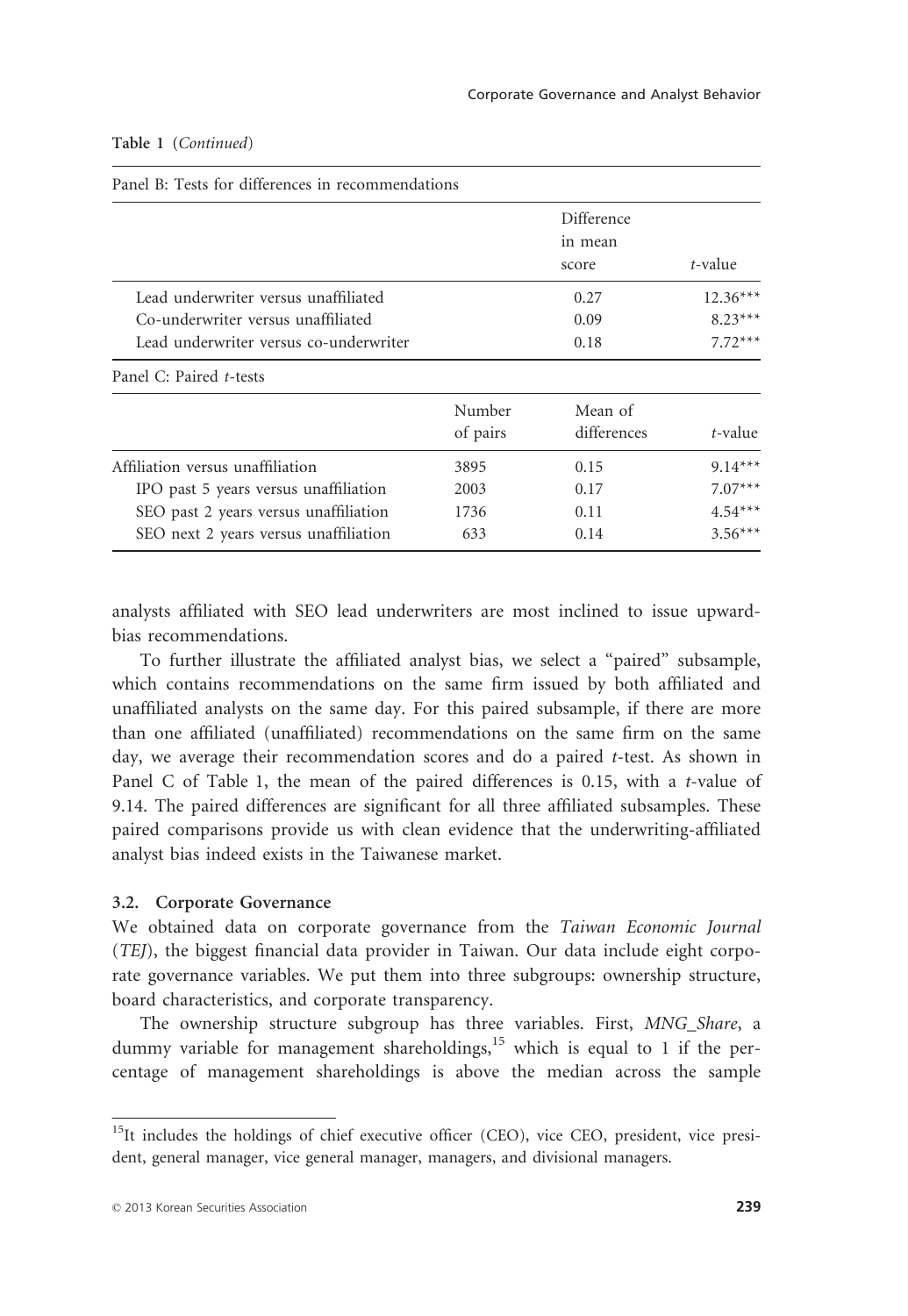firms. According to Jensen and Meckling (1976), as management ownership rises, managers are less likely to squander corporate wealth because they pay a larger share of the costs of agency problems.<sup>16</sup> Second, UCF/UCO, which attempts to capture the adverse effect on firm value of the divergence in the ultimate control rights (UCO) and the ultimate cash flow rights (UCF) of the largest shareholder (in terms of direct and indirect voting rights).<sup>17</sup> Following La Porta et al. (1999) and Claessens et al. (2000), we expect high divergence between UCO and UCF to weaken corporate governance. Hughes (2005) suggests that firm value falls only when the largest controlling shareholder has at least twice as many voting rights as cash flow rights. Thus, we set the dummy variable UCF/UCO to equal 0 if the largest controlling shareholder's  $\frac{UCF}{UCO}$  < 0.5, and 1 otherwise.<sup>18</sup> Third, Outside\_Share, a dummy variable on outside board members' shareholdings,<sup>19</sup> which is equal to 1 if the percentage of outside board members' shareholdings is above the median. According to Jensen and Meckling (1976), Ruland et al. (1990), and Beasley (1996), we expect that outside board members with high shareholdings have more incentives to monitor managers.

The board characteristics subgroup also has three dummy variables. The first concerns board size. According to Jensen (1993), Yermack (1996), and Eisenberg et al. (1998), a small board tends to be more cohesive and effective in monitoring managers. However, recently, Coles et al. (2008) re-examine the relationship between firm value and board size and find a U-shaped relation, "which, at face value, suggests that either very small or very large boards are optimal" (p. 329). They argue that this relationship arises from differences between complex and simple firms, that is, firm value tends to increase (decrease) in board size for complex (simple) firms. Thus, we set *Board Size* equal to 1 if the total number of directors

<sup>&</sup>lt;sup>16</sup>However, Morck et al. (1988) argue that the relationship between management ownership and market valuation of the firm's assets could be non-linear because "while the convergence-of-interests hypothesis suggests a uniformly positive relationship, the entrenchment hypothesis suggests that market valuation can be adversely affected for some range of high ownership stakes".

<sup>&</sup>lt;sup>17</sup>TEJ follows La Porta et al. (1999) to measure the largest shareholder's UCO and UCF, which include direct and indirect voting rights and cash flow rights, respectively. La Porta et al. (1999) define that a corporation has a controlling shareholder (ultimate owner) if this shareholder's direct and indirect voting rights in the firm exceed 10% (p. 477).

<sup>&</sup>lt;sup>18</sup>That is, we set UCF/UCO to equal 1 if a firm is widely held (i.e. no controlling shareholder) or if its largest controlling shareholder's.  $\frac{UCF}{UCO} \geq 0.5$ 

 $19$ TEJ defines a board member as an outsider if he or she: (1) has no blood relationship with the controlling shareholders; (2) is not affiliated with the controlling shareholders; and (3) has no business relationship with the firm.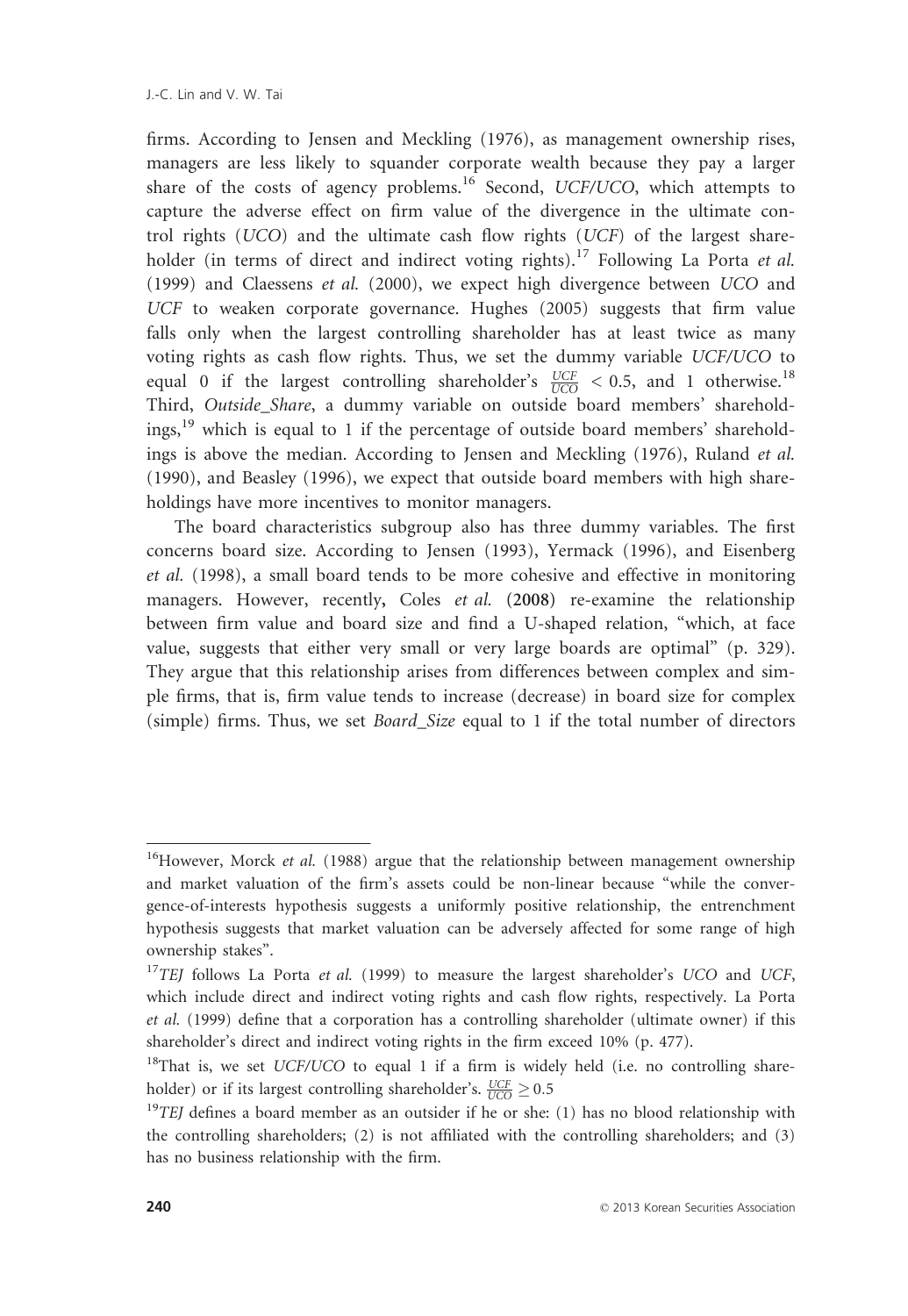and supervisors on the board is less than the first quartile or greater than the third quartile, and 0 otherwise. $20$ 

The second variable, *Board Ind*, measures board independence, which is equal to 1 if the board is independent, and 0 otherwise. We follow Yeh et al. (2001) to define that a board is not independent if over half of the board members are affiliated with controlling shareholders.<sup>21</sup> The third variable, Supervisor Ind, is equal to 1 if none of the supervisors on the board are affiliated with controlling shareholders, and 0 otherwise. Supervisors provide important monitoring on corporate insiders (directors and managers). Their monitoring would be more effective if they were independent.

The corporate transparency subgroup has two measures. Forecast is a dummy variable equal to 1 if the number of earnings forecasts released by management in the previous year is higher than the median across the sample firms, and 0 otherwise. Releasing earnings forecasts could reduce information asymmetry, and lower adverse selection and moral hazard problems. Auditor is also a dummy variable equal to 1 if the firm did not change its auditor in the previous 3 years, and 0 otherwise. Several studies have found that market reactions to auditor change announcements tend to be either negative or insignificant (see, e.g. Nichols and Smith, 1983; Johnson and Lys, 1990). As Davidson et al. (2006) point out, the negative market reactions to auditor changes could reflect that management may be searching for a lower quality audit, which could reduce the quality of information reaching financial markets, and that management may hope to use the resulting increase in asymmetric information for its own benefit.

We sum up the eight dummy variables to form a corporate governance (CG) index. Hence, in our sample, if a firm has a CG index equal to eight, it means that outside investors have the full set of mechanisms to protect themselves from expropriation by insiders. Table 2 reports summary statistics of the eight variables and the CG index. The range of the CG index in our sample is from one to eight, with a mean of 4.60 and a standard deviation of 1.50.

<sup>&</sup>lt;sup>20</sup>As Yeh and Woidtke (2005) describe, as in Germany, firms in Taiwan have two corporate boards—a board of directors and a board of supervisors. While directors are responsible for overseeing the firm's management and making ultimate corporate decisions, supervisors do not participate in decision-making or voting processes; instead, they are designated to monitor directors (e.g. scrutinizing decisions made by directors, reviewing and auditing the reports provided by directors, and resolving any disputes between shareholders and directors). During our sample period, Taiwan's Corporate Laws stipulate that both directors and supervisors are to be elected by shareholders and only current shareholders are qualified candidates. Also, the Laws require that a company needs to have at least three directors and one supervisor. The restriction that directors and supervisors shall be firm shareholders is relaxed in 2001. In the same year, the minimum requirements are raised to five directors and three supervisors for newly listed companies.

<sup>&</sup>lt;sup>21</sup>The TWSE requires a corporation to disclose relationships between its directors (and supervisors) and controlling shareholders.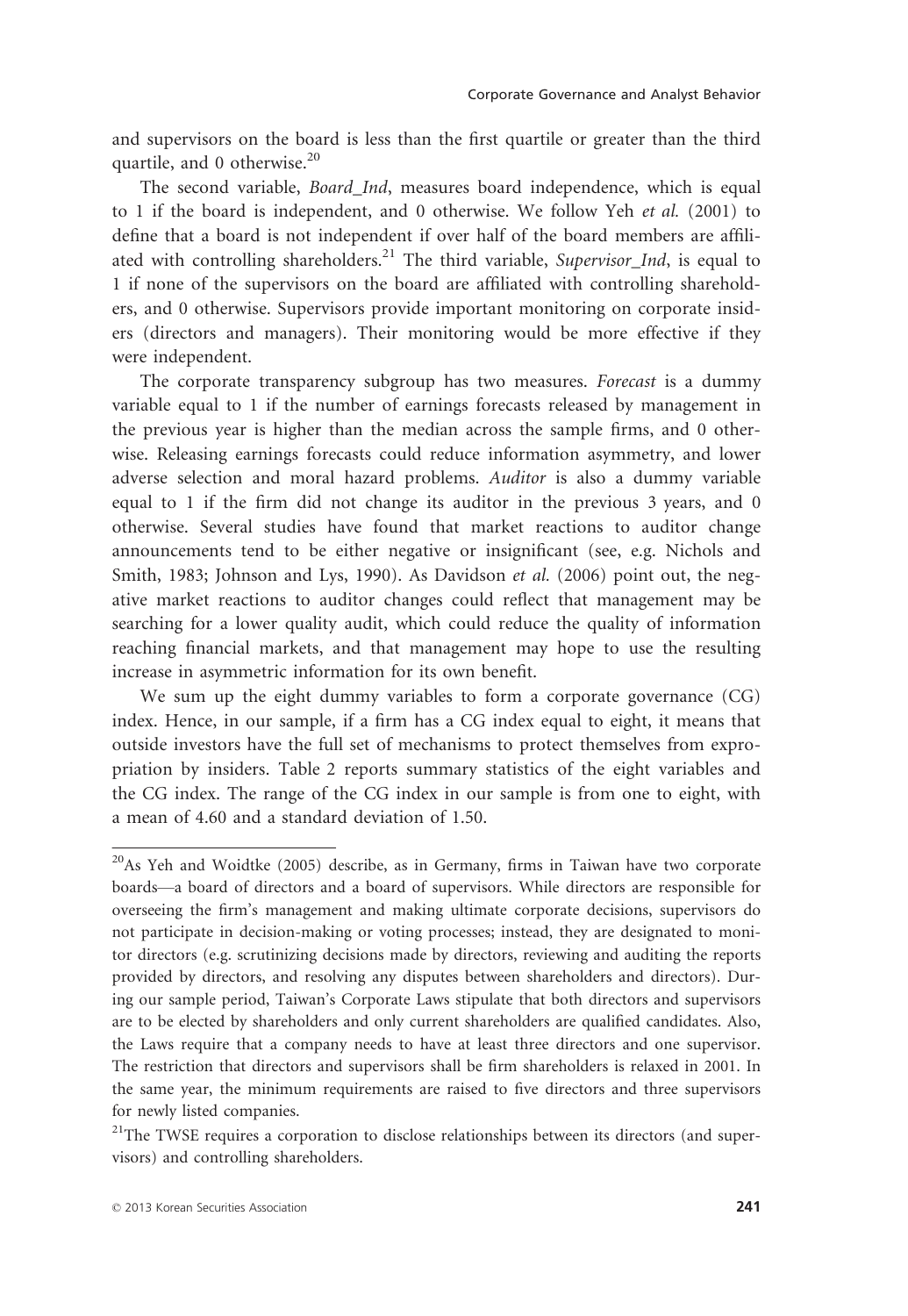## 3.3. The Correlation Matrix

We use CG, the (demeaned) CG index, in our analysis of the relationship between corporate governance and analyst bias. Table 3 shows that  $Buy$  (a dummy variable for Buy and Strong Buy) is negatively correlated with the interaction of CG and Buy, suggesting that Buy-recommended firms tend to have a lower CG index. Conversely, Sell (a dummy variable for Sell and Strong Sell) is positively correlated to the interaction of CG and Sell, indicating that Sell-recommended firms tend to have a higher CG index. These correlations provide a first hint consistent with the notion that analysts are less (more) likely to issue sell (buy) recommendations on low CG firms than high CG firms.

#### Table 2 Summary statistics of corporate governance variables

MNG Share dummy is equal to 1 if the total of management shareholdings is greater than the median across the sample firms, and 0 otherwise. UCF/UCO is the ultimate cash flow rights divided by the ultimate control share rights of the largest shareholder. If the  $UCF/UCO > 0.5$ , then  $UCF/UCO$  dummy is 1, and 0 otherwise. Outside\_Share is the percentage of outside board members' shareholdings to total outstanding shares. If the Outside Share (%) is larger than the median, then Outside Share dummy is 1, and 0 otherwise. Board size is the total number of the board directors and supervisors. If the Board size is smaller than the first quartile or greater than the third quartile, then *Board Size dummy* is 1, and 0 otherwise. If the board is not controlled by controlling shareholders, then Board Ind is 1, and 0 otherwise. Supervisor\_Ind is equal to 1 if none of the supervisors on the board are affiliated with controlling shareholders, and 0 otherwise. Forecast is the number of management earnings forecasts in the previous year before recommendation year. If Forecast is greater than the median, then Forecast dummy is 1, and 0 otherwise. If a firm did not change its auditor in the previous 2 years before the recommendation year, then Audit is 1, 0 otherwise. All variables, except for Audit and Forecast, are measured at the end of the previous quarter before the recommendation date. We construct a corporate governance (CG) index by summing up the eight (bold) dummy variables.

| Variable            | N      | Mean  | SD.   | Max    | Median | Min  |
|---------------------|--------|-------|-------|--------|--------|------|
| $MNG\_Share(%)$     | 55 652 | 1.01  | 2.05  | 23.01  | 0.15   | 0.00 |
| MNG Share dummy     | 55 652 | 0.49  | 0.50  | 1.00   | 0.00   | 0.00 |
| UCO(%)              | 55 652 | 24.53 | 15.67 | 88.83  | 23.88  | 0.02 |
| UCF(96)             | 55 652 | 19.03 | 15.27 | 88.83  | 15.61  | 0.00 |
| $UCF/UCO$ $(\% )$   | 55 652 | 77.03 | 26.53 | 100.00 | 88.55  | 0.00 |
| UCF/UCO dummy       | 55 652 | 0.82  | 0.38  | 1.00   | 1.00   | 0.00 |
| Outside Share (%)   | 55 652 | 10.30 | 11.54 | 71.00  | 7.09   | 0.00 |
| Outside Share dummy | 55 652 | 0.50  | 0.50  | 1.00   | 0.00   | 0.00 |
| Board size          | 55 652 | 11.90 | 5.61  | 41.00  | 10.00  | 3.00 |
| Board_Size dummy    | 55 652 | 0.58  | 0.49  | 1.00   | 1.00   | 0.00 |
| Board Ind           | 55 652 | 0.54  | 0.50  | 1.00   | 0.00   | 0.00 |
| Supervisor_Ind      | 55 652 | 0.29  | 0.45  | 1.00   | 1.00   | 0.00 |
| Forecast            | 55 652 | 1.23  | 0.91  | 5.00   | 1.00   | 0.00 |
| Forecast dummy      | 55 652 | 0.42  | 0.49  | 1.00   | 0.00   | 0.00 |
| Audit               | 55 652 | 0.96  | 0.19  | 1.00   | 1.00   | 0.00 |
| CG Index            | 55 652 | 4.60  | 1.50  | 8.00   | 5.00   | 1.00 |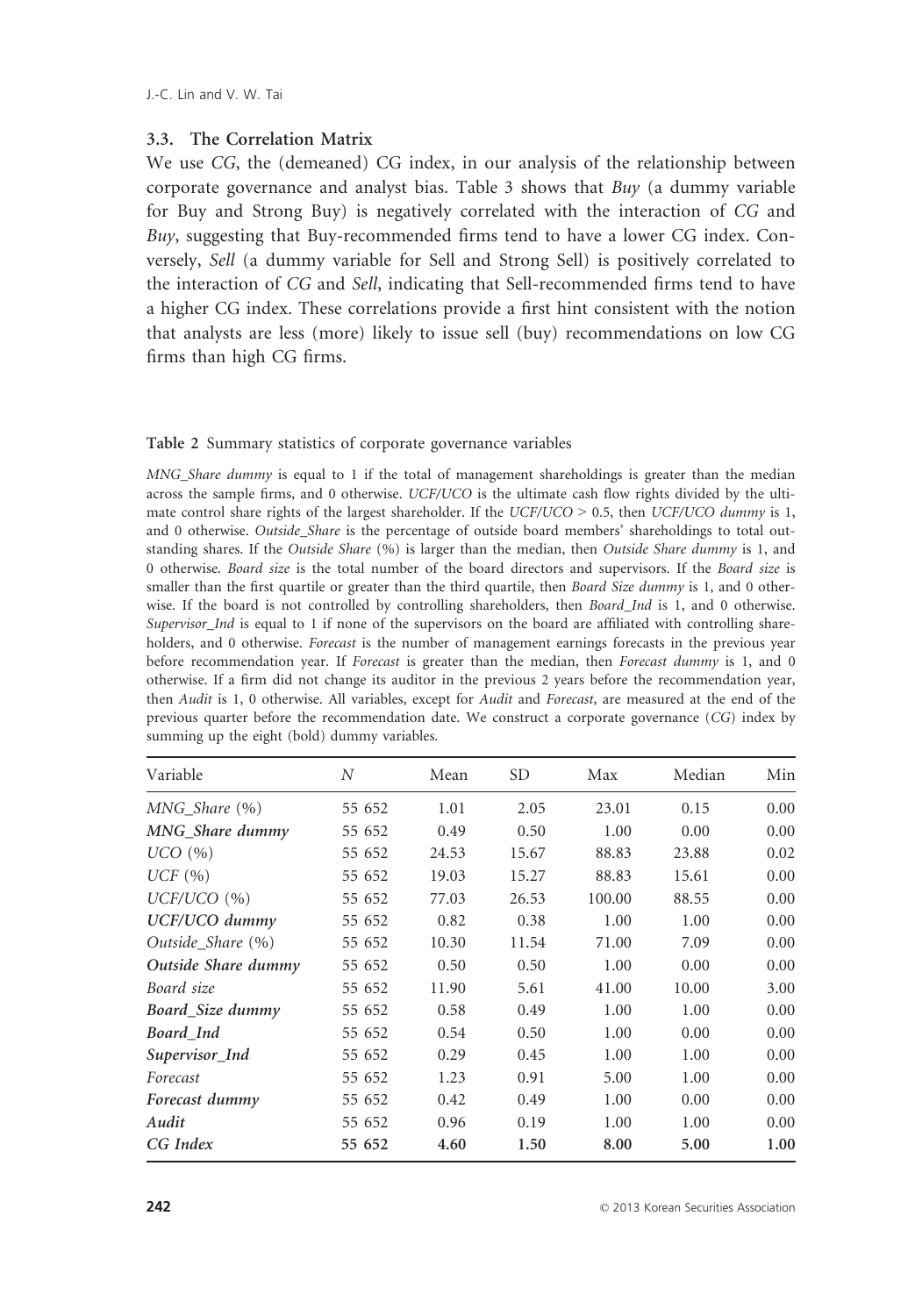|                                  | Bury       | $L\bar{B}u\gamma$ | Hold        | Sell            |           | Buy*CG Lbuy*CG Hold*CG Sell*CG Buy*Aff LBuy*Aff Hold*Aff Sell*Aff |             |               |                        |            |             |           |            | Size_Firm M/B_Firm Size_Broker |           |
|----------------------------------|------------|-------------------|-------------|-----------------|-----------|-------------------------------------------------------------------|-------------|---------------|------------------------|------------|-------------|-----------|------------|--------------------------------|-----------|
| Buy*CG                           | $-0.02***$ | $0.01**$          | 0.01        | $0.01*$         | 00.1      |                                                                   |             |               |                        |            |             |           |            |                                |           |
| Lbuy <sup>*</sup> CG             | $-0.05***$ | $0.08***$         | $-0.01**$   | $-0.01**$       | 0.00      | 0.100                                                             |             |               |                        |            |             |           |            |                                |           |
| Hold*CG                          | $-0.03***$ | $-0.01***$        | $0.07**$    | $-0.01$         | 0.00      | 0.00                                                              | 1.00        |               |                        |            |             |           |            |                                |           |
| Sel <sup>1</sup> CG              | $-0.06***$ | $-0.02**$         | $-0.01***$  | $0.15***$       | 0.00      | 0.00                                                              | 0.00        | $\frac{8}{1}$ |                        |            |             |           |            |                                |           |
| $\mathit{Buy}^\star\mathit{Aff}$ | $0.35***$  | $-0.23***$        | $-0.16$ *** | $-0.13***$      | $0.04***$ | $-0.02**$                                                         | $-0.01$ *** | $-0.02***$    | 1.00                   |            |             |           |            |                                |           |
| LBuy*Aff                         | $-0.27***$ | $0.41***$         | $-0.06**$   | $-0.05***$      | 0.00      | $0.05***$                                                         | 0.00        | $-0.01*$      | $-0.10^{***}$          |            |             |           |            |                                |           |
| $Hold*Aff$                       | $-0.22***$ | $-0.07***$        | $0.47***$   | $-0.04***$      | 0.01      | $-0.01$                                                           | $0.12***$   | $-0.01$       | $-0.08***$             | $-0.03***$ | 0.001       |           |            |                                |           |
| $Sell^*Aff$                      | $-0.18***$ | $-0.06***$        | $-0.04***$  | $0.51***$       | 0.00      | $-0.00$                                                           | 0.00        | $0.15***$     | $-0.07$ **             | $-0.02***$ | $-0.02$ *** | 00.1      |            |                                |           |
| Size_Firm                        | $-0.02***$ | $0.04***$         | $0.04***$   | $-0.06$ **      | $0.03***$ | $0.02***$                                                         | $0.02***$   | $-0.00$       | $0.07***$              | $0.04***$  | $0.01***$   | $0.02***$ | 1.00       |                                |           |
| M/B_Firm                         | $-0.02***$ | $0.08***$         | $-0.01$     | $+$ *** $0.0$ . | $0.13***$ | $0.09***$                                                         | $0.04***$   | $0.02***$     | $-0.02$ <sup>***</sup> | $0.03***$  | $-0.02***$  | $-0.02**$ | $0.32***$  | 1.00                           |           |
| Size_Broker                      | $0.20***$  | $-0.15***$        | $-0.15***$  | $0.02***$       | $0.02***$ | 0.00                                                              | $0.03***$   | $0.02***$     | $0.25***$              | $0.07***$  | $0.09***$   | $0.09***$ | $-0.02***$ | $0.03***$                      | 1.00      |
| N_Brokers                        | $0.02***$  | $-0.00$           | $0.04***$   | $-0.08**$       | $-0.01*$  | $0.04***$                                                         | $-0.01$ *** | $-0.02**$     | $-0.01$ ***            | $-0.03**$  | $-0.01**$   | $-0.03**$ | $0.38***$  | $0.10**$                       | $-0.14**$ |

Buy is a dummy variable for recommendations with a score of 4. LBuy is a dummy variable for recommendations with a score of 3. Hold is a dummy variable for recommendations with a score of 2. Sell is a dummy variable for re Buy is a dummy variable for recommendations with a score of 4. LBuy is a dummy variable for recommendations with a score of 3. Hold is a dummy variable for recommendations with a score of 2. Sell is a dummy variable for recommendations with a score of 1. CG is demeaned corporate governance index. Aff is a dummy vari-

Table 3 The correlation matrix

Table 3 The correlation matrix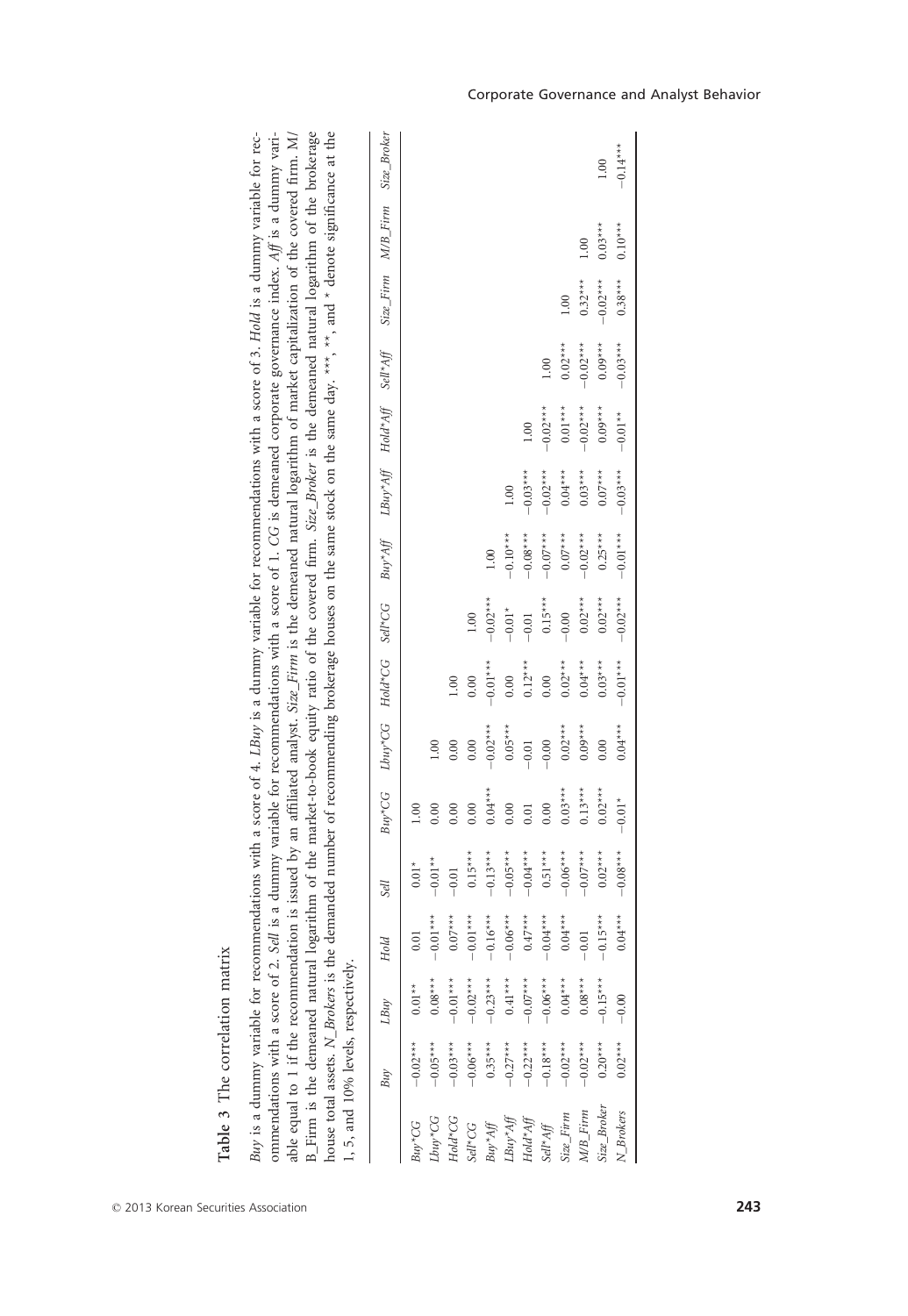The correlation matrix also shows that the interaction of  $CG$  and  $Buv$  is positively correlated with firm size (the demeaned market capitalization), and M/B (the demeaned market-to-book equity ratio), suggesting that Buy-recommended firms with better corporate governance tend to be larger and have higher growth opportunities. Furthermore, Buy is positively correlated with Size\_Broker, the (demeaned) total asset value of the brokerage house that issues the recommendation. This suggests that Buy recommendations tend to be issued by larger brokerage houses.

Interestingly, unlike  $Buy$ ,  $LByy$  (a dummy variable for recommendations of buying for long term), is positively related to the interaction of CG and LBuy. Also, LBuy is positively correlated with firm size and M/B, but negatively correlated with Size\_Broker. These correlations suggest that Long-Term Buy recommendations tend to be issued on firms with better corporate governance, larger firms, and firms with more growth opportunities; and they tend to be issued by smaller brokerage houses. Thus, there are differences between Buy and Long-Term Buy recommendations, in terms of the firm and brokerage house characteristics. We control for these characteristics in our analysis of the relationship between corporate governance and analyst bias to which we turn next.

## 4. Evidence of the Effects of Corporate Governance on Analyst Bias

## 4.1. The Ordered Probit Model

Our hypothesis predicts that, holding other things constant, analyst recommendations, particularly those issued by underwriting-affiliated analysts, on firms with poor corporate governance contain upward bias, relative to those on firms with good corporate governance. Since we use ordinal scores to classify analysts' recommendations, the ordered probit model first introduced by McKelvey and Zavoina (1975) seems appropriate for testing our hypothesis.

To set up the ordered probit model, we assume that there is a latent continuous variable  $S_i^*$  whose value determines the score of recommendation  $i$  as follows:

$$
Score_{i} = \begin{cases} 4 & \text{if } \gamma_{3} \le S_{i}^{*} \\ 3 & \text{if } \gamma_{2} \le S_{i}^{*} < \gamma_{3} \\ 2 & \text{if } \gamma_{1} \le S_{i}^{*} < \gamma_{2} \\ 1 & \text{if } S_{i}^{*} < \gamma_{1} \end{cases}
$$
 (1)

where  $\gamma_1$ ,  $\gamma_2$ , and  $\gamma_3$  are the cutoff points. The latent variable depends linearly on the explanatory variables  $x$  as follows:

$$
S_i^* = X_i B + \varepsilon_i
$$
  
=  $\beta_1 \cdot CG_i + (\beta_2 + \beta_3 \cdot CG_i) \cdot Affiliated_i + \sum_{k=1}^K \beta_{3+k} C_{k,i} + \varepsilon_i$  (2)

where  $\varepsilon_i \sim N(0, 1)$  and the explanatory variables are  $CG_i = CGI_i - \overline{CGI}$ , the demeaned corporate governance index of the recommended firm; Affiliated<sub>i</sub> a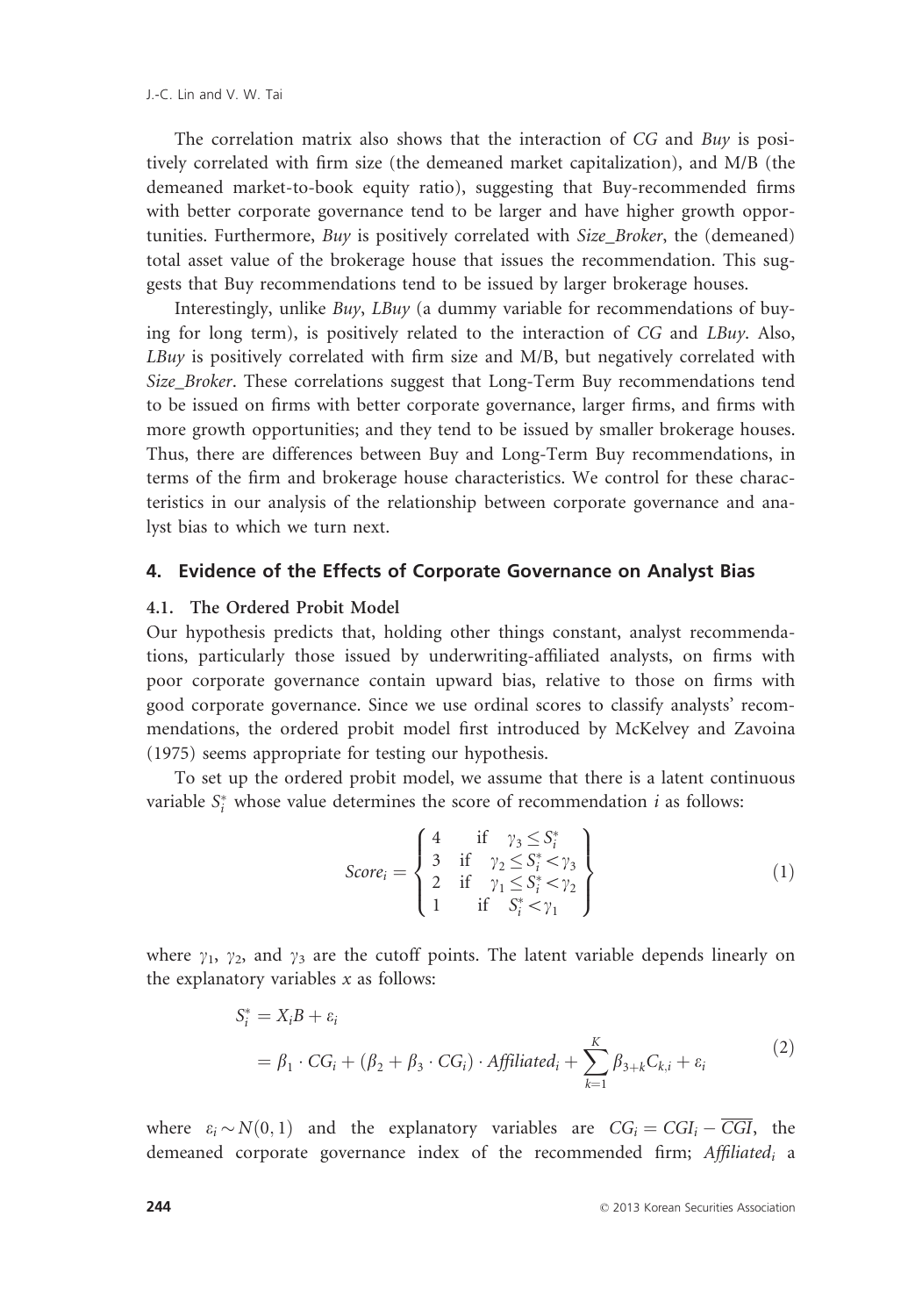dummy variable equal to 1 if the recommendation is issued by an affiliated analyst; and  $C_{k,i}$  the kth (demeaned) control variable. The control variables include the log size and the log M/B of the covered firm, and the log size of the brokerage house that issues the recommendation.

The setup suggests that the probability of  $i$  being a buy recommendation is

$$
Pr(Score_i = 4) = Pr(S_i^* \ge \gamma_3) = Pr(X_iB + \varepsilon_i \ge \gamma_3) = Pr(\varepsilon_i \ge \gamma_3 - X_iB) = \Phi(X_iB - \gamma_3)
$$
\n(3)

and being a sell recommendation is

$$
Pr(Score_i = 1) = Pr(S_i^* < \gamma_1) = Pr(X_iB + \varepsilon_i < \gamma_1) = Pr(\varepsilon_i < \gamma_1 - X_iB) = \Phi(\gamma_1 - X_iB)
$$
\n(4)

where  $\Phi(\cdot)$  denotes the cumulative distribution function. Similarly, the probability of i being a long-term buy recommendation and hold recommendation, respectively, are

$$
Pr(Score_i = 3) = Pr(\gamma_3 > S_i^* \ge \gamma_2) = \Phi(\gamma_3 - X_i B) - \Phi(\gamma_2 - X_i B)
$$
(5)

and

$$
Pr(Score_i = 2) = Pr(\gamma_2 > S_i^* \ge \gamma_1) = \Phi(\gamma_2 - X_i B) - \Phi(\gamma_1 - X_i B). \tag{6}
$$

Given the recommendation scores in our sample and the probability structure, the ordered probit model allows us to use the Maximum Likelihood Explanation (MLE) method to estimate the cutoff points and the regression coefficients associated with the explanatory variables in equation  $(2)$ . We report their *maximum like*lihood estimates in Table 4 and discuss them in the next subsection.

#### 4.2. Unaffiliated Analysts

We focus first on the effects of firms' corporate governance on their probabilities of receiving buy and sell recommendations from unaffiliated analysts. Our hypothesis predicts  $\beta_1$  < 0, meaning that, holding other things constant, unaffiliated analysts are more (less) likely to issue buy (sell) recommendations on firms with low CG than on firms with high CG.

Consistent with our hypothesis, the estimate of  $\beta_1$  is  $-0.0542$ , with a heteroskedasdicity-consistent *t*-value of  $-13.42$ , in the full sample regression. The result shows that, ceteris paribus, firms with fewer corporate governance mechanisms are indeed more (less) likely to receive buy (sell) recommendations from unaffiliated analysts than firms with more corporate governance mechanisms. The evidence implies that the behavior of unaffiliated analysts is affected by corporate governance of the firms they cover.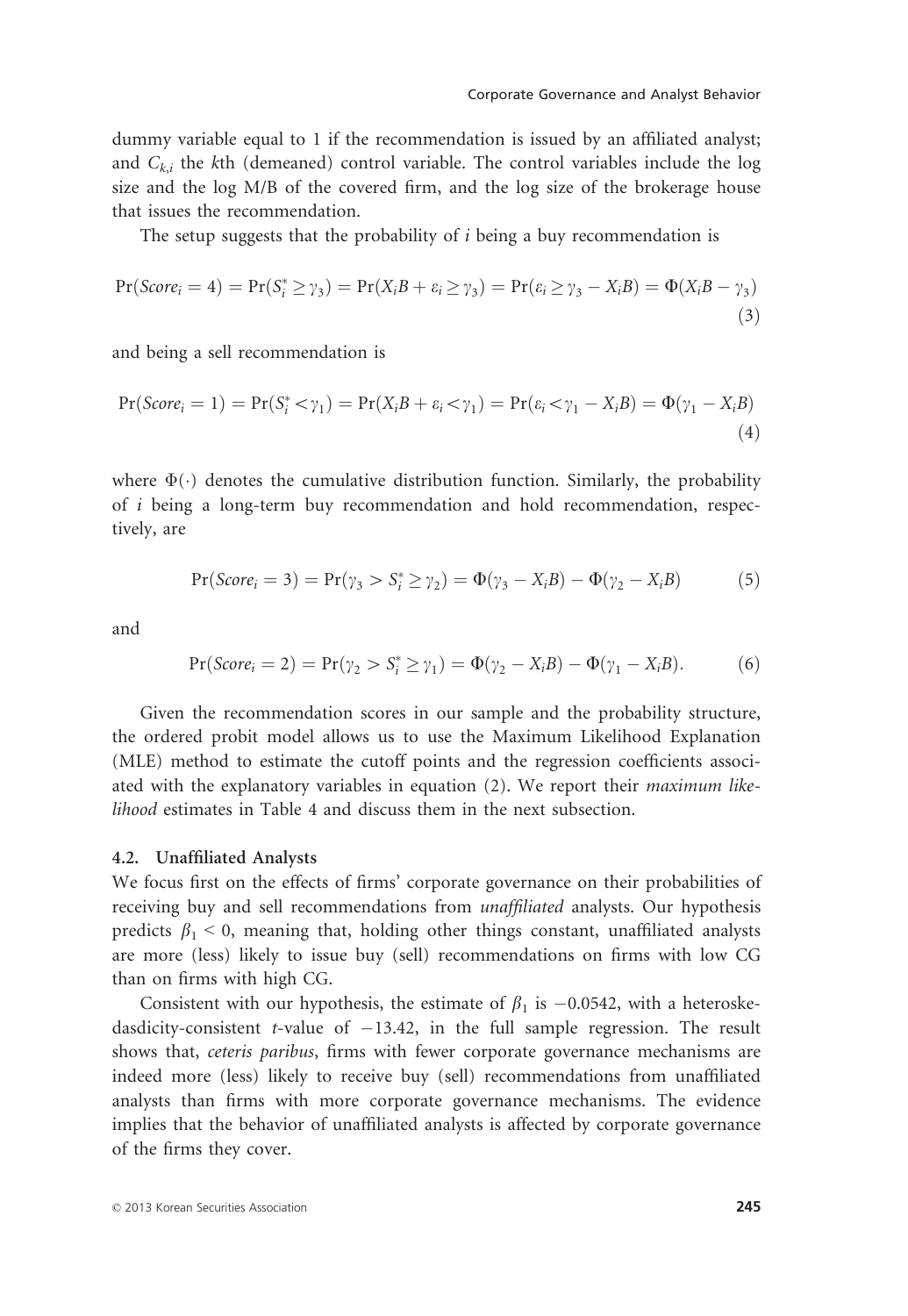#### Table 4 Ordered probit regressions of recommendation scores

This table presents the results of ordered probit regressions of recommendation scores on corporate governance and affiliation. CG is the demeaned corporate governance index. Affiliated is a dummy variable equal to 1 if the recommendation is issued by an affiliated analyst. Size\_Firm is the demeaned natural logarithm of market capitalization of the covered firm.  $M/B_F$ irm is the demeaned natural logarithm of the market-to-book equity ratio of the covered firm. Size\_Broker is the demeaned natural logarithm of the brokerage house total assets. The parameter *intercept* is the negative of the first cutoff point,  $\gamma_1$ , for the recommendation scores in equation (1). The parameter *\_Limit2* is the difference between the second and the first cutoff points for the recommendation scores in equation (1). The parameter *\_Limit3* is the difference between the third and the first cutoff points for the recommendation scores in equation (1). The values in parentheses are heteroskedasdicity-consistent t-values. \*\*\* and \*\* denote significance at the 1, and 5% levels respectively.

|                           |              | Dependent variable: recommendation scores |                                      |              |                                                         |              |
|---------------------------|--------------|-------------------------------------------|--------------------------------------|--------------|---------------------------------------------------------|--------------|
|                           | Full sample  |                                           | Subsample excluding indepen-<br>dent |              | Subsample excluding all<br>unaffiliated but independent |              |
| Parameters                | Estimate     | Estimate                                  | Estimate                             | Estimate     | Estimate                                                | Estimate     |
| intercept                 | $1.5075***$  | $1.5704***$                               | $1.4968***$                          | $1.5374***$  | $1.2811***$                                             | $1.2728***$  |
|                           | (167.85)     | (170.40)                                  | (158.45)                             | (160.38)     | (65.62)                                                 | (39.56)      |
| Limit2                    | $0.5422***$  | $0.5449***$                               | $0.4379***$                          | $0.4354***$  | $0.7547***$                                             | $0.7575***$  |
|                           | (77.44)      | (77.52)                                   | (64.37)                              | (64.21)      | (57.37)                                                 | (57.38)      |
| Limit3                    | $1.1167***$  | $1.1316***$                               | $1.0597***$                          | $1.0621***$  | $1.1571***$                                             | $1.1609***$  |
|                           | (134.74)     | (135.38)                                  | (124.55)                             | (124.68)     | (80.40)                                                 | (80.39)      |
| CG                        | $-0.0487***$ | $-0.0542***$                              | $-0.0508***$                         | $-0.0543***$ | $-0.0465***$                                            | $-0.0429***$ |
|                           | $(-12.32)$   | $(-13.42)$                                | $(-11.85)$                           | $(-12.41)$   | $(-4.45)$                                               | $(-4.06)$    |
| Affiliated                | $0.2125***$  | $0.076***$                                | $0.1647***$                          | $0.076***$   | $0.4981***$                                             | $0.5132***$  |
|                           | (17.65)      | (5.88)                                    | (13.451)                             | (5.86)       | (25.70)                                                 | (13.18)      |
| CG *Affiliated            | $-0.0293***$ | $-0.0328***$                              | $-0.0267***$                         | $-0.0324***$ | $-0.0310**$                                             | $-0.0381***$ |
|                           | $(-3.63)$    | $(-4.01)$                                 | $(-3.24)$                            | $(-3.89)$    | $(-2.46)$                                               | $(-3.00)$    |
| Size Firm                 |              | 0.0002                                    |                                      | 0.0046       |                                                         | $-0.0792***$ |
|                           |              | (0.04)                                    |                                      | (0.90)       |                                                         | $(-6.32)$    |
| Size Firm*                |              | $-0.0150$                                 |                                      | $-0.0203**$  |                                                         | $0.0630***$  |
| Affiliated                |              | $(-1.58)$                                 |                                      | $(-2.10)$    |                                                         | (4.25)       |
| M/B Firm                  |              | $0.0398***$                               |                                      | $0.0457***$  |                                                         | $0.0304**$   |
|                           |              | (4.58)                                    |                                      | (4.97)       |                                                         | (2.06)       |
| Size Broker               |              | $0.1396***$                               |                                      | $0.1425***$  |                                                         | $-0.0032$    |
|                           |              | (35.06)                                   |                                      | (27.60)      |                                                         | $(-0.31)$    |
| Log likelihood            | $-53, 369$   | $-52,727$                                 | $-4697$                              | $-46, 587$   | $-18907$                                                | $-18880.2$   |
| LR statistics             | 550.63***    | 1819                                      | 416.05                               | 1224.95      | 755.54                                                  | 799.29       |
| Pseudo $R^2$ (%)          | $1.4880***$  | 4.8083                                    | 1.2514                               | 3.6273       | 5.4590                                                  | 5.7640       |
| Number of<br>Observations | 55 652       | 55 652                                    | 50 677                               | 50 677       | 20 408                                                  | 20 408       |

To see how big the effects of corporate governance are, we turn to the marginal effects of a firm's  $CG<sub>i</sub>$  on its likelihood of receiving a buy recommendation from unaffiliated analysts, which is

$$
\frac{\partial \Pr(Score_i = 4)}{\partial CG_i} = \phi(X_iB - \gamma_3)\beta_1,\tag{7}
$$

where  $\phi(.)$  denotes the standard normal density function. Since the marginal effects depend on the level of all variables, we compute the marginal effect at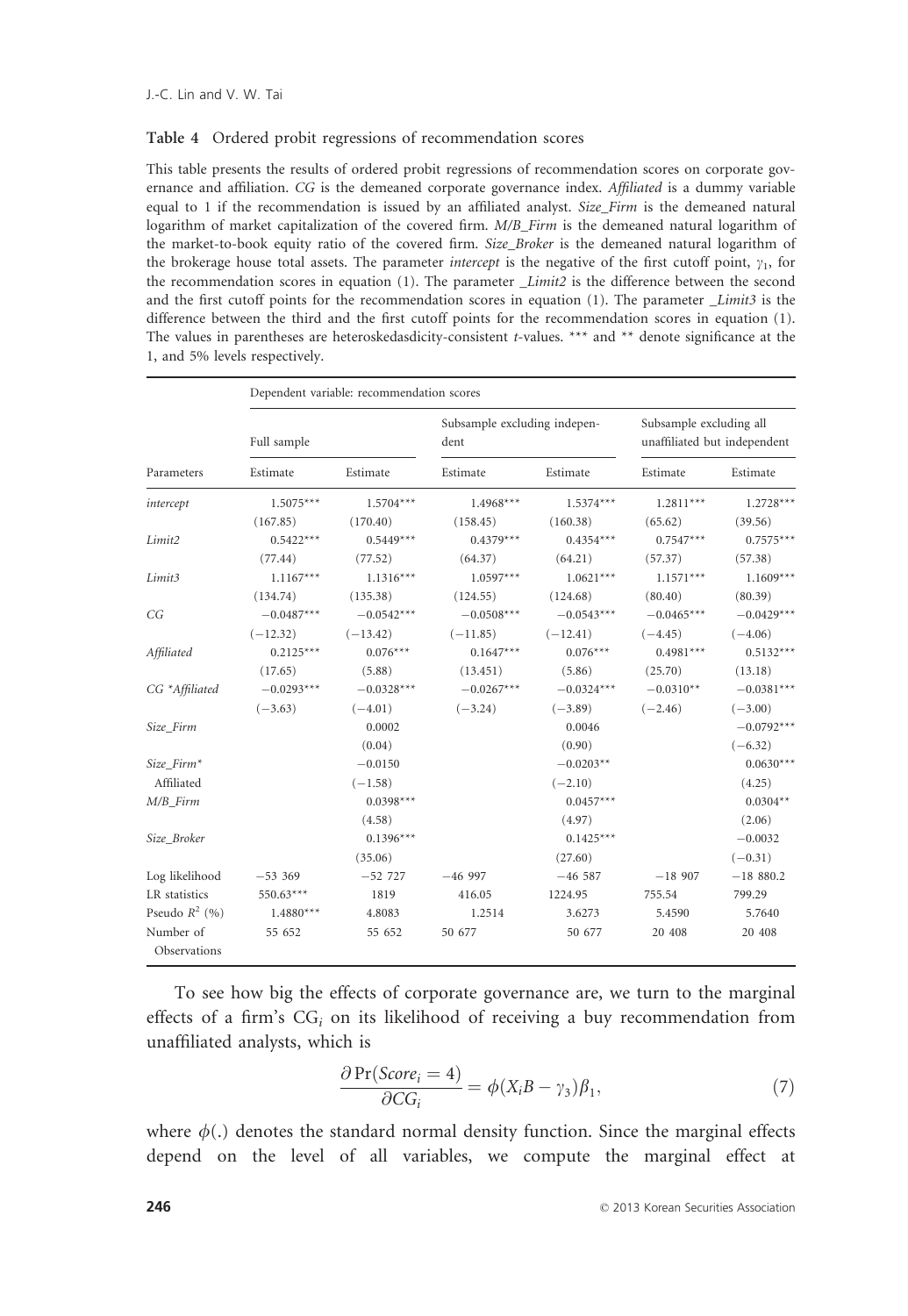Affiliated<sub>i</sub> = 0,  $CG_i = CGI_i - \overline{CGI} = 0$ , and  $C_{k,i} = 0$  (the kth demeaned control variable, for  $k = 1,...,K$ ). According to Table 4, for the full sample,  $\gamma_3 = -0.4388$ ,  $\gamma_2 = -1.0256$ , and  $\gamma_1 = -1.5704$ . Thus,

$$
\frac{\partial \Pr(Score_i = 4)}{\partial CG_i} = \phi(0.4388) \times (-0.0542) = -0.0191
$$
 (8)

This suggests that, for an average firm (in terms of the control variables), reducing one CG mechanism increases its probability by 1.91% points of receiving a buy recommendation from unaffiliated analysts.

For the average firm, the marginal effect (evaluated at Affiliated<sub>i</sub> = 0,  $CG_i = CGI_i - \overline{CGI} = 0$ , and  $C_{k,i} = 0$ ) of  $CG_i$  on its likelihood of receiving a sell recommendation from unaffiliated analysts is

$$
\frac{\partial \Pr(Score_i = 1)}{\partial CG_i} = [-\phi(-1.5704)] \times (-0.0542) = 0.0063 \tag{9}
$$

This suggests that a decrease of one CG mechanism lowers the probability by 0.63 of a percentage point of receiving a sell recommendation from unaffiliated analysts.

While unaffiliated analysts are less inclined to issue sell recommendations on firms with poor CG, they are more inclined to issue hold recommendations to them than to comparable firms with good CG. The inference is based on the negative marginal effect of CG on the firm's likelihood of receiving a hold recommendation, as shown below:

$$
\frac{\partial \Pr(Score_i = 2)}{\partial CG_i} = [\phi(X_iB - \gamma_2) - \phi(\gamma_1 - X_iB)]\beta_1
$$
  
= [\phi(1.0256) - \phi(-1.5704)] \times (-0.0542) = -0.0062 (10)

The effect of CG on the firm's likelihood of receiving a long-term buy recommendation is

$$
\frac{\partial \Pr(Score_i = 3)}{\partial CG_i} = [\phi(X_iB - \gamma_3) - \phi(X_iB - \gamma_2)]\beta_1
$$
  
=  $[\phi(0.4388) - \phi(1.0256)] \times (-0.0542) = 0.0066$  (11)

This suggests that an increase of one CG mechanism heightens the probability by 0.66 of a percentage point of receiving a long-term buy recommendation from unaffiliated analysts.

From equations (8) through (11), one can see that corporate governance has the strongest marginal effect on the likelihood of receiving a buy recommenda-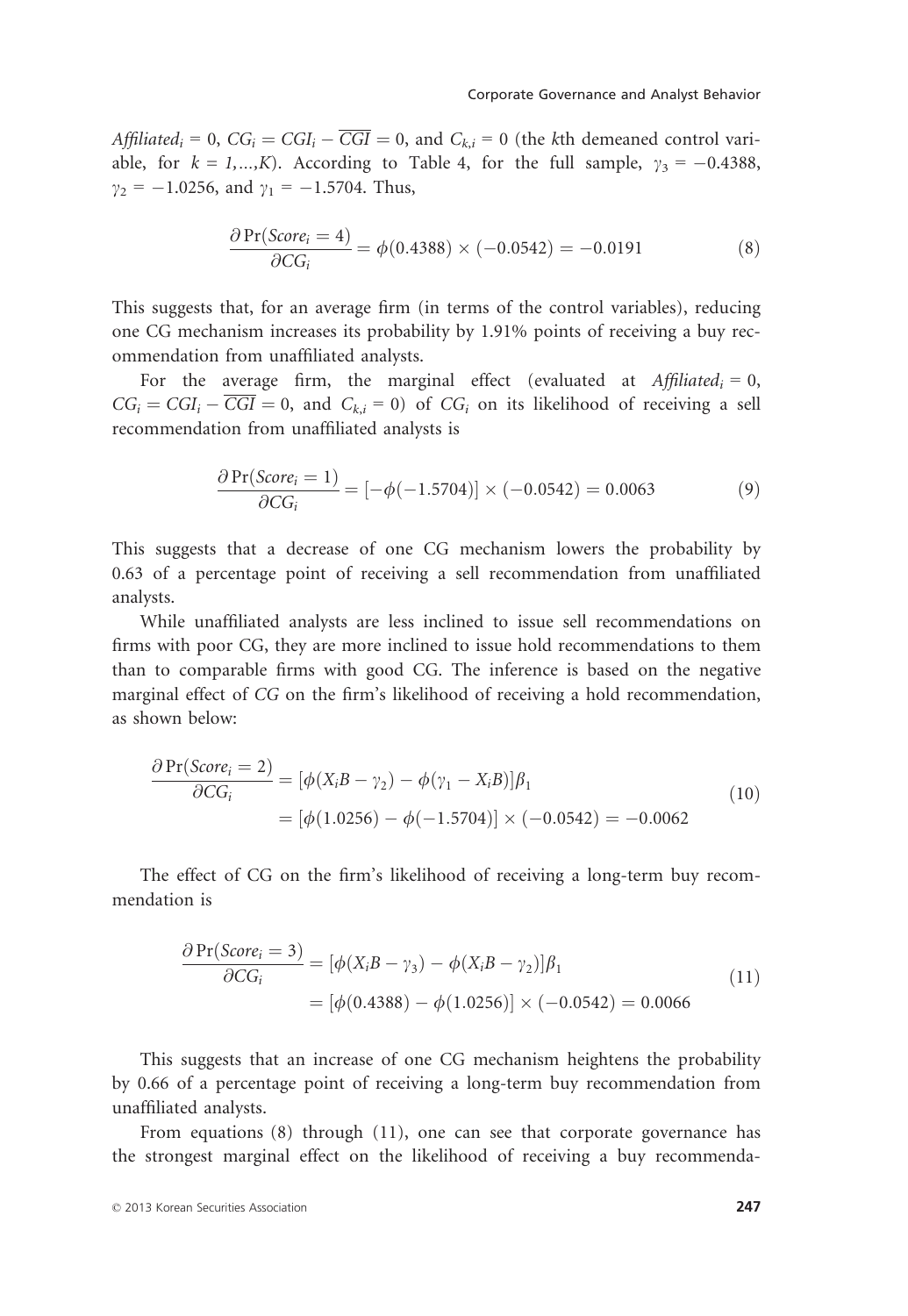tion. According to Table 2, on average, our sample firms have 4.6 CG mechanisms. If the average firm has all the eight CG mechanisms, its (demeaned)  $CG<sub>i</sub>$  would be 3.4; conversely, if it has none of the mechanisms, its CG<sub>i</sub> would be  $-4.6$ . Thus, by equation (3) and the parameter estimates in Table 4, we have

$$
Pr(Score_i = 4|CG_i = -4.6, Affiliated_i = 0, C_{ik} = 0) = 0.7543
$$

and

$$
Pr(Score_i = 4|CG_i = 3.4, Affiltated_i = 0, C_{ik} = 0) = 0.6005.
$$

These numbers indicate that the average firm with none of the eight corporate governance mechanisms ( $CG<sub>i</sub> = -4.6$ ) would have a probability of 0.75 of receiving a buy recommendation from unaffiliated analysts, compared to a probability of 0.60 for an average firm with all the eight mechanisms ( $CG<sub>i</sub> = 3.4$ ), a difference of 15% points.

Thus, in contrast to the naïve expectation that poorly governed firms would receive less favorable recommendations, our findings (based on buy, hold, and sell recommendations) suggest that unaffiliated analysts are more likely to issue upward-bias recommendations to them than to firms with good corporate governance. In Section 5, we will show that, consistent with this assessment of upward-bias recommendations, the market significantly discounts unaffiliated analysts' buy and hold recommendations on firms with poor corporate governance.

## 4.3. Underwriting-Affiliated Analysts

We now assess the extent of upward bias in recommendations issued by underwriting-affiliated analysts. Following Lin and McNichols (1998) and Michaely and Womack (1999), we expect  $\beta_2 > 0$  in equation (2), that is, a firm, regardless of its  $CG<sub>i</sub>$ , is more likely to receive buy recommendations from underwriting-affiliated analysts than from unaffiliated analysts. Furthermore, our hypothesis predicts  $\beta_3$  < 0, that is, as the firm's CG<sub>i</sub> declines, the difference in its likelihood of receiving buy recommendations from affiliated analysts and from unaffiliated analysts increases.

Indeed, Table 4 shows that the estimate of  $\beta_2$  is 0.0760 (*t*-value = 5.88) and  $\beta_3$ is  $-0.0328$  (*t*-value =  $-4.01$ ). The findings confirm that underwriting-affiliated analysts have stronger incentives than unaffiliated analysts to give upward-bias recommendations, and that their upward bias increases as the covered firm's CG decreases.

The marginal effect of the covered firm's  $CG<sub>i</sub>$  on its likelihood of receiving a buy recommendation from affiliated analysts (evaluated at Affiliated<sub>i</sub> = 1,  $CG_i = 0$ , and  $C_{k,i} = 0$ ) is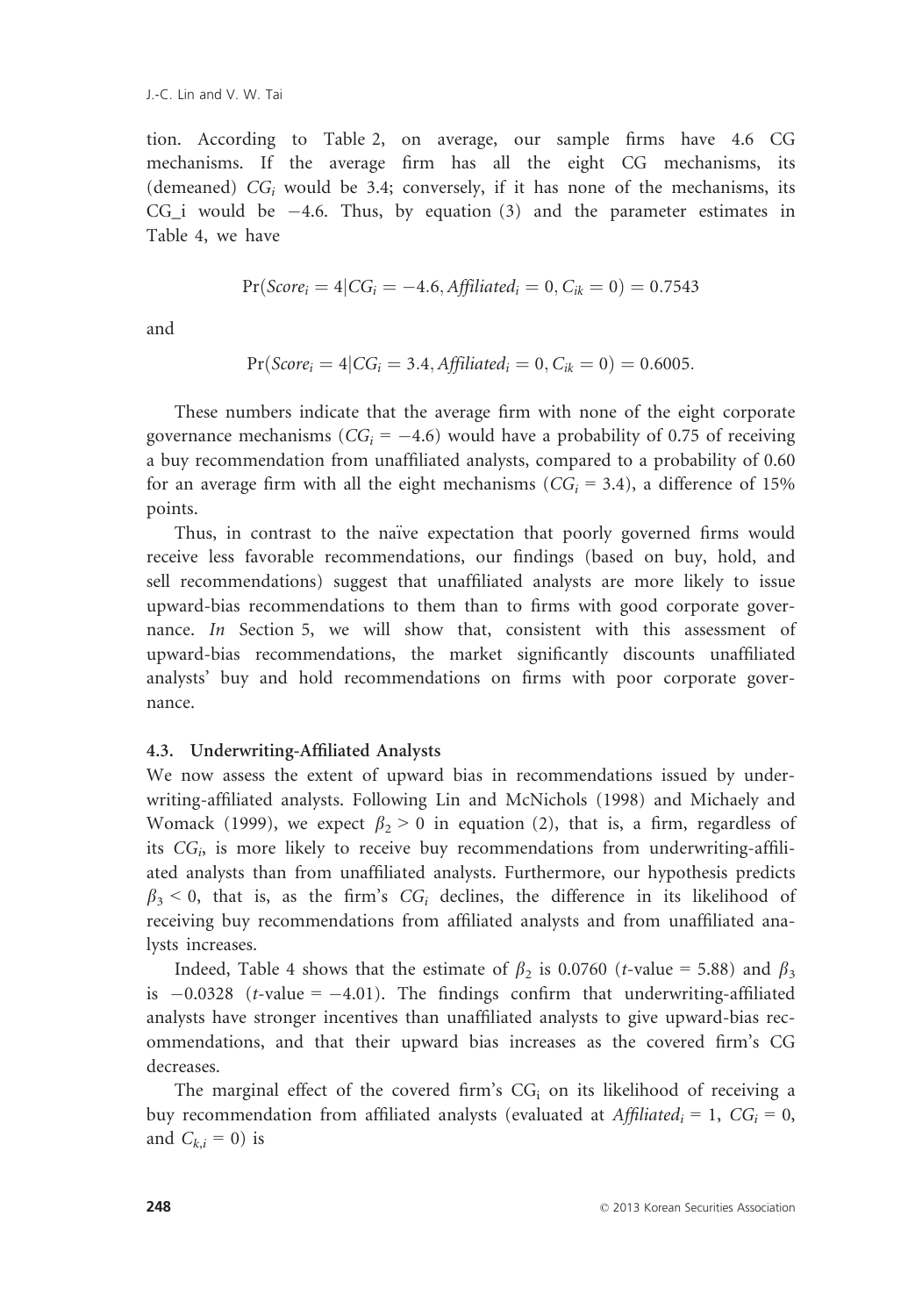Corporate Governance and Analyst Behavior

$$
\frac{\partial \Pr(Score_i = 4)}{\partial CG_i} = \phi(X_iB - \gamma_3) \times (\beta_1 + \beta_3) = -0.0315
$$
 (12)

This estimate suggests that reducing one CG mechanism leads affiliated analysts to increase (decrease) their likelihood by 3.15% points to issue buy recommendations. This marginal effect is larger in magnitude than the one derived from unaffiliated analysts in equation (8), implying that a firm's corporate governance has a stronger effect on the behavior of its underwriting-affiliated analysts than on that of unaffiliated analysts in issuing buy recommendations.

In contrast, the marginal effect of the covered firm's  $CG<sub>i</sub>$  on its likelihood of receiving a sell recommendation from underwriting-affiliated analysts (evaluated at Affiliated<sub>i</sub> = 1,  $CG_i = 0$ , and  $C_{k,i} = 0$ ) is

$$
\frac{\partial \Pr(Score_i = 1)}{\partial CG_i} = [-\phi(\gamma_1 - X_i B)] \times (\beta_1 + \beta_3) = 0.0101 \tag{13}
$$

which is almost double the one derived from unaffiliated analysts in equation (9). Thus, it seems that a firm's corporate governance has much more effect on the behavior of its underwriting-affiliated analysts than on its unaffiliated analysts in issuing sell recommendations.

In sum, our results show that corporate governance of covered firms displays varying degrees of influences on the behavior of underwriting-affiliated and unaffiliated analysts in issuing buy and sell recommendations. The evidence is consistent with our hypothesis, which posits that firms with poor corporate governance reveal their preferences for upward-bias recommendations, and that analysts, particularly underwriting-affiliated ones, are inclined to give what the firms prefer.

Interestingly, Table 4 also shows that firms with higher M/B are more (less) likely to receive buy (sell) recommendations, implying that analysts tend to issue more favorable recommendations on firms with more growth opportunities. Furthermore, the results also show that larger brokerage houses are more likely to issue favorable recommendations.

For a robustness check, Table 4 also includes the ordered probit regression results for two subsamples. One subsample excludes "independent" recommendations (those issued by brokerage houses that have no investment banking business); and the other subsample excludes all unaffiliated recommendations except "independent" ones. The results from both subsamples show that the inferences on corporate governance and on its interaction with affiliation are essentially the same as those from the full sample.

Because the sample period of this study is from 1996 to 1999, to examine whether our results are not a special phenomenon during financial crisis, we separate the sample into Financial Crisis period (from July 1997 to June 1998) and Non-Financial Crisis period (from January 1996 to June 1997 and from July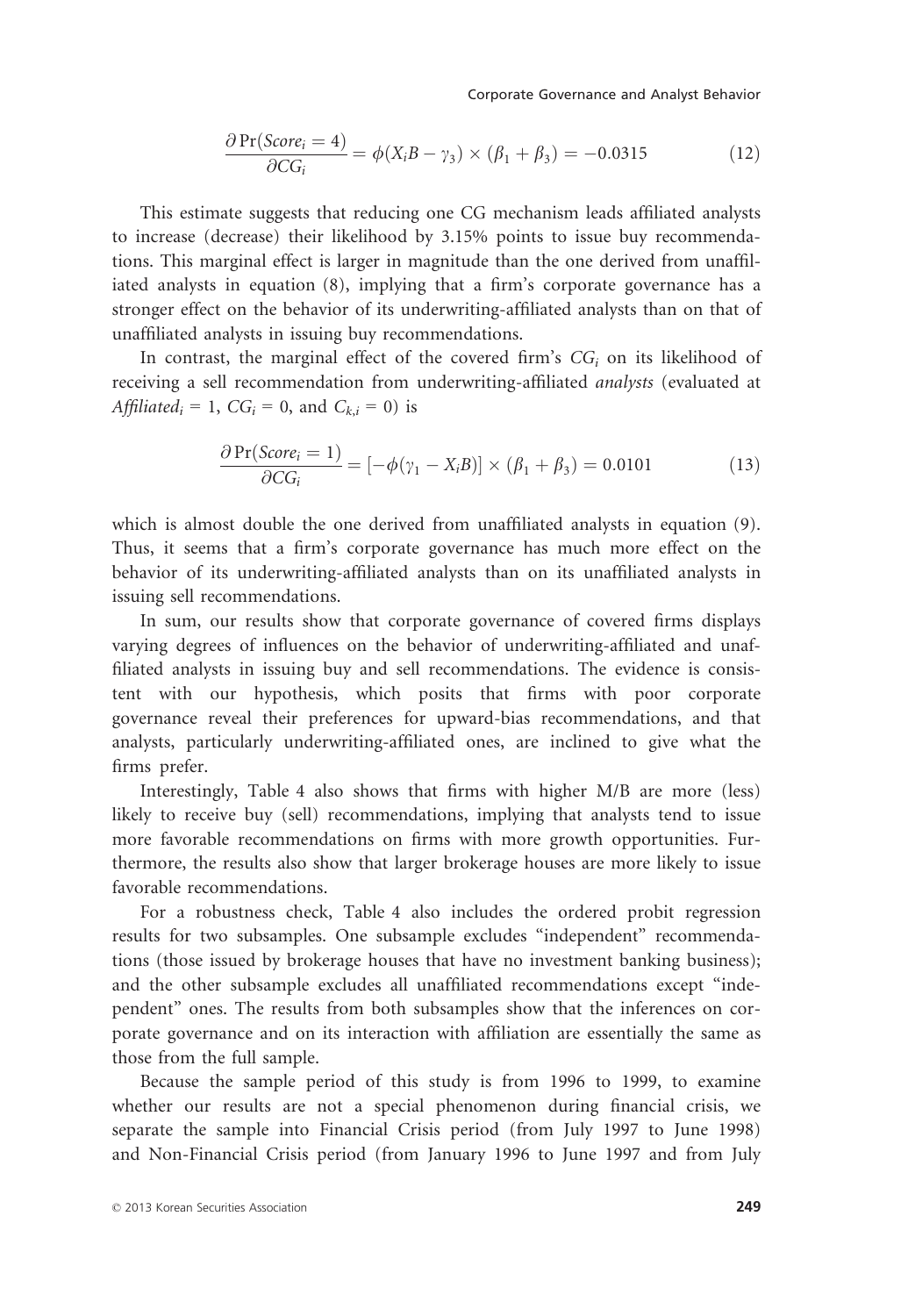1998 to the end of 1999), and re-run ordered probit regressions analyses. The results show the coefficient of Affiliated keeps positive both in the financial crisis and non-financial crisis periods. Interestingly, the effect is more significant in the non-financial crisis period, which shows the robustness of our results, and also shows that analyst upward bias in recommendations on firms with poor corporate governance are more likely to happen in a boom market where investors tend to be more optimistic and firms have good timing for issuing stocks.

Further, to confirm the robustness of the results, we use the eight dummy variables to generate an alternative corporate governance index from the factor analysis, and re-run the analyses. Note that the correlation coefficient between the equal-weighted CG index and this alternative CG measurement from factor analysis is 0.7815, suggesting that the two CG indexes are highly correlated. The direction and significance of the coefficients of Affiliated and the interaction of this Factor CG measurement and Affiliated are similar as those in Table 4. Additionally, we use a measure of optimism which properly compares the current score with a benchmark, $22$  and find that the results are virtually the same as before.

If more favorable recommendations on firms with poor corporate governance represent upward bias, as our hypothesis suggests, one expects that the market would discount the recommendations on poorly governed firms and that the discount would be larger on underwriting-affiliated recommendations.

# 5. Evidence of Market Discount on Analyst Bias

Lin and McNichols (1998) show that stock returns to lead underwriter hold recommendations are more negative than those to unaffiliated hold recommendations, and suggest that lead analysts tend to recommend "hold" when "sell" is warranted. Their results imply that, to some extent, investors know affiliated analysts' upward bias and discount their recommendations. Similarly, Michaely and Womack (1999) report that stocks affiliated analysts recommend to buy perform more poorly than those buys recommended by unaffiliated analysts. However, they note that the market does not recognize the full extent of the affiliated analyst bias. Malmendier and Shanthikumar (2007) further show that while small traders follow analyst recommendations literally, large traders display no reaction to buy recommendations and exert selling pressure following hold recommendations, and that the discounting is stronger for recommendations issued by affiliated analysts.

<sup>&</sup>lt;sup>22</sup>We use an adjusted recommendation score, which is the recommendation minus the consensus recommendation in the same month (or year) as an alternative measure of the level of recommendation bias.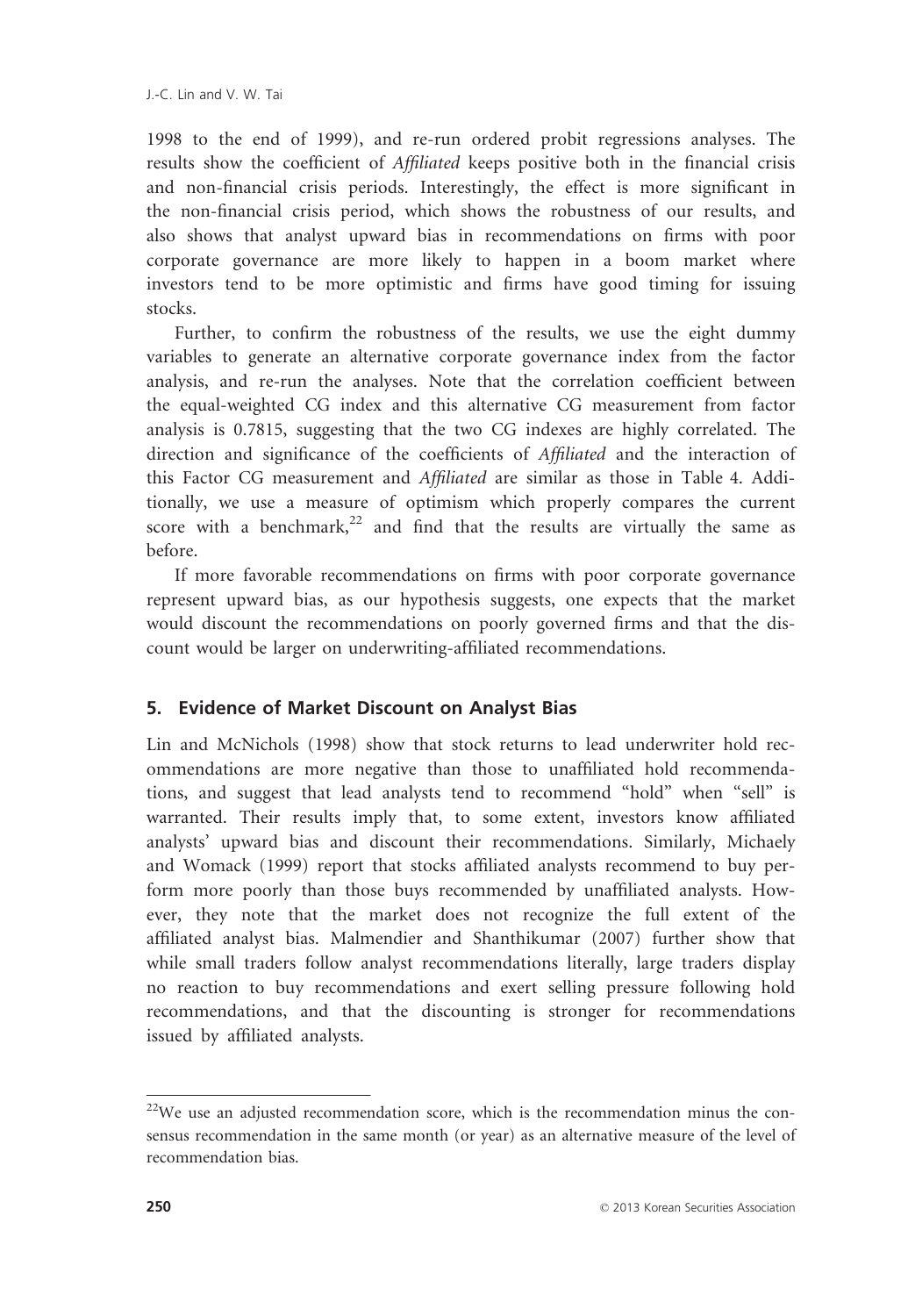Following Lin and McNichols (1998), Michaely and Womack (1999), and Malmendier and Shanthikumar (2007), this section investigates whether investors discount upward-bias recommendations on firms with poor corporate governance, and whether they distinguish affiliated recommendations from unaffiliated ones. To do the investigations, we first run the following regression for the subsample of buy recommendations:

$$
CAR(-1, +3)_i = b_0 + b_1 \cdot CG_i + (b_2 + b_3 \cdot CG_i) \cdot Affiliated_i + \sum_{k=1}^{K} b_{3+k} C_{k,i} + u_i \quad (14)
$$

where  $CAR(-1, +3)$ <sub>i</sub> is the 5-day size-adjusted return on the recommended firm from days  $-1$  through +3, relative to the date of public release of the *i*th recommendation (day  $0)^{23}$ ; CG\_i the demeaned corporate governance index of the recommended firm; Affiliated<sub>i</sub> a dummy variable for affiliated recommendations;  $C_{k,i}$  the kth (demeaned) control variable; and  $u_i$  the error term.

We also run the regression for long-term buy, hold, and sell recommendations, separately, and report the regression results in Table 5. The reason for running the analyses separately is tractability. If we put all four types of recommendations together in a regression analysis, the interactions between each recommendation type (Buy, LBuy, Hold, and Sell) and the explanatory variables ( $CG<sub>i</sub>$ , Affiliated<sub>i</sub>, Size\_Firm<sub>i</sub>,  $M/B$ \_Firm<sub>i</sub>, and Size\_Broker<sub>i</sub>) would complicate the model and obscure our focus.

Our focus is on whether market reactions to analyst recommendations are related to corporate governance. For buy recommendations, our regression results show that the expected abnormal return of an unaffiliated buy recommendation on the average firm can be summarized as:

$$
b_0 + b_1 \cdot CG_i = 1.959 + 0.111 \cdot CG_i
$$

The *t*-values for  $b_0$  and  $b_1$  are 50.42 and 4.13, respectively, suggesting that both estimates are significantly different from zero. Since  $CG_i < 0$  when  $CG_i < \overline{CGI}$ , the abnormal return is lower when the recommended firm has poorer corporate governance. Thus, the estimates provide evidence that investors indeed discount buy recommendations issued by unaffiliated analysts on firms with poor corporate governance.

Since there is more upward bias in affiliated recommendations than in unaffiliated ones, we expect more discounting on the former. Indeed, for the average firm,

 $23$ We follow Lin and McNichols (1998) and Michaely and Womack (1999) to use sizeadjusted returns in the regression analysis. For each recommended stock, we measure its 5 day size-adjusted return as the buy-and-hold return over the 5 days less the same-period buy-and-hold return for the portfolio of TWSE firms in the same size decile as the recommended firm.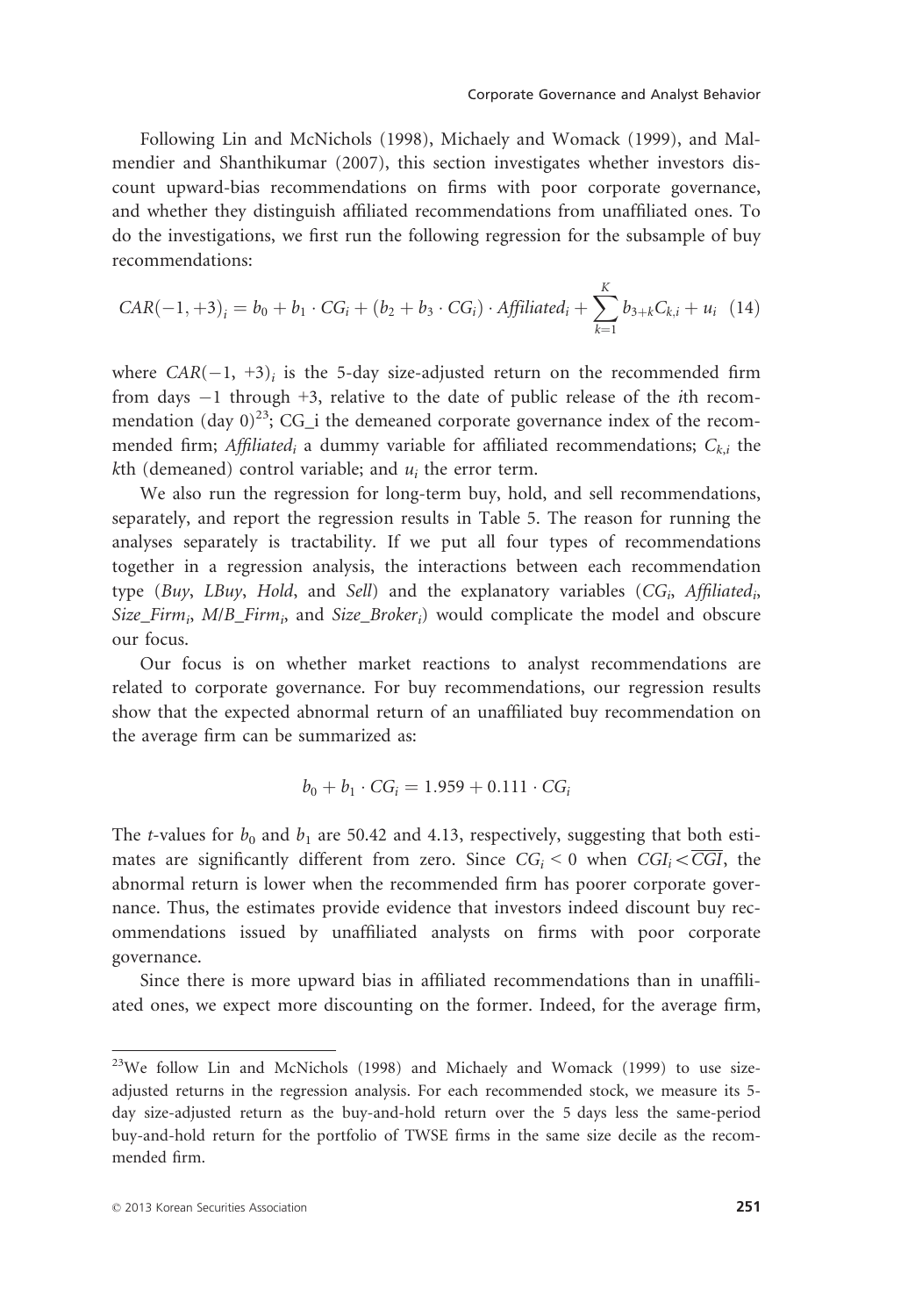|                                                                               | based on White's heteroskedasticity consistent standard errors. ***, and ** denote significance at the 1, and 5% levels, respectively. |                      |                     |                     |
|-------------------------------------------------------------------------------|----------------------------------------------------------------------------------------------------------------------------------------|----------------------|---------------------|---------------------|
|                                                                               | Dependent variables: $CAR[-1,+3]$                                                                                                      |                      |                     |                     |
|                                                                               | Вuу                                                                                                                                    | Long-term Buy        | Hold                | Sell                |
| Parameters                                                                    | Estimate                                                                                                                               | Estimate             | Estimate            | Estimate            |
| Intercept                                                                     | 1.9586*** (50.42)                                                                                                                      | $0.8299**$ (11.99)   | $1.0921***$ (11.02) | $-1.3177***(-8.84)$ |
|                                                                               | $0.1113***$ (4.13)                                                                                                                     | $0.0289(-0.57)$      | $0.1805***$ (3.07)  | $-0.0164(-0.18)$    |
| Affiliated<br>Affiliated*CG<br>Size_Firm<br>Affiliated*Size_Firm<br>Af/B_Firm | 0.0784(1.04)                                                                                                                           | $0.7029***$ (4.24)   | $-0.2058(-0.90)$    | 0.2594(0.79)        |
|                                                                               | $0.1142**$ (2.28)                                                                                                                      | $-0.0876(-0.78)$     | 0.0176(0.13)        | 0.2608(1.43)        |
|                                                                               | $-0.9300***(-29.11)$                                                                                                                   | $-0.9035***(-15.02)$ | $-0.6895***(-8.69)$ | 0.0050(0.04)        |
|                                                                               | 0.0848(1.52)                                                                                                                           | $0.2881**$ (2.47)    | 0.2481(1.51)        | $-0.3237(-1.55)$    |
|                                                                               | $-0.3089***(-5.49)$                                                                                                                    | $-0.2269**(-2.13)$   | $-0.1531(-1.01)$    | 0.1353(0.64)        |
| Size_Broker                                                                   | $0.0943***$ (3.31)                                                                                                                     | $-0.0520(-0.99)$     | $0.1967***$ (3.98)  | $0.8827***$ (7.90)  |
|                                                                               | $0.5565***$ (37.52)                                                                                                                    | $0.5951***$ (19.24)  | $0.4996***$ (13.95) | $1.0224***$ (13.60) |
| N_Brokers<br>Adj. $R^2$ (%)<br>Number of Observations                         | 5.39                                                                                                                                   | 5.35                 | 4.04                | 8.21                |
|                                                                               | 37 367                                                                                                                                 | 9648                 | 5299                | 3938                |

This table presents the results of regressing 5-day cumulative abnormal returns (CAR) from day  $-1$  through +3 relative to the recommendation date on affiliation and corporate governance for Buy, Long-term Buy, Hold, and Sell recommendations, separately. CG is the demeaned corporate governance index. Affiliated is a dummy variable equal to 1 if the recommendation is issued by an affiliated analyst. Size\_Firm is the demeaned natural logarithm of market capitalization of the covered firm. M/B\_Firm is the demeaned natural logarithm of the market-to-book equity ratio of the covered firm. Size\_Broker is the demeaned natural logarithm of the brokerage This table presents the results of regressing 5-day cumulative abnormal returns (CAR) from day  $-1$  through +3 relative to the recommendation date on affiliation and corporate governance for Buy, Long-term Buy, Hold, and Sell recommendations, separately. CG is the demeaned corporate governance index. Affiliated is a dummy M/B\_Firm is the demeaned natural logarithm of the market-to-book equity ratio of the covered firm. Size\_Broker is the demeaned natural logarithm of the brokerage house total assets. N\_Brokers is the demanded number of recommending brokerage houses on the same stock on the same day. The values in parentheses are t-values, house total assets. N\_Brokers is the demanded number of recommending brokerage houses on the same stock on the same day. The values in parentheses are t-values, variable equal to 1 if the recommendation is issued by an affiliated analyst. Size\_Firm is the demeaned natural logarithm of market capitalization of the covered firm. based on White's heteroskedasticity consistent standard errors. \*\*\*, and \*\* denote significance at the 1, and 5% levels, respectively.

Table 5 Regressions of CAR

Table 5 Regressions of CAR

252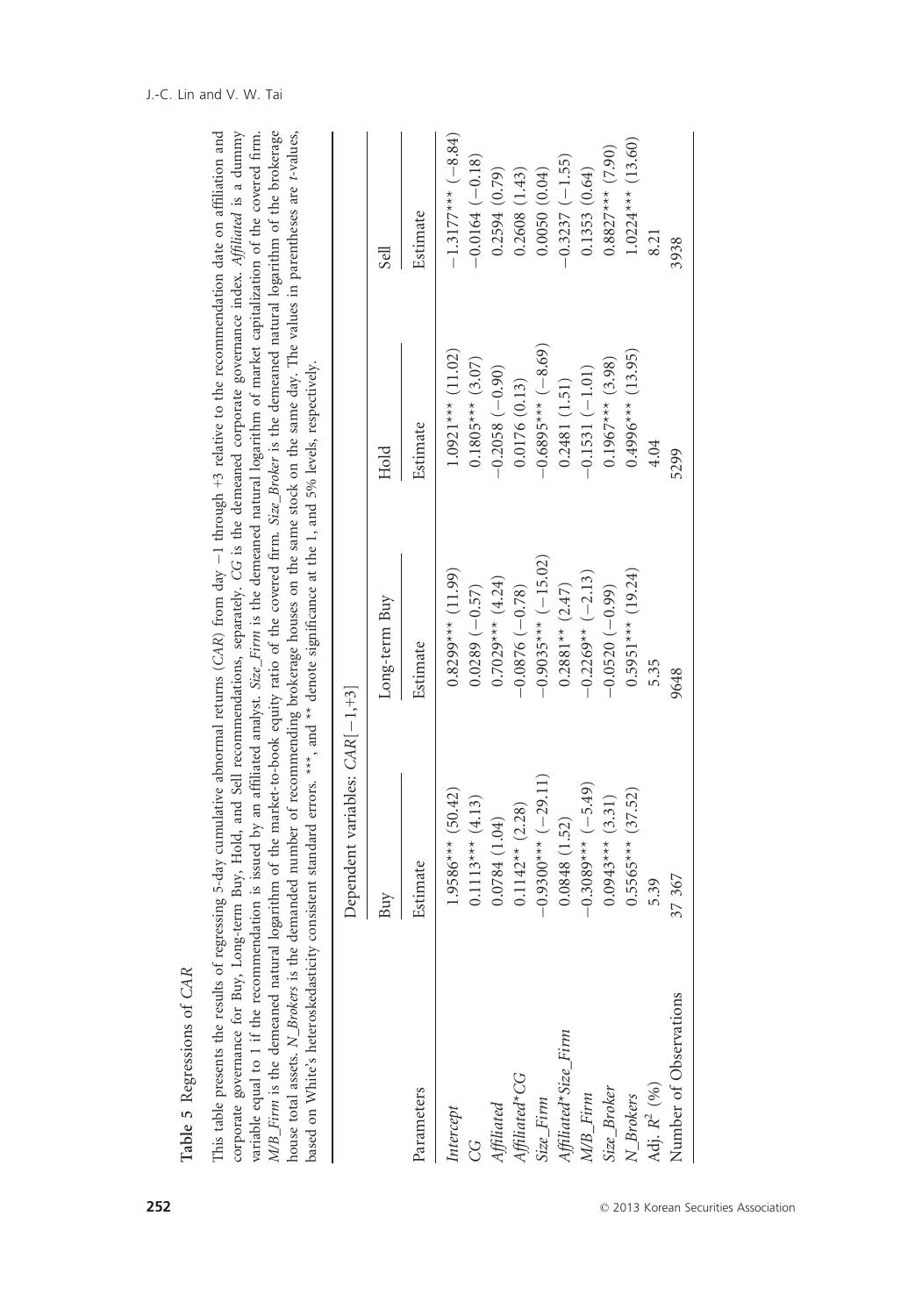the expected abnormal return on an affiliated buy recommendation can be written as:

$$
(b_0 + b_2) + (b_1 + b_3) \cdot CG_i = (1.959 + 0.078) + (0.111 + 0.114) \cdot CG_i
$$
  
= 2.037 + 0.225 \cdot CG\_i

While the  $b_2$  estimate has a t-value of 1.04, indicating that it is insignificantly different from zero, the  $b_3$  estimate (with a *t*-value of 2.28) is significant at the 5% level. The results suggest that the discounting on buy recommendations on firms with poor corporate governance issued by affiliated analysts is larger than that issued by unaffiliated analysts.

For unaffiliated hold recommendations, the regression results show that the expected abnormal return on the average firm can be expressed  $b_0 + b_1$  CG<sub>i</sub> = 1.092 + 0.181 CG<sub>i</sub>; both the  $b_0$  and  $b_1$  estimates are significantly different from zero. This suggests that the market also discounts hold recommendations issued by analysts on firms with poor corporate governance.

For other types of recommendations, corporate governance of the recommended firms does not seem to affect investor reactions. Nevertheless, there are several interesting findings that are worth mentioning. First, we find that the market reactions to long-term buy recommendations are more positive when they are issued by affiliated than when they are issued by unaffiliated analysts. Second, there is a size effect, that is, holding other things constant, the market reactions to buy, long-term buy, and hold recommendations on smaller firms tend to be more positive. Third, there is also a M/B effect, that is, holding other things constant, for firms with higher M/B, investors put a larger discount on buy and long-term buy recommendations. We obtain virtually the same results when we use the Fama-French threefactor model, the market model, or the market-adjusted return method to compute the CARs.

Finally, we find that N\_Brokers, the number of brokerage houses issuing recommendations (regardless of the types of recommendations issued) on the same firm on the same day, also has significantly positive effects on investor reactions to the recommendations.<sup>24</sup>

In addition, we conduct several experiments of adding to the model other variables, including a dummy for SEO lead underwriters and the interactions between explanatory variables, and find them to have insignificant effects on the CARs. In sum, the results of investor reactions to buy recommendations are largely consistent with our hypothesis that analysts give upward-bias recommendations on firms with

 $24$ On average, 2.86 recommendations are issued on the same firm and on the same day. The median is 2.0, and the standard deviation is 2.51. Since there are far more buy recommendations than other types of recommendations, it is likely buy recommendations are included when multiple recommendations are involved.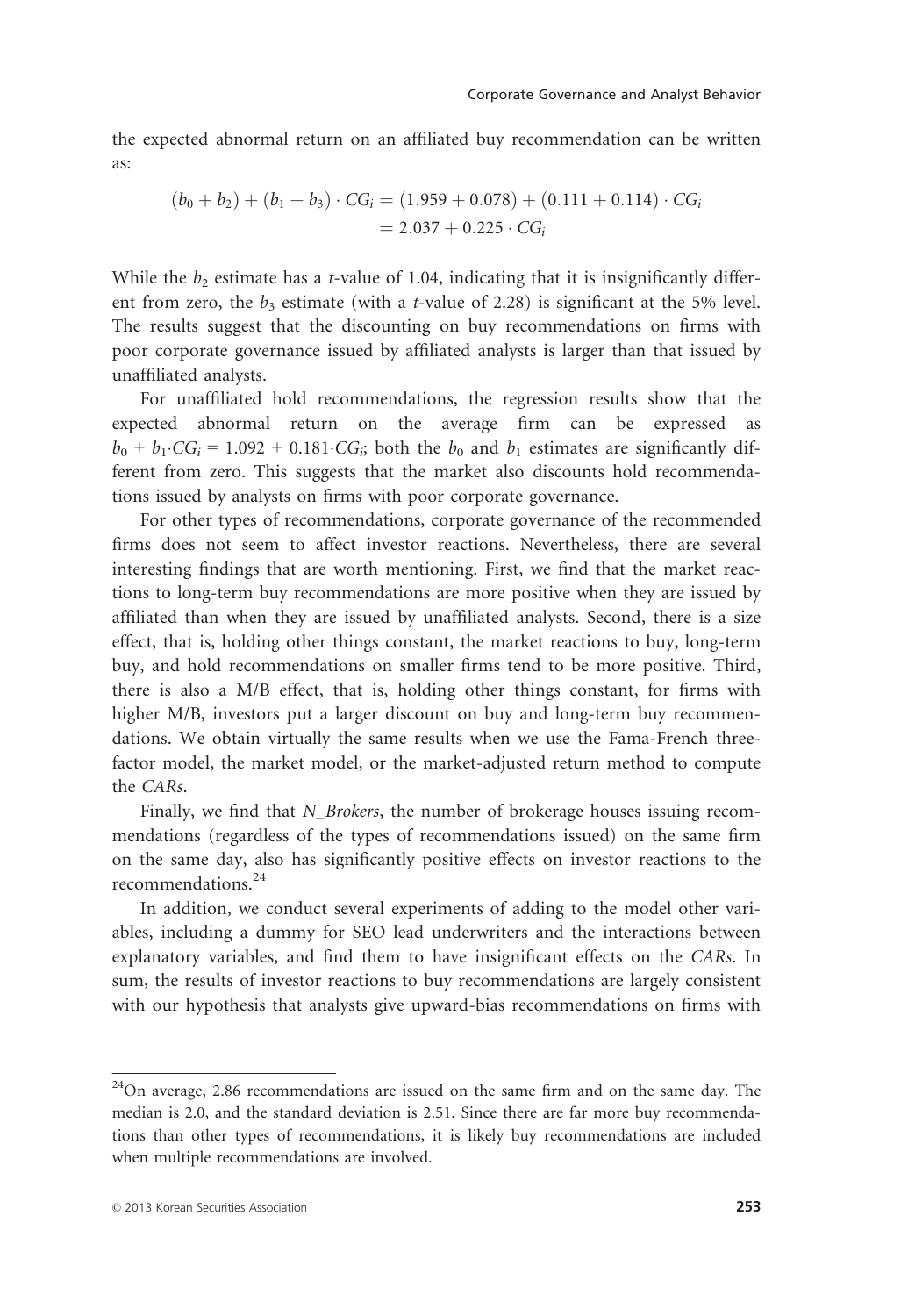poor corporate governance, and that the bias in affiliated recommendations is larger than that in unaffiliated recommendations.

# 6. Which CG Mechanisms are Effective?

Our corporate governance index contains eight variables. This raises an interesting question: which corporate governance mechanisms are effective in moderating analyst upward bias? To answer this question, we re-run the ordered probit regression in equation (2) using the eight CG dummy variables to replace the CG index, and report the results in Table 6.

The results show that the dummy variables for management ownership, board size, board independence, independence of supervisors, no change in auditor, and the frequency of management earnings forecasts have significant effects in reducing analyst upward bias. Furthermore, the interactions between affiliated analysts and the following variables—the divergence between the largest shareholder's cash flow rights and control rights, outside board members' ownership, independence of supervisors—also show significant effects. Thus, the results suggest that most of the individual corporate governance mechanisms show some effects in moderating analyst upward bias.

We run a similar exercise for equation (14), and report the results in Table 7. The results show that the abnormal returns associated with buy recommendations are positively related to the dummy variables for the divergence between the largest shareholder's cash flow rights and control rights, board size, independence of supervisors, the frequency of management earnings forecasts, the interactions between affiliated analysts and the dummy variables for management ownership, outside board members' shareholdings, no change in auditor, and the frequency of management earnings forecasts. Again, most of the individual CG mechanisms show positive effects on market reactions to analyst buy recommendations. The results suggest that the market indeed puts more discounts on analysts' buy recommendations on firms with fewer CG mechanisms.

Nevertheless, Table 7 shows that the individual CG mechanisms of recommended firms seem to have mixed or no effects on the market reactions to other types of analyst recommendations. The evidence seems to suggest that analyst upward bias is more severe in buy recommendations than in other type of recommendations, and that the severeness of the upward bias in buy recommendations is significantly and inversely related to corporate governance of recommended firms.

In sum, our results imply that as a firm increases its CG mechanisms, analyst bias toward the firm decreases. This implication is consistent with the notion that most of the CG mechanisms that the literature has suggested and we include in our CG index are effective in moderating the upward bias in analyst recommendations.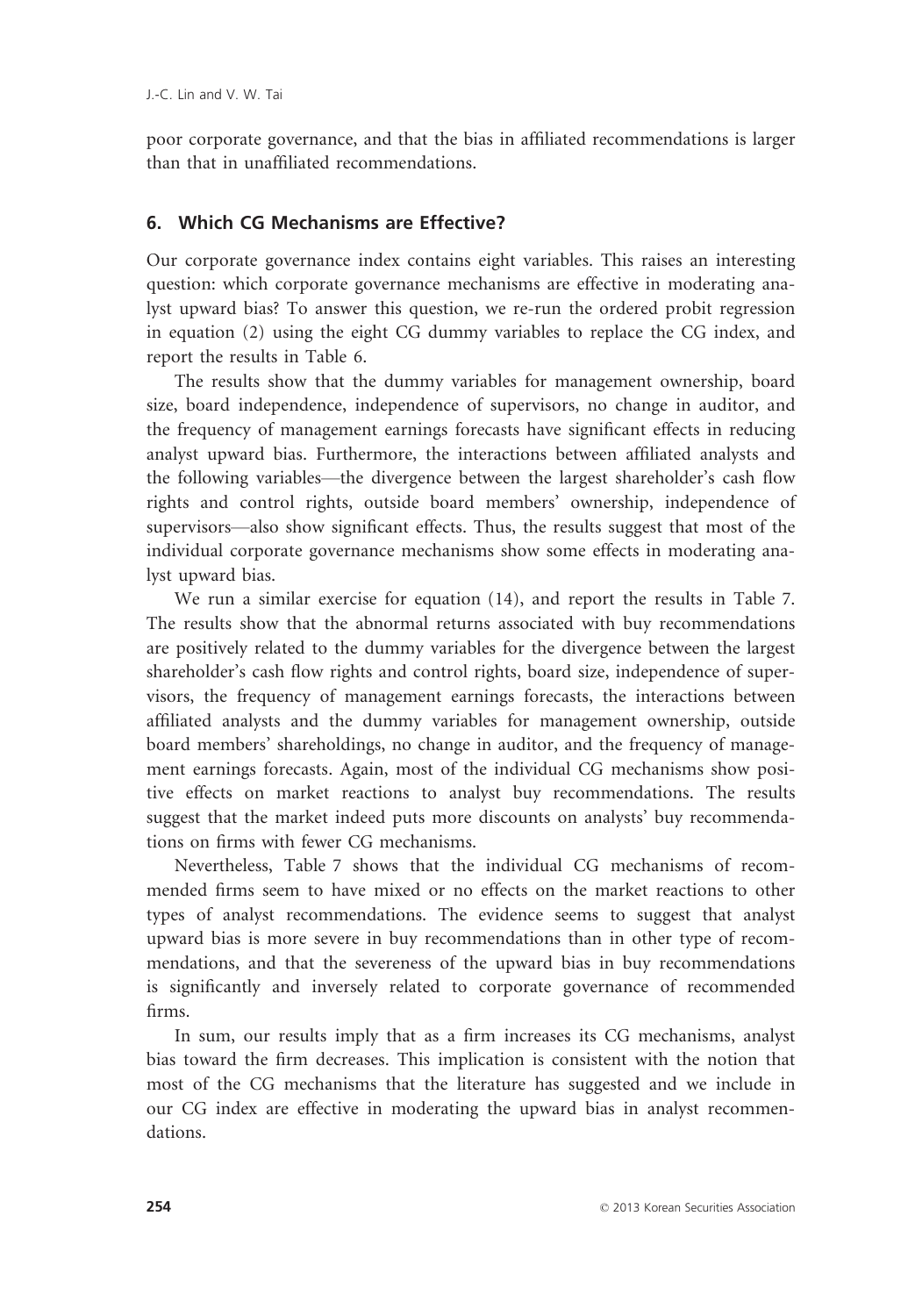#### Table 6 Ordered probit regressions of recommendation scores on eight CG dummies

This table presents the results of ordered probit regressions of recommendation scores on eight corporate governance dummy variables and affiliation. MNG\_Share is a dummy variable for management shareholdings. UCF/UCO is the divergence between the ultimate cash flow rights and the ultimate control share rights of the largest shareholder. Outside\_Share is the outside board members' shareholdings. Board size is the total number of directors and supervisors. Board\_Ind is board independence. Supervisor\_Ind is independence of supervisors. Forecast is the number of management earnings forecasts in the previous year before recommendation year. Audit is no change in auditor during the previous 3 years. For detailed definitions of the eight CG dummy variables, please see Table 2. Affiliated is a dummy variable for affiliated recommendations. Size\_Firm is the demeaned natural logarithm of market capitalization of the covered firm. M/B\_Firm is the demeaned natural logarithm of the market-to-book equity ratio of the covered firm. Size Broker is the demeaned natural logarithm of the brokerage house total assets. The cutoff points,  $\gamma_3$ ,  $\gamma_2$ , and  $\gamma_1$ , are not reported to save space. The values in parentheses are t-values, based on White's heteroskedasticity consistent standard errors. \*\*\*, \*\*, and \* denote significance at the 1, 5, and 10% levels, respectively.

|                                                                                                                                                                                                                                                                                                                                                                                       |                                                                                                                                                                                                                                                                                                                                                                                                                                        | Dependent variable: recommendation scores                                                                                                                                                                                                                                                                                                                                                                                        |                                                                                                                                                                                                                                                                                                                                                                                                             |
|---------------------------------------------------------------------------------------------------------------------------------------------------------------------------------------------------------------------------------------------------------------------------------------------------------------------------------------------------------------------------------------|----------------------------------------------------------------------------------------------------------------------------------------------------------------------------------------------------------------------------------------------------------------------------------------------------------------------------------------------------------------------------------------------------------------------------------------|----------------------------------------------------------------------------------------------------------------------------------------------------------------------------------------------------------------------------------------------------------------------------------------------------------------------------------------------------------------------------------------------------------------------------------|-------------------------------------------------------------------------------------------------------------------------------------------------------------------------------------------------------------------------------------------------------------------------------------------------------------------------------------------------------------------------------------------------------------|
|                                                                                                                                                                                                                                                                                                                                                                                       | Full sample                                                                                                                                                                                                                                                                                                                                                                                                                            | Subsample excluding<br>independent                                                                                                                                                                                                                                                                                                                                                                                               | Subsample excluding<br>all unaffiliated but<br>independent                                                                                                                                                                                                                                                                                                                                                  |
| Parameters                                                                                                                                                                                                                                                                                                                                                                            | Estimate                                                                                                                                                                                                                                                                                                                                                                                                                               | Estimate                                                                                                                                                                                                                                                                                                                                                                                                                         | Estimate                                                                                                                                                                                                                                                                                                                                                                                                    |
| Mng_Share<br><b>UCF/UCO</b><br>Outside_Share<br>Board_Size<br>Board_Ind<br>Supervisor_Ind<br>Auditor<br>Forecast<br>Affiliated<br>Affiliated*Mng_Share<br>Affiliated*UCF/UCO<br>Affiliated*Outside_Share<br>Affiliated*Board_Size<br>Affiliated*Board_Ind<br>Affiliated* Supervisor_Ind<br>Affiliated*Auditor<br>Affiliated*Forecast<br>Size Firm<br>Affiliated*Size_Firm<br>M/B_Firm | $-0.0638***(-4.80)$<br>0.0215(1.29)<br>0.0182(1.37)<br>$-0.0274**$ (-2.20)<br>$-0.0984***$ (-7.18)<br>$-0.0853***(-6.08)$<br>$-0.0968***$ (-2.86)<br>$-0.1021***$ (-8.05)<br>$0.1601**$ (2.31)<br>$-0.0119(-0.44)$<br>$-0.1549***(-4.78)$<br>$-0.1137***$ $(-4.10)$<br>0.0226(0.86)<br>$0.1509***$ (5.36)<br>$-0.1029***(-3.49)$<br>0.0493(0.79)<br>$-0.0185(-0.74)$<br>$-0.0012(-0.25)$<br>$-0.0300***$ (-3.06)<br>$0.0509***$ (5.71) | $-0.0590***(-4.11)$<br>0.0260(1.44)<br>0.0186(1.31)<br>$-0.0172(-1.28)$<br>$-0.1194***$ (-8.08)<br>$-0.0600***$ (-3.96)<br>$-0.1163***(-3.13)$<br>$-0.1110***$ $(-8.13)$<br>$0.1432**$ (2.01)<br>$-0.0176(-0.63)$<br>$-0.1570***(-4.74)$<br>$-0.1137***$ (-4.03)<br>0.0123(0.46)<br>$0.1719***$ (5.99)<br>$-0.1279***$ (-4.26)<br>0.0689(1.08)<br>$-0.0083(-0.33)$<br>0.0053(1.00)<br>$-0.0370***$ (-3.69)<br>$0.0541***$ (5.73) | $-0.0835**(-2.33)$<br>0.0318(0.72)<br>0.0230(0.63)<br>$-0.0874***$ (-2.59)<br>0.0379(1.01)<br>$-0.2348***(-6.10)$<br>$-0.0285(-0.34)$<br>$-0.0386(-1.08)$<br>$0.6629***$ (5.77)<br>0.0273(0.63)<br>$-0.1839***(-3.51)$<br>$-0.1255***(-2.86)$<br>$0.0884**$ (2.17)<br>0.0089(0.20)<br>0.0733(1.58)<br>0.0155(0.16)<br>$-0.0792*$ (-1.90)<br>$-0.0887***$ (-6.81)<br>$0.0574***$ (3.72)<br>$0.0387**$ (2.56) |
| Size Broker<br>Log likelihood<br>LR statistics<br>Pseudo $R^2$ (%)<br>Number of<br>observations                                                                                                                                                                                                                                                                                       | $0.1421***$ (35.43)<br>$-52650$<br>1974<br>5.2039<br>55 652                                                                                                                                                                                                                                                                                                                                                                            | $0.1452***$ (27.89)<br>$-46,508$<br>1382<br>4.0810<br>50 677                                                                                                                                                                                                                                                                                                                                                                     | $-0.0041(-0.40)$<br>$-18826$<br>908<br>6.5179<br>20 408                                                                                                                                                                                                                                                                                                                                                     |

© 2013 Korean Securities Association 255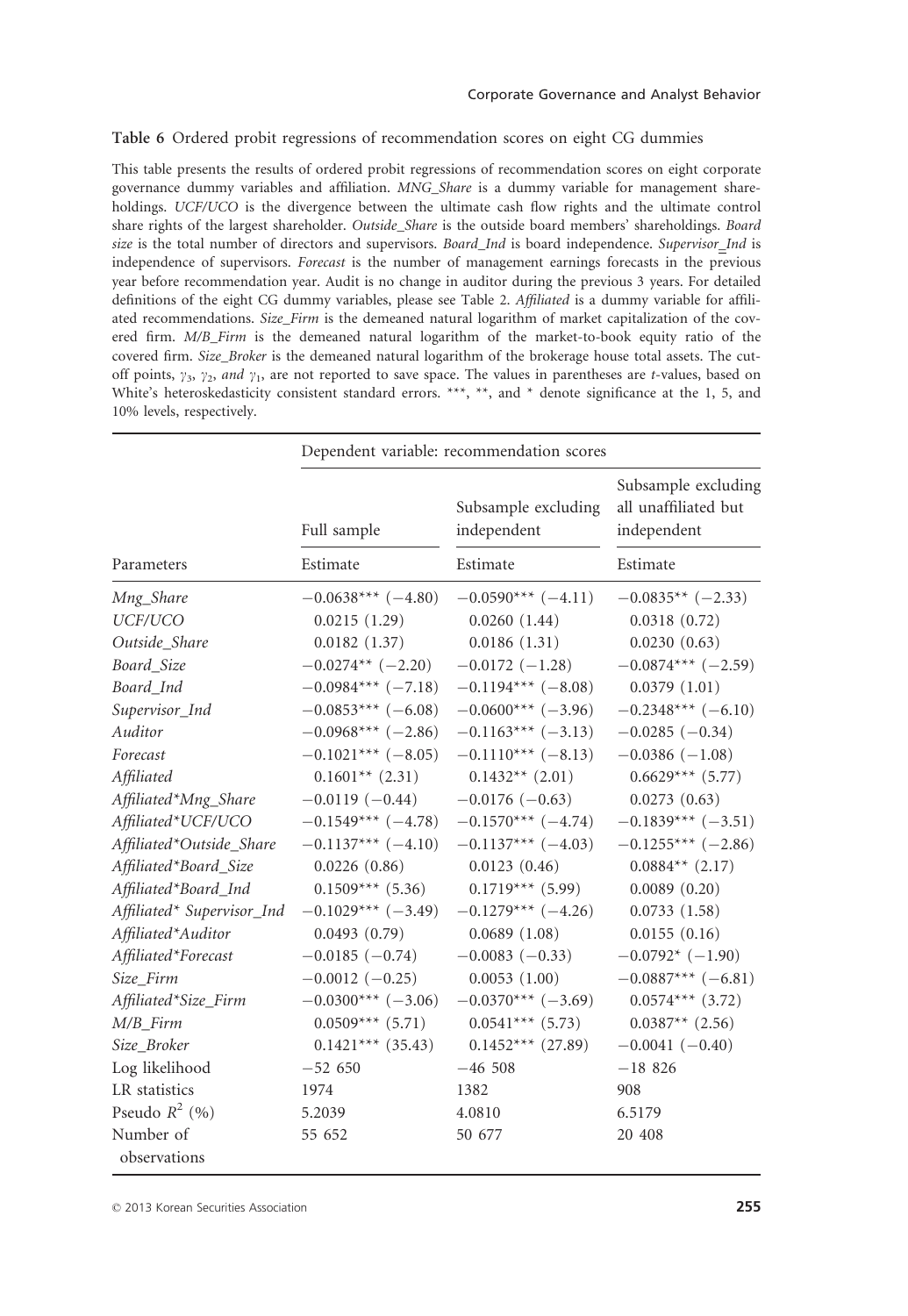| tion year. Audit is no change      | natural logarithm of the market-to-book equity ratio of the covered firm. Size_Broker is the demeaned natural logarithm of the brokerage house total assets. The values<br>in auditor during the previous 3 years. For detailed definitions of the eight CG dummy variables, please see Table 2. Affiliated is a<br>dummy variable for affiliated recommendations. Size_Firm is the demeaned natural logarithm of market capitalization of the covered firm. M/B_Firm is the demeaned<br>in parentheses are t-values based on White's heteroskedasticity consistent standard errors. ***, **, and * denote significance at the 1, 5, and 10% levels, respectively. |                        |                  |                                  |
|------------------------------------|--------------------------------------------------------------------------------------------------------------------------------------------------------------------------------------------------------------------------------------------------------------------------------------------------------------------------------------------------------------------------------------------------------------------------------------------------------------------------------------------------------------------------------------------------------------------------------------------------------------------------------------------------------------------|------------------------|------------------|----------------------------------|
|                                    | Dependent variables: $CAR[-1,+3]$                                                                                                                                                                                                                                                                                                                                                                                                                                                                                                                                                                                                                                  |                        |                  |                                  |
|                                    | Buy                                                                                                                                                                                                                                                                                                                                                                                                                                                                                                                                                                                                                                                                | Long-term buy          | Hold             | Sell                             |
| Parameters                         | Estimate                                                                                                                                                                                                                                                                                                                                                                                                                                                                                                                                                                                                                                                           | Estimate               | Estimate         | Estimate                         |
| Intercept                          | $1.7359***$ (7.29)                                                                                                                                                                                                                                                                                                                                                                                                                                                                                                                                                                                                                                                 | $1.8615***$ (4.68)     | 0.3627(0.56)     | $-1.7155*(-1.72)$                |
|                                    | $-0.0014(-0.02)$                                                                                                                                                                                                                                                                                                                                                                                                                                                                                                                                                                                                                                                   | $-0.2859*(-1.87)$      | 0.2647(1.23)     | $-0.8840**(-2.34)$               |
| Mng_Share<br>UCF/UCO               | $0.2697**$ (2.32)                                                                                                                                                                                                                                                                                                                                                                                                                                                                                                                                                                                                                                                  | 0.1932(1.00)           | 0.3582(1.41)     | 0.0551(0.14)                     |
| Outside_Share                      | $-0.1659*(-1.86)$                                                                                                                                                                                                                                                                                                                                                                                                                                                                                                                                                                                                                                                  | 0.2521(1.57)           | $0.4079*$ (1.81) | $0.5915*(1.77)$                  |
| Board_Size                         | $0.2780***$ (3.39)                                                                                                                                                                                                                                                                                                                                                                                                                                                                                                                                                                                                                                                 | $-0.0232(-0.16)$       | $-0.0847(-0.42)$ | 0.1667(0.56)                     |
| $Board\_Ind$                       | 0.0782(0.88)                                                                                                                                                                                                                                                                                                                                                                                                                                                                                                                                                                                                                                                       | $-0.3888**(-2.39)$     | $-0.2673(-1.13)$ | 0.2671(0.70)                     |
| Supervisor_Ind                     | $0.5470***$ (5.84)                                                                                                                                                                                                                                                                                                                                                                                                                                                                                                                                                                                                                                                 | $0.5614***$ (3.47)     | 0.3958(1.65)     | 0.4428(1.31)                     |
| Auditor                            | $-0.3437(-1.56)$                                                                                                                                                                                                                                                                                                                                                                                                                                                                                                                                                                                                                                                   | $-1.0871***$ $(-2.86)$ | 0.0931(0.15)     | 0.5425(0.59)                     |
| $\label{eq:cond} For each set$     | $0.1502*$ (1.80)                                                                                                                                                                                                                                                                                                                                                                                                                                                                                                                                                                                                                                                   | $-0.1260(-0.88)$       | 0.2067(0.97)     | $-0.8031***(-2.66)$              |
| Affiliated<br>Affiliated*Mng_Share | $-0.7513$ <sup>*</sup> $(-1.87)$                                                                                                                                                                                                                                                                                                                                                                                                                                                                                                                                                                                                                                   | 0.5085(0.55)           | 0.1358(0.11)     | 0.4465(0.27)                     |
|                                    | $0.3223***$ (2.00)                                                                                                                                                                                                                                                                                                                                                                                                                                                                                                                                                                                                                                                 | 0.3422(0.99)           | 0.1988(0.39)     | $-0.6905(-1.04)$                 |
| Affiliated*UCF/UCO                 | $-0.0475(-0.25)$                                                                                                                                                                                                                                                                                                                                                                                                                                                                                                                                                                                                                                                   | $-0.8340**(-2.14)$     | $-0.6816(-1.13)$ | $-0.8366(-1.13)$                 |
| $4$ ffiliated*Outside_Share        | $0.4737***$ (2.83)                                                                                                                                                                                                                                                                                                                                                                                                                                                                                                                                                                                                                                                 | $-0.1957(-0.53)$       | 0.3440(0.68)     | $-1.2134$ <sup>*</sup> $(-1.74)$ |
| Affiliated*Board_Size              | $-0.2583(-1.61)$                                                                                                                                                                                                                                                                                                                                                                                                                                                                                                                                                                                                                                                   | $-0.2711(-0.80)$       | $-0.1075(-0.23)$ | $-0.0870(-0.13)$                 |

Table 7 Regressions of CAR on eight CG dummy variables

Table 7 Regressions of CAR on eight CG dummy variables

This table presents the results by recommendation type of regressing 5-day cumulative abnormal returns on eight corporate governance dummy variables and affiliation. MNG\_Share is a dummy variable for management shareholdings. UCF/UCO is the divergence between the ultimate cash flow rights and the ultimate control share rights of the largest shareholder. Ou*tside\_Share* is the outside board members' shareholdings. Board size is the total number of directors and supervisors. Board\_Ind is board independence. Supervisor\_Ind is independence of supervisors. Forecast is the number of management earnings forecasts in the previous year before recommenda-

This table presents the results by recommendation type of regressing 5-day cumulative abnormal returns on eight corporate governance dummy variables and affilia-

tion. MNG\_Share is a dummy variable for management shareholdings. UCF/UCO is the divergence between the ultimate cash flow rights and the ultimate control share rights of the largest shareholder. Outside\_Share is the outside board members' shareholdings. Board size is the total number of directors and supervisors. Board\_Ind is board independence. Supervisor\_Ind is independence of supervisors. Forecast is the number of management earnings forecasts in the previous year before recommenda-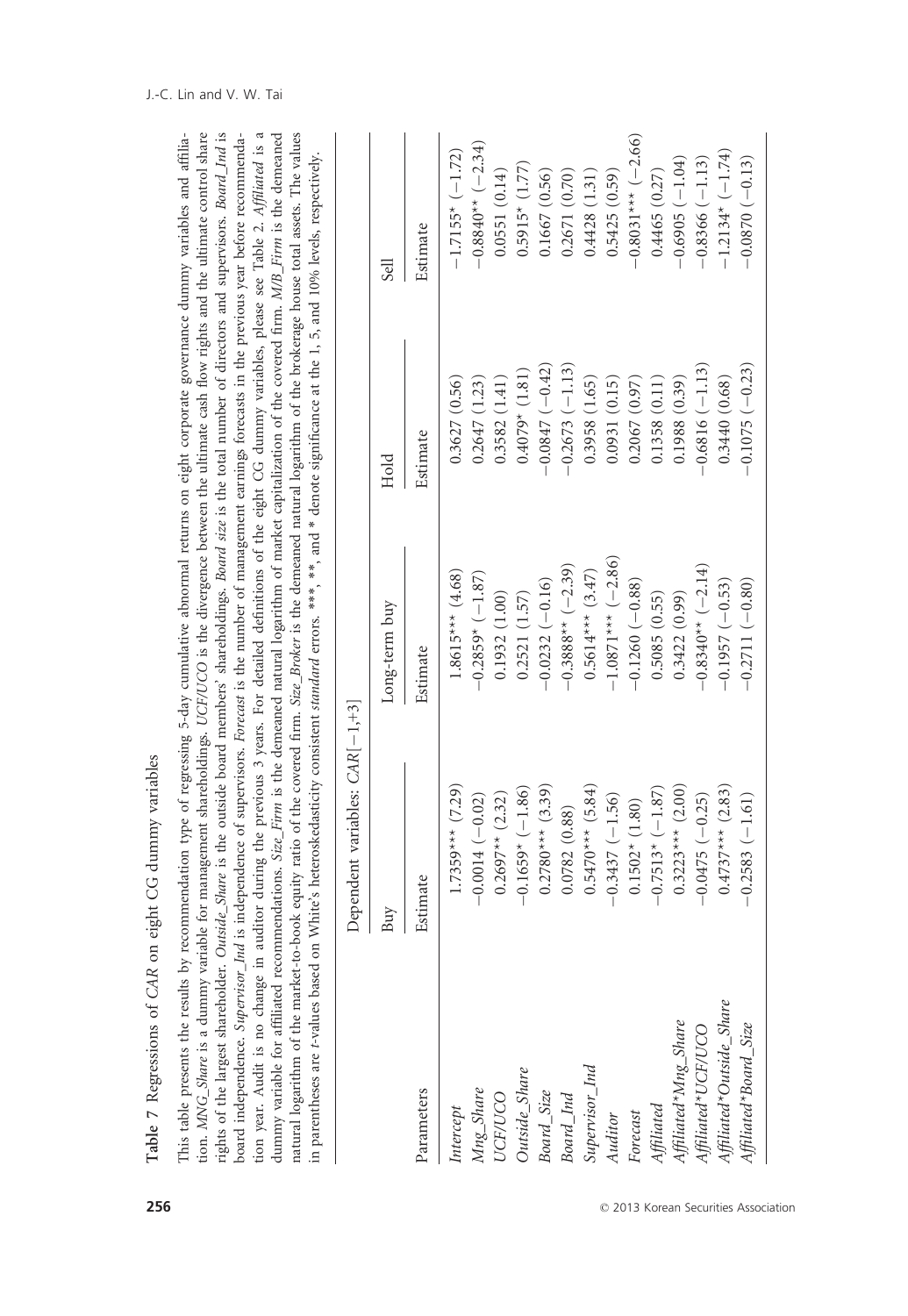|                               | Dependent variables: $CAR[-1,+3]$ |                           |                      |                     |
|-------------------------------|-----------------------------------|---------------------------|----------------------|---------------------|
|                               |                                   | Long-term buy             | Hold                 | Sell                |
| Parameters                    | Estimate                          | Estimate                  | Estimate             | Estimate            |
| Affliated*Board_Ind           | $-0.2140(-1.29)$                  | $-0.0555(-0.15)$          | $-0.5128(-1.01)$     | 0.3231(0.43)        |
| Miliated* Supervisor_Ind      | $-0.3234*(-1.82)$                 | $-0.7606**(-2.05)$        | 0.4294(0.77)         | $1.94713***$ (2.73) |
| Affiliated*Auditor            | $0.7531**$ (2.14)                 | 1.0342 (1.25)             | 0.3210(0.26)         | $-0.0089(-0.01)$    |
| $Affulated*Forecast$          | $0.3046**$ (2.04)                 | 0.4395(1.37)              | $-0.5184(-1.18)$     | $1.2338**$ (2.22)   |
| Size_Firm                     | $-0.9179***(-28.33)$              | $-0.8767***$ ( $-14.13$ ) | $-0.6545***$ (-8.03) | 0.0650(0.52)        |
| Affiliated*Size_Firm          | $0.1053*(1.80)$                   | $0.3073**$ (2.56)         | 0.2235(1.30)         | $-0.4159*(-1.96)$   |
| $MB\_Firm$                    | $-0.3289***(-5.69)$               | $-0.2565***(-2.32)$       | $-0.1513(-0.96)$     | 0.0859(0.40)        |
| Size_Broker                   | $0.0899***$ (3.14)                | $-0.0440(-0.83)$          | $0.2065***$ (4.07)   | $0.8773***$ (7.90)  |
| $N_B$ rokers                  | $0.5711***$ (37.90)               | $0.6113***$ (19.54)       | $0.4968***$ (13.70)  | $1.0224***$ (13.34) |
| Adj. $R^2\ (96)$              | 5.50                              | 5.58                      | 4.18                 | 8.79                |
| <b>Number of Observations</b> | 37 367                            | 9648                      | 5299                 | 3938                |
|                               |                                   |                           |                      |                     |

| í. |
|----|
| r  |
|    |

Corporate Governance and Analyst Behavior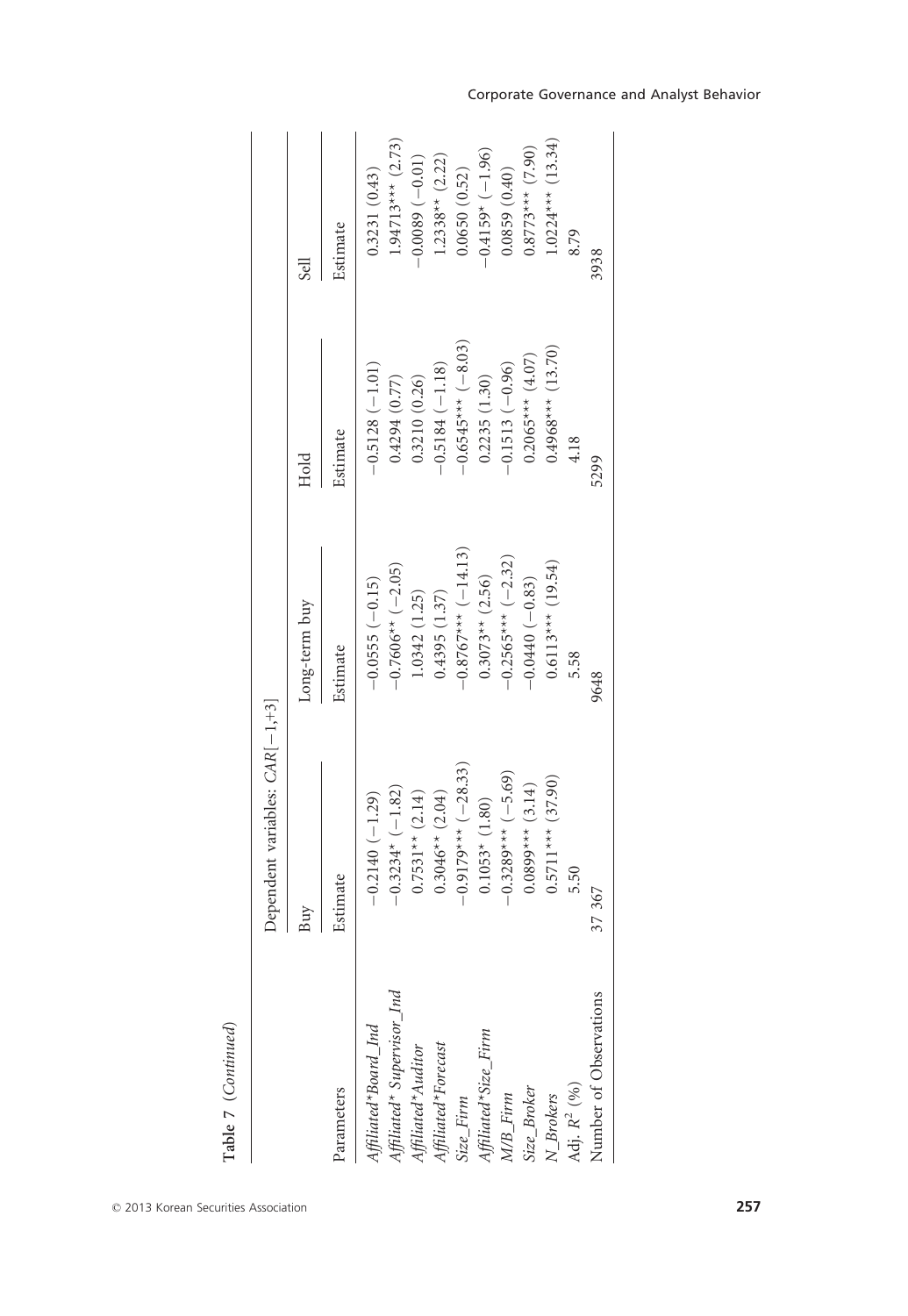## 7. Conclusion

In this study, we propose and test a simple hypothesis that links corporate culture and analyst behavior in an emerging market. As Jackson (2005) points out, analysts strike a balance between their reputation and optimism. We argue that, in an emerging market, the balance could be influenced by corporate governance of covered firms. Specifically, we posit that firms with poor corporate governance reveal their preferences for upward-bias recommendations, while firms with good corporate governance prefer more honest opinions, and that analysts are inclined to give firms what they prefer.

To test our hypothesis, we analyze a large sample of analyst recommendations on firms listed on the Taiwan Stock Exchange. Consistent with our hypothesis, we find more upward bias in analyst recommendations on lower CG firms. Furthermore, we find that the market put more discounts on analyst buy recommendations on lower CG firms.

Our findings imply that analyst buy recommendations on poorly governed firms are less reliable, and that firms can enhance the reliability of analyst recommendations when they improve their corporate governance. While we obtain the results from Taiwan data, the implication is useful to other emerging markets as well. In emerging markets where information quality is lower and shareholder rights are less protected by legal systems, adverse selection and moral hazard problems tend to be more severe. Thus, it is important for firms in emerging markets to have good corporate governance, which can not only mitigate agency problems within firms, but also enhance information quality produced by analysts and lower the information risk faced by investors.

## References

- Baeka, J., J. Kang, and K. S. Park, 2004, Corporate governance and firm value: Evidence from the Korean financial crisis, Journal of Financial Economics 71, pp. 265–313.
- Barber, B., R. Lehavy, M. McNichols, and B. Trueman, 2001, Can investors profit from the prophets? Security analyst recommendations and stock returns, The Journal of Finance 51, pp. 531–563.
- Barclay, M. J., C. G. Holderness, and J. Pontiff, 1993, Private benefits from block ownership and discounts on closed-end funds, Journal of Financial Economics 33, pp. 263–291.
- Beasley, M. S., 1996, An empirical analysis of the relation between the board of director composition and financial statement fraud, Accounting Review 71, pp. 443–465.
- Bradshaw, M. T., S. A. Richardson, and R. G. Sloan, 2006, The relation between corporate financing activities, analysts' forecasts and stock returns, Journal of Accounting and Economics 42, pp. 53–85.
- Claessens, S., S. Djankov, and L. H. P. Lang, 2000, The separation of ownership and control in East Asian corporation, Journal of Financial Economics 58, pp. 81–112.
- Claessens, S., S. Djankov, J. P. Fan, and L. H. P. Lang, 2002, Disentangling the incentive and entrenchment effects of large shareholdings, Journal of Finance 57, pp. 2741–2771.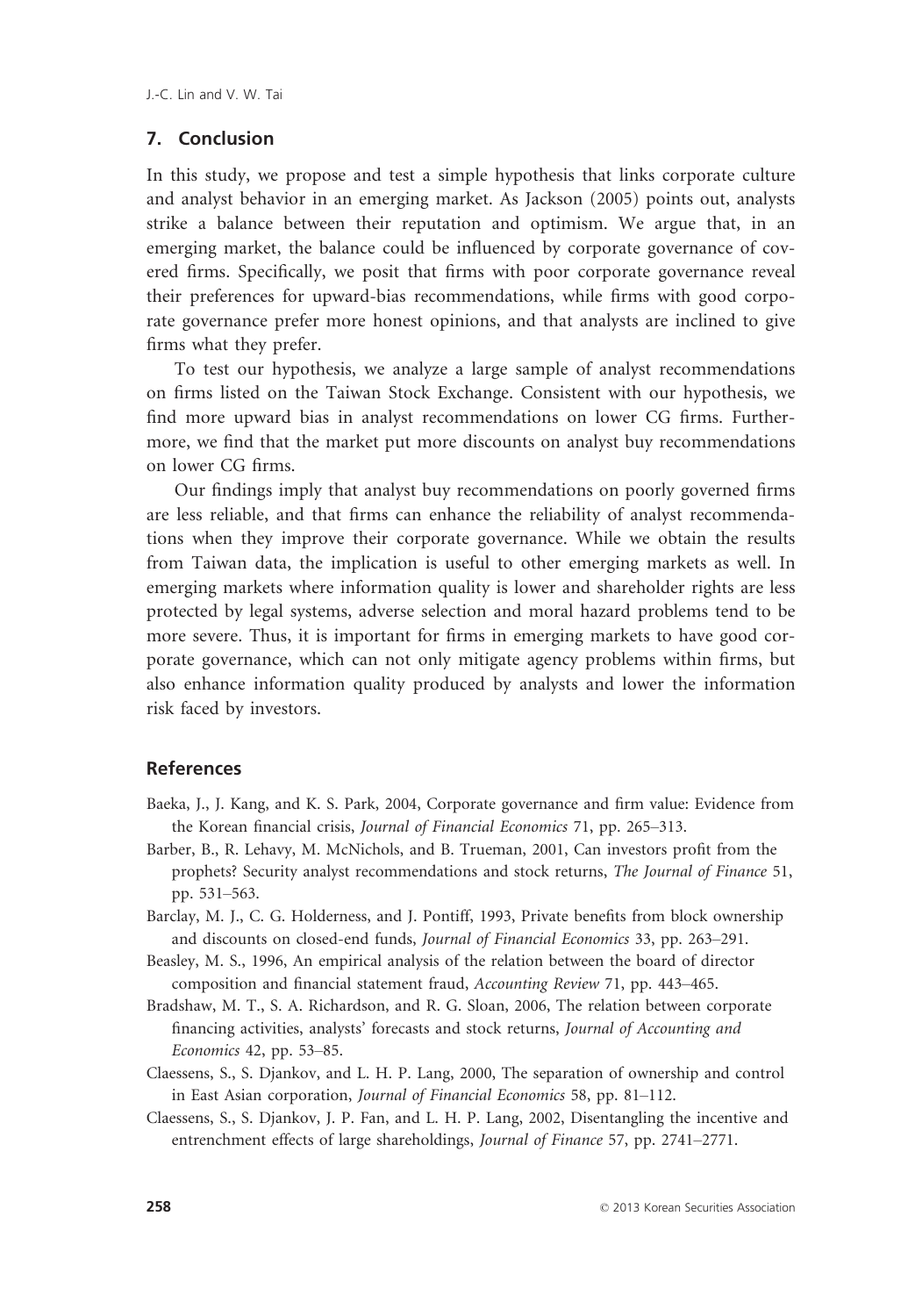- Clarke, J. E., A. Khorana, A. Patel, and R. Rau, 2011, Independents' day? Analyst behavior surrounding the global settlement, Annual of Finance 7, pp. 529–547.
- Coles, J. L., N. D. Daniel, and L. Naveen, 2008, Boards: Does one size fit all? Journal of Financial Economics 87, pp. 329–356.
- Davidson, W. N., P. Jiraporn, and P. DaDalt, 2006, Causes and consequences of audit shopping: An analysis of auditor opinions, earnings management, and auditor changes, Quarterly Journal of Business and Economics 45, pp. 69–87.
- Dechow, P. M., A. P. Hutton, and R. G. Sloan, 2000, The relation between analysts' forecasts of long-term earnings growth and stock price performance following equity offerings, Contemporary Accounting Research 17, pp. 1–32.
- Eisenberg, T., S. Sundgren, and M. T. Wells, 1998, Larger board size and decreasing firm value in small firms, Journal of Financial Economics 48, pp. 35–54.
- Fan, J. P. H., and T. J. Wong, 2002, Corporate ownership structure and the informativeness of accounting earnings in East Asia, Journal of Accounting and Economics 33, pp. 401–425.
- Francis, J., K. Schipper, and L. Vincent, 2005, Earnings and dividend informativeness when cash flow rights are separated from voting rights, Journal of Accounting and Economics 39, pp. 329–360.
- Gompers, P. A., J. L. Ishii, and A. Metrick, 2003, Corporate governance and equity prices, Quarterly Journal of Economics 118, pp. 107–155.
- Hart, O., 1995, Firms, contracts, and financial structure. Oxford University Press (Oxford).
- Holmstrom, B., and J. Tirole, 1993, Market liquidity and performance monitoring, Journal of Political Economy 101, pp. 678–709.
- Hong, H., and J. D. Kubik, 2003, Analyzing and analysts: Career concerns and biased earnings forecasts, Journal of Finance 58, pp. 313–351.
- Hughes, J. P., 2005, Ultimate control and corporate value: Evidence from the UK, Financial Reporting, Regulation and Governance 4, pp. 1–23.
- Jackson, A. R., 2005, Trade generation, reputation and sell side analysts, Journal of Finance 60, pp. 673–717.
- Jegadeesh, N., J. Kim, S. D. Krische, and C. M. C. Lee, 2004, Analyzing the analysts: When do recommendations add value? Journal of Finance 59, pp. 1083–1124.
- Jensen, M., 1993, The modern industrial revolution, exit and the failure of internal control systems, Journal of Finance 48, pp. 831–880.
- Jensen, M., and W. Meckling, 1976, Theory of the firm: Managerial behavior, agency costs, and ownership structure, Journal of Financial Economics 3, pp. 305–360.
- Joh, S. W., 2003, Corporate governance and firm profitability: Evidence from Korea before the economic crisis, Journal of Financial Economics 68, pp. 287–322.
- Johnson, W. B., and T. Lys, 1990, The market for audit services: Evidence from voluntary auditor changes, Journal of Accounting and Economics 12, pp. 281–308.
- Johnson, S., P. Boone, A. Breach, and E. Friedman, 2000, Corporate governance in the Asian financial crisis, Journal of Financial Economics 58, pp. 141–186.
- Kadan, O., L. Madureira, R. Wang, and T. Zach, 2009, Conflicts of interest and stock recommendations: The effects of the global settlement and related regulations, Review of Financial Studies 22, pp. 4189–4217.
- Klein, A., 2002, Audit committees, board of director characteristics and earnings management, Journal of Accounting and Economics 33, pp. 375–400.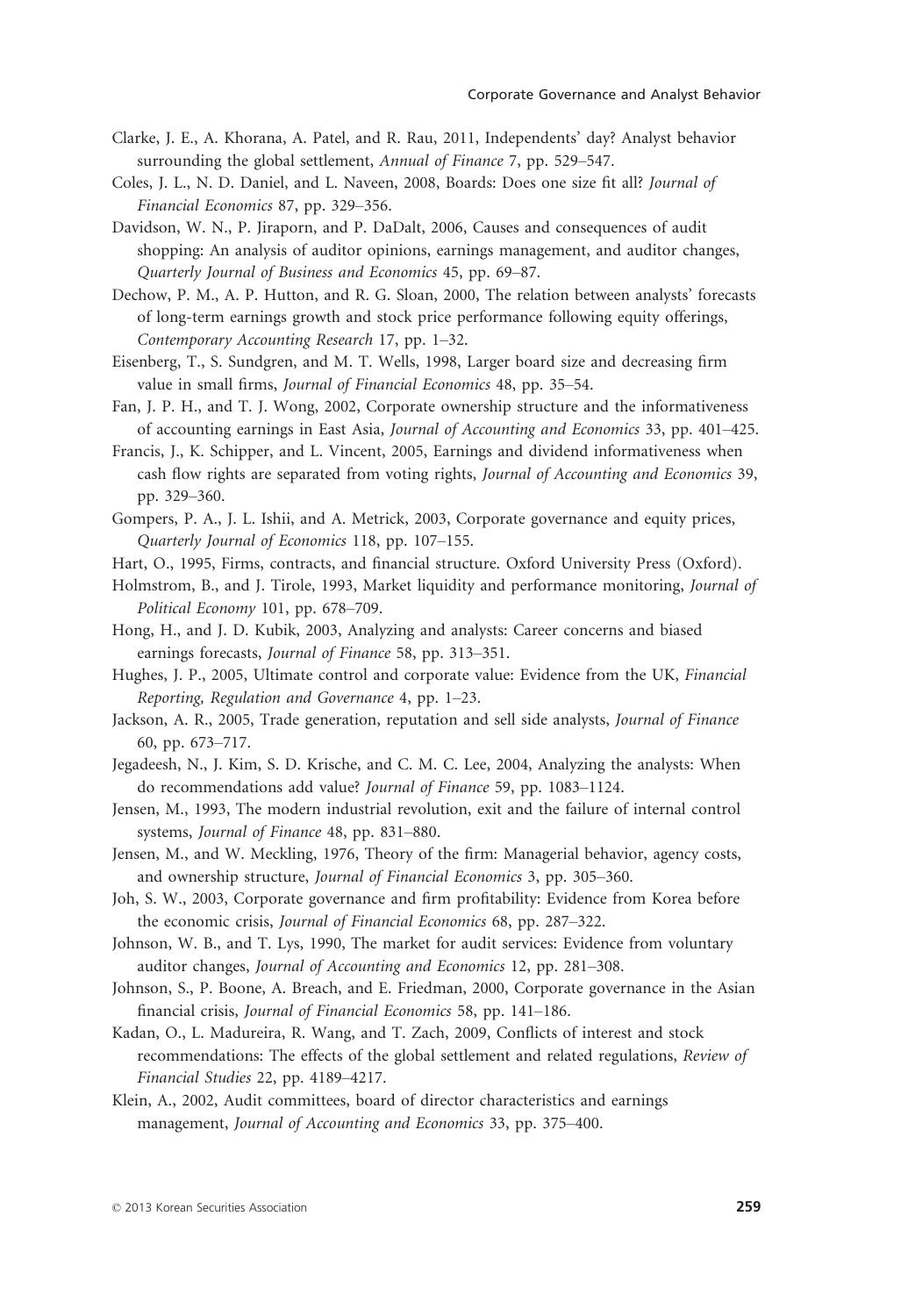- La Porta, R., F. Lopez-de-Silanes, A. Shleifer, and R. Vishny, 1998, Law and finance, Journal of Political Economy 106, pp. 1113–1155.
- La Porta, R., F. Lopez-de-Silanes, and A. Shleifer, 1999, Corporate ownership around the world, Journal of Finance 54, pp. 471–517.
- La Porta, R., F. Lopez-de-Silanes, A. Shleifer, and R. Vishny, 2000, Investor protection and corporate governance, Journal of Financial Economics 58, pp. 3–27.
- La Porta, R., F. Lopez-de-Silanes, A. Shleifer, and R. Vishny, 2002, Investor protection and corporate valuation, Journal of Finance 57, pp. 1147–1170–27.
- Lemmon, M., and K. Lins, 2003, Ownership structure, corporate governance, and firm value: Evidence from the East Asian financial crisis, Journal of Finance 58, pp. 1445–1468.
- Lim, T., 2001, Rationality and analysts' forecast bias, Journal of Finance 51, pp. 369–385.
- Lin, H. W., and M. McNichols, 1998, Underwriting relationships, analysts' earnings forecasts and investment recommendations, Journal of Accounting and Economics 25, pp. 101–127.
- Ljungqvist, A., F. Marston, and W. J. Wilhelm, 2006, Competing for securities underwriting mandates: Banking relationships and analyst recommendations, Journal of Finance 61, pp. 301–340.
- Ljungqvist, A., F. Marston, L. T. Starks, K. D. Wei, and H. Yan, 2007, Conflicts of interest in sell-side research and the moderating role of institutional investors, Journal of Financial Economics 85, pp. 420–456.
- Malmendier, U., and D. Shanthikumar, 2007, Are small investors naive about incentives?, Journal of Financial Economics 85, pp. 457–489.
- McKelvey, R. D., and W. Zavoina, 1975, A statistical model for the analysis of ordinal level dependent variables, Journal of Mathematical Sociology 4, pp. 103–120.
- Michaely, R., and K. L. Womack, 1999, Conflict of interest and the credibility of underwriter analyst recommendations, Review of Financial Studies 12, pp. 653–686.
- Mitton, T., 2002, A cross-firm analysis of the impact of corporate governance on the East Asian financial crisis, Journal of Financial Economics 64, pp. 215–241.
- Morck, R., A. Shleifer, and R. W. Vishny, 1988, Management ownership and market valuation: An empirical analysis, Journal of Financial Economics 20, pp. 293–315.
- Nichols, D. R., and D. B. Smith, 1983, Auditor credibility and auditor changes, Journal of Accounting Research 21, pp. 534–544.
- O'Brien, P., M. F. McNichols, and H. Lin, 2005, Analyst impartiality and investment banking relationships, Journal of Accounting Research 43, pp. 623–650.
- Peasnell, K. V., P. F. Pope, and S. Young, 2005, Board monitoring and earnings management: Do outside directors influence abnormal accruals? Journal of Business, Finance & Accounting 32, pp. 1311–1346.
- Ruland, W., S. Tung, and N. E. George, 1990, Factors associated with the disclosure of managers forecasts, The Accounting Review 65, pp. 710–721.
- Shen, C., and H. Chic, 2009, Conflicts of interest in the stock recommendations of investment banks and their determinants, Journal of Financial and Quantitative Analysis 44, pp. 1149–1171.
- Shleifer, A., and R. W. Vishny, 1997, A survey of corporate governance, Journal of Finance 52, pp. 737–783.
- Tirole, J., 2001, Corporate Governance, Econometrica 69, pp. 1–35.
- Womack, K. L., 1996, Do brokerage analysts' recommendations have investment value? The Journal of Finance 51, pp. 137–167.